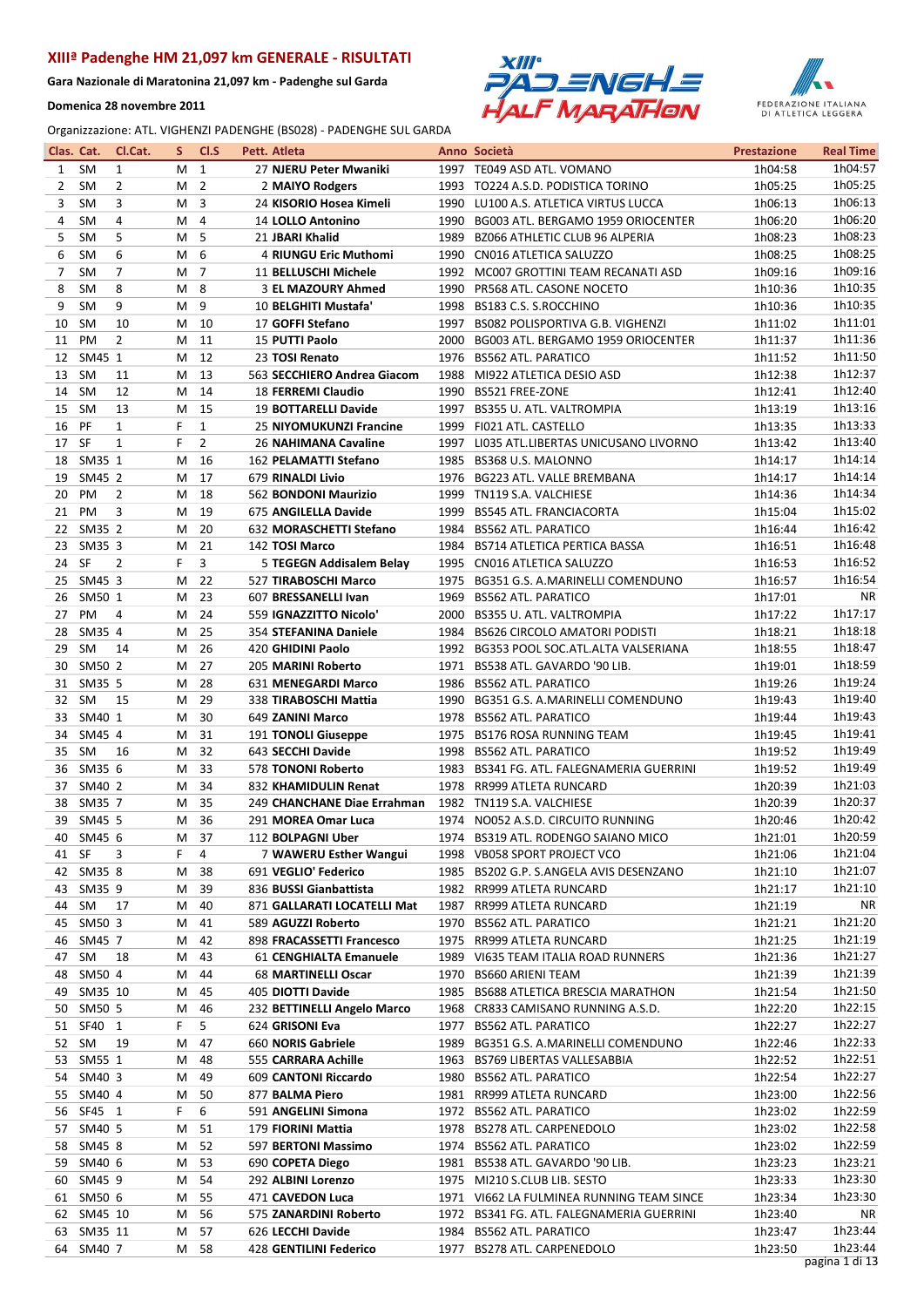Gara Nazionale di Maratonina 21,097 km - Padenghe sul Garda

Domenica 28 novembre 2011





| Clas. Cat. |                           | Cl.Cat. | S      | CI.S           | Pett. Atleta                              |      | Anno Società                                                  | <b>Prestazione</b> | <b>Real Time</b>   |
|------------|---------------------------|---------|--------|----------------|-------------------------------------------|------|---------------------------------------------------------------|--------------------|--------------------|
| 65         | SF40 2                    |         | F      | $\overline{7}$ | 598 BETTIN Loretta                        |      | 1980 BS562 ATL. PARATICO                                      | 1h23:56            | 1h23:53            |
| 66         | SF40 3                    |         | F      | 8              | 328 LONGA Marianna                        |      | 1979 SO905 SPORTING CLUB LIVIGNO                              | 1h24:49            | 1h24:45            |
| 67         | SM50 7                    |         | м      | 59             | 541 FERRARI Massimo                       |      | 1967 BS362 G.S. MONTEGARGNANO                                 | 1h24:54            | 1h24:51            |
| 68         | SM40 8                    |         | M      | 60             | 854 D'ALESSANDRO Filippo                  | 1980 | RR999 ATLETA RUNCARD                                          | 1h25:05            | 1h25:00            |
| 69         | <b>SM</b>                 | 20      | м      | 61             | 899 VERONESI Michele                      |      | 1988 RR999 ATLETA RUNCARD                                     | 1h25:07            | 1h24:50            |
| 70         | SM60 1                    |         | м      | 62             | 612 CICCI Lino                            |      | 1957 BS562 ATL, PARATICO                                      | 1h25:10            | 1h25:07            |
| 71         | SM55 2                    |         | м      | 63             | 507 CORTI Carlo                           | 1964 | CO527 ATLETICA 42195 'BLU FRIDA'                              | 1h25:20            | 1h25:15            |
| 72         | SF45 2                    |         | F      | 9              | 20 CONCEICAO LOPES Sonia M                | 1975 | <b>VR844 BOSCAINI RUNNERS</b>                                 | 1h25:20            | 1h25:19            |
| 73         | SM55 3                    |         | М      | 64             | <b>666 LUCENTI Rocco</b>                  | 1962 | <b>VR844 BOSCAINI RUNNERS</b>                                 | 1h25:25            | 1h25:22            |
| 74         | SM55 4                    |         | M      | 65             | 159 VALSECCHI Gianpaolo                   | 1966 | MI829 GRUPPO ETHOS RUNNING TEAM                               | 1h25:30            | 1h25:26            |
| 75         | SM50 8                    |         | м      | 66             | 199 URBANETTO Fabio Massimo               | 1967 | BS368 U.S. MALONNO                                            | 1h25:33            | 1h25:28            |
| 76         | SM45 11                   |         | м      | 67             | 334 PEDRETTI Cristian                     |      | 1974 BS256 PADILE RUNNING TEAM                                | 1h25:36            | 1h25:29            |
| 77         | SM55 5                    |         | м      | 68             | 547 FEDERICI Nicola                       | 1965 | BS319 ATL. RODENGO SAIANO MICO                                | 1h25:40            | 1h25:37            |
| 78         | SF35 1                    |         | F      | 10             | 312 BRENNA Laura                          |      | 1985 CO682 A.S.D.ARIES COMO ATHLETIC TEAM                     | 1h25:44            | 1h25:42            |
| 79         | SM35 12                   |         | М      | 69             | 572 BARUFFI Claudio                       | 1985 | <b>BS688 ATLETICA BRESCIA MARATHON</b>                        | 1h25:45            | 1h25:33            |
| 80         | SM50 9                    |         | м      | 70             | 140 MERIS Marco                           | 1968 | <b>BS688 ATLETICA BRESCIA MARATHON</b>                        | 1h25:51            | 1h25:46            |
| 81         | SM40 9                    |         | М      | 71             | 339 BELLINZONA Gabriele                   |      | 1981 BS803 ZEROTRENTA TRIATHLON BRESCIA                       | 1h26:08            | 1h26:02            |
| 82         | SM35 13                   |         | м      | 72             | 391 GELMETTI Alessio                      |      | 1982 VR835 A.S.D. TEAM KM SPORT                               | 1h26:13            | 1h26:09            |
| 83         | SM45 12                   |         | м      | 73             | 150 ROSSI Massimo                         | 1974 | <b>BS688 ATLETICA BRESCIA MARATHON</b>                        | 1h26:21            | 1h26:20            |
| 84         | SM35 14                   |         | М      | 74             | 892 BALLERINI Loris                       | 1985 | RR999 ATLETA RUNCARD                                          | 1h26:24            | 1h26:16            |
| 85         | SM55 6                    |         | м      | 75             | 601 BONACQUISTI Angelo Gius               | 1966 | BS562 ATL. PARATICO                                           | 1h26:40            | 1h26:30            |
| 86         | SM35 15                   |         | М      | 76             | 790 MUSSA Fabio                           | 1983 | RR999 ATLETA RUNCARD                                          | 1h26:47            | 1h26:29            |
| 87         | SM35 16                   |         | М      | 77             | 850 SCOTTI Alberto                        | 1986 | RR999 ATLETA RUNCARD                                          | 1h26:47            | 1h26:38            |
| 88         | SM35 17                   |         | м      | 78             | 113 FOLCHINI Alberto                      |      | 1984 BS742 GARDA RUNNING A.S.D.                               | 1h27:03            | 1h26:56            |
| 89         | SM40 10                   |         | м      | 79             | 118 ANGELINI Marco                        |      | 1978 BS742 GARDA RUNNING A.S.D.                               | 1h27:04            | 1h26:59            |
| 90         | <b>SM</b>                 | 21      | M      | 80             | 785 LUPPI Matthias                        |      | 1987 RR999 ATLETA RUNCARD                                     | 1h27:12            | 1h27:07            |
| 91         | SM45 13                   |         | м      | 81             | 304 FORASACCO Gabriele                    |      | 1972 VA943 ASD BUMBASINA RUN                                  | 1h27:16            | 1h27:07            |
| 92         | SF                        | 4       | F      | 11             | 615 COTELLI Cristina                      | 1987 | <b>BS562 ATL. PARATICO</b>                                    | 1h27:21            | 1h27:17            |
| 93         | SM40 11                   |         | м      | 82             | 621 FRETI Mauro                           | 1979 | <b>BS562 ATL. PARATICO</b>                                    | 1h27:21            | 1h27:16            |
| 94         | SM45 14                   |         | M      | 83             | 131 DAFFI Andrea                          |      | 1972 BS688 ATLETICA BRESCIA MARATHON                          | 1h27:25            | 1h27:13            |
| 95         | <b>SM</b>                 | 22      | м      | 84             | <b>33 FANTONI Luca</b>                    | 1989 | <b>BS836 F.O.RUNNING TEAM</b>                                 | 1h27:26            | 1h27:21            |
| 96         | SM45 15                   |         | M      | 85             | 100 MARINO Tiziano                        | 1976 | <b>BS664 SPORT&amp;FITNESS SRL SSD</b>                        | 1h27:26            | 1h27:18            |
| 97         | SM35 18                   |         | м      | 86             | 799 ADANI Valerio                         |      | 1985 RR999 ATLETA RUNCARD                                     | 1h27:29            | 1h27:22            |
| 98         | <b>SM</b>                 | 23      | М      | 87             | 145 NIBOLI Simone                         |      | 1991 BS714 ATLETICA PERTICA BASSA                             | 1h27:31            | 1h27:22            |
| 99         | SM35 19                   |         | M      | 88             | <b>185 CARICATI Francesco</b>             | 1983 | BS202 G.P. S.ANGELA AVIS DESENZANO                            | 1h27:37            | 1h27:15<br>1h27:34 |
|            | 100 SM50 10               |         | м      | 89             | 300 ALESSANDRINI Andrea Mas               |      | 1971 VA943 ASD BUMBASINA RUN                                  | 1h27:43            | 1h27:36            |
|            | 101 SM45 16<br>102 SM55 7 |         | м<br>м | 90<br>91       | 224 PIAZZALUNGA Andrea                    |      | 1972 BG472 RUNNERS BERGAMO<br>1965 BS769 LIBERTAS VALLESABBIA | 1h27:45            | 1h28:07            |
|            | 103 SF35 2                |         | F      | 12             | 554 SANNA Massimo<br>22 KOVALEVA Evgeniya |      | 1982 PR568 ATL. CASONE NOCETO                                 | 1h28:13<br>1h28:32 | 1h28:25            |
|            | 104 SM40 12               |         | M 92   |                | <b>43 CARAFFA Mirco</b>                   |      | 1977 CR559 3C (COMP. CREMONESE CORRIDORI)                     | 1h28:37            | 1h28:14            |
|            | 105 SM40 13               |         | M      | 93             | 184 BERIGAZZI Matteo                      |      | 1977 MN389 ATL. VIADANA                                       | 1h28:40            | 1h28:35            |
|            | 106 SF40 4                |         | F.     | 13             | 647 VAGNI Monica                          |      | 1978 BS562 ATL. PARATICO                                      | 1h28:42            | 1h28:36            |
|            | 107 SM50 11               |         | м      | 94             | 592 ANTONELLI Roberto                     |      | 1968 BS562 ATL. PARATICO                                      | 1h28:42            | 1h28:24            |
|            | 108 SM45 17               |         | м      | 95             | 879 GORGAINI Cristiano                    |      | 1972 RR999 ATLETA RUNCARD                                     | 1h28:57            | 1h28:39            |
|            | 109 SM35 20               |         | м      | 96             | 192 PERMUNIAN Michele                     |      | 1983 RC357 PODISTILOCRI                                       | 1h29:08            | 1h29:00            |
|            | 110 SM50 12               |         | м      | 97             | 523 ATTIMONELLI Maurizio                  |      | 1969 CR554 MARATHON CREMONA                                   | 1h29:08            | 1h29:00            |
| 111 SM     |                           | 24      | м      | 98             | 285 FRANCESCHETTI Omar                    |      | 1995 TN119 S.A. VALCHIESE                                     | 1h29:15            | 1h28:59            |
|            | 112 SM35 21               |         | м      | 99             | 286 BELTRAME Beniamino                    |      | 1983 VR835 A.S.D. TEAM KM SPORT                               | 1h29:19            | 1h28:57            |
|            | 113 SM35 22               |         | м      | 100            | 806 BERVEGLIERI Fabio                     |      | 1983 RR999 ATLETA RUNCARD                                     | 1h29:19            | 1h29:00            |
|            | 114 SM40 14               |         | м      | 101            | 161 COSENZA Manuel                        |      | 1980 BS538 ATL. GAVARDO '90 LIB.                              | 1h29:25            | 1h29:21            |
|            | 115 SM50 13               |         | м      | 102            | 509 DOLDI Paolo                           |      | 1971 BS640 AV SPORTING TEAM                                   | 1h29:26            | 1h29:13            |
|            | 116 SM50 14               |         | м      | 103            | 860 SPATTI Diego                          |      | 1970 RR999 ATLETA RUNCARD                                     | 1h29:34            | 1h29:19            |
|            | 117 SM45 18               |         | м      | 104            | 672 CANTABONI Massimo                     |      | 1972 BS797 STRALENO                                           | 1h29:38            | 1h29:30            |
|            | 118 SM35 23               |         | м      | 105            | 556 BIANCHI Pietro                        |      | 1985 BS769 LIBERTAS VALLESABBIA                               | 1h29:38            | 1h29:30            |
| 119 SM     |                           | 25      | м      | 106            | 865 MAGONI Danilo                         |      | 1990 RR999 ATLETA RUNCARD                                     | 1h29:39            | 1h29:29            |
|            | 120 SM45 19               |         | м      | 107            | 456 GELMI Gaetano                         |      | 1972 BG135 G. ALPINISTICO VERTOVESE                           | 1h29:41            | 1h29:36            |
|            | 121 SM35 24               |         | м      | 108            | 439 GERI Lorenzo                          |      | 1982 FI096 G.S. MAIANO                                        | 1h29:44            | 1h29:39            |
|            | 122 SM45 20               |         | м      | 109            | 662 MORO Pierpaolo                        |      | 1975 BR158 OSTUNI RUNNER'S                                    | 1h29:45            | 1h29:12            |
|            | 123 SM50 15               |         | м      | 110            | 534 OSIO Tiziano                          |      | 1967 BS082 POLISPORTIVA G.B. VIGHENZI                         | 1h29:59            | 1h29:55            |
|            | 124 SM35 25               |         | M      | 111            | 200 DOMENIGHINI Marco                     |      | 1983 BS692 A.S.D. C.U.S. BRESCIA                              | 1h30:05            | 1h29:46            |
|            | 125 SM55 8                |         | м      | 112            | 290 BANDERA Roberto                       |      | 1965 BS707 RUNNING CAZZAGO SAN MARTINO                        | 1h30:06            | 1h29:51            |
|            | 126 SM35 26               |         | м      | 113            | <b>36 TRANCHIDA Luca</b>                  |      | 1983 CR833 CAMISANO RUNNING A.S.D.                            | 1h30:09            | 1h30:03            |
|            | 127 SM40 15               |         | м      | 114            | 599 BINOTTO Ugo                           |      | 1977 BS562 ATL. PARATICO                                      | 1h30:14            | 1h30:05            |
| 128 SM     |                           | 26      | M      | 115            | 889 PAGANI Alberto                        |      | 1994 RR999 ATLETA RUNCARD                                     | 1h30:18            | 1h30:10            |
|            |                           |         |        |                |                                           |      |                                                               |                    | pagina 2 di 13     |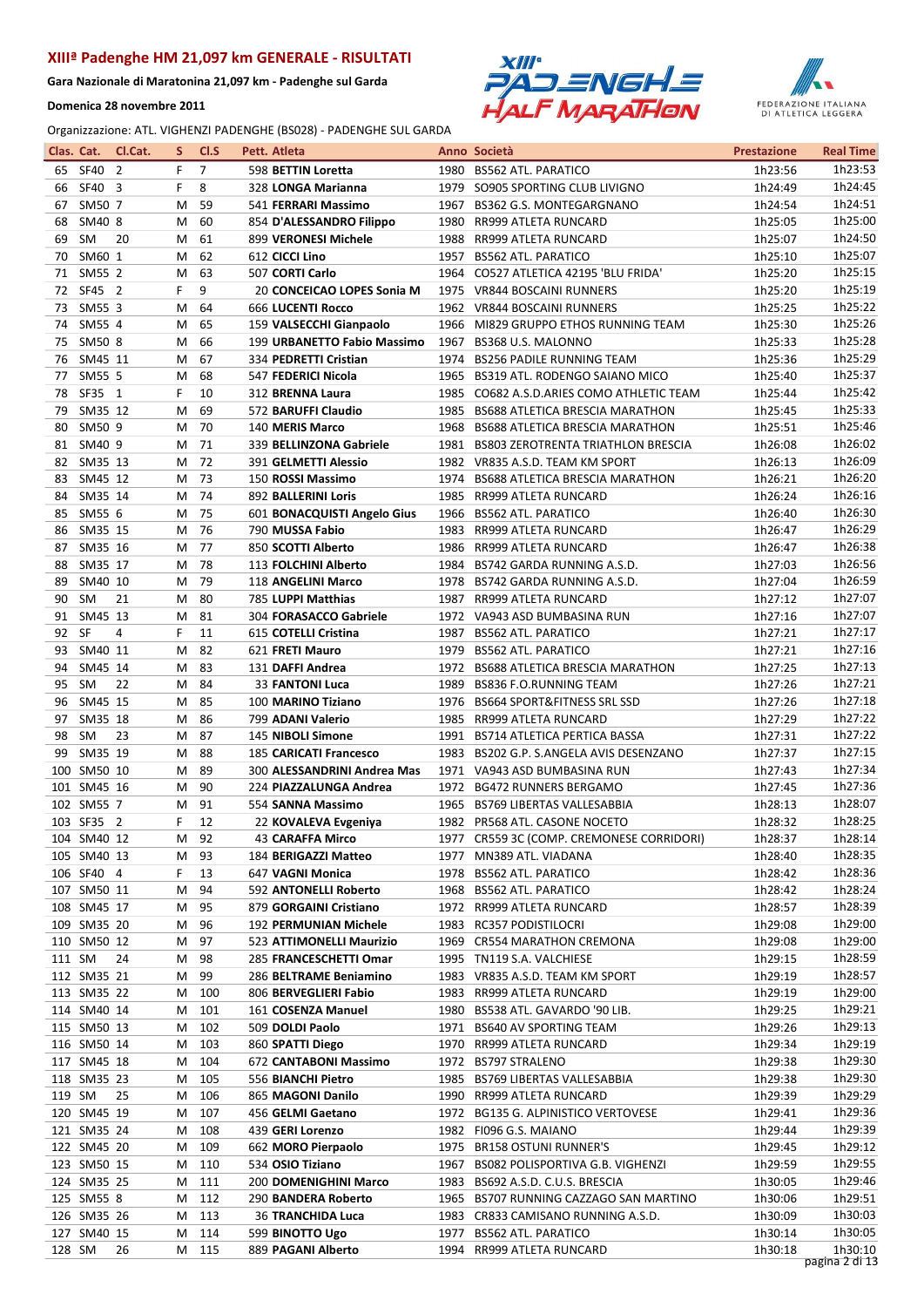Gara Nazionale di Maratonina 21,097 km - Padenghe sul Garda

Domenica 28 novembre 2011





|        | Clas. Cat.                 | Cl.Cat. | S.      | CI.S       | Pett. Atleta |                                          |      | Anno Società                                                | <b>Prestazione</b> | <b>Real Time</b>   |
|--------|----------------------------|---------|---------|------------|--------------|------------------------------------------|------|-------------------------------------------------------------|--------------------|--------------------|
|        | 129 SM35 27                |         | м       | 116        |              | 324 BONSI Federico                       |      | 1985 VR835 A.S.D. TEAM KM SPORT                             | 1h30:26            | 1h30:09            |
|        | 130 SF45 3                 |         | F       | 14         |              | 443 BACCANELLI Monica                    |      | 1975 BS777 ESC SSD SRL EUROPA SC                            | 1h30:29            | 1h30:24            |
|        | 131 SM55 9                 |         | М       | 117        |              | 359 LEGHI Carluccio                      |      | 1964 BS626 CIRCOLO AMATORI PODISTI                          | 1h30:32            | 1h30:28            |
|        | 132 SM35 28                |         | М       | 118        |              | 815 CELONA Alessandro                    |      | 1983 RR999 ATLETA RUNCARD                                   | 1h30:37            | 1h30:23            |
|        | 133 SM35 29                |         | м       | 119        |              | 141 SALA Paolo Marco Luca                |      | 1984 MI704 MONZA MARATHON TEAM - A.S.D.                     | 1h30:38            | 1h30:28            |
|        | 134 SM45 21                |         | М       | 120        |              | 279 RAZA Giorgio                         | 1975 | BS256 PADILE RUNNING TEAM                                   | 1h30:39            | 1h30:27            |
| 135 SM |                            | 27      | M       | 121        |              | 169 CARNE Daniel                         | 1989 | BG390 ATL. COLOGNO AL SERIO                                 | 1h30:41            | 1h30:28            |
|        | 136 SM50 16                |         | M       | 122        |              | 622 GABRIELI Gian Piero                  |      | 1967 BS562 ATL. PARATICO                                    | 1h30:51            | 1h30:45            |
|        | 137 SM35 30                |         | М       | 123        |              | 810 MELOTTO Andrea                       |      | 1984 RR999 ATLETA RUNCARD                                   | 1h30:52            | 1h30:32            |
|        | 138 SM45 22                |         | M       | 124        |              | 881 ARRIGHI Elio                         |      | 1975 RR999 ATLETA RUNCARD                                   | 1h31:06            | 1h30:48            |
|        | 139 SM60 2                 |         | м       | 125        |              | 207 TOTIS Massimo                        |      | 1961 BS274 G.P. PELLEGRINELLI                               | 1h31:13            | 1h31:07            |
|        | 140 SM50 17                |         | м       | 126        |              | 475 GALLINA Massimo                      |      | 1968 BS797 STRALENO                                         | 1h31:16            | 1h31:07            |
|        | 141 SM40 16                |         | M       | 127        |              | 423 NOLFO Gaetano                        |      | 1981 RM069 PODISTICA SOLIDARIETA'                           | 1h31:20            | 1h31:05            |
|        | 142 SM50 18                |         | M       | 128        |              | 384 PETTINARI Giuseppe Luca              |      | 1969 BS538 ATL. GAVARDO '90 LIB.                            | 1h31:24            | 1h31:21            |
|        | 143 SM40 17                |         | м       | 129        |              | 65 GAZZI Luca                            |      | 1980 MN631 G.P. ARCI GOODWIN                                | 1h31:25            | 1h31:18            |
|        | 144 SF35 3                 |         | F.      | 15         |              | 602 BONASSI Chiara                       | 1983 | <b>BS562 ATL. PARATICO</b>                                  | 1h31:30            | 1h31:26            |
|        | 145 SM55 10                |         | М       | 130        |              | 216 ALBORGHETTI Patrizio                 |      | 1964 BG472 RUNNERS BERGAMO                                  | 1h31:33            | 1h31:17            |
|        | 146 SM35 31                |         | м       | 131        |              | 466 GANINO Robert                        |      | 1985 BS256 PADILE RUNNING TEAM                              | 1h31:40            | 1h31:11            |
|        | 147 SM40 18                |         | м       | 132        |              | 277 LUCCHINI Federico                    |      | 1979 BS256 PADILE RUNNING TEAM                              | 1h31:48            | 1h31:36            |
|        | 148 SM45 23                |         | М       | 133        |              | 49 TIBONI Tiziano                        |      | 1975 BS714 ATLETICA PERTICA BASSA                           | 1h31:58            | 1h31:54            |
|        | 149 SM35 32                |         | м       | 134        |              | 676 LODI Davide                          |      | 1984 MN406 ATL. RIGOLETTO                                   | 1h32:00            | 1h31:45            |
|        | 150 SM60 3                 |         | М       | 135        |              | <b>39 TURCATO Marco</b>                  |      | 1961 MN440 ATL. BANCOLE                                     | 1h32:02            | 1h31:57            |
|        | 151 SM35 33                |         | М       | 136        |              | 211 MUSALA Marius Stefanita              | 1984 | <b>BG953 JUSTRUN.BG ASD</b>                                 | 1h32:04            | 1h31:56            |
|        | 152 SM35 34                |         | м       | 137        |              | 452 PIREDDA Marco                        |      | 1983 BS538 ATL. GAVARDO '90 LIB.                            | 1h32:04            | 1h31:57            |
|        | 153 SM40 19                |         | M       | 138        |              | <b>460 MONTORSI Marco</b>                |      | 1979 MO546 ASD 3'.30" TEAM                                  | 1h32:08            | 1h31:57            |
|        | 154 SM50 19                |         | M       | 139        |              | 533 BESCHI Roberto                       |      | 1969 BS082 POLISPORTIVA G.B. VIGHENZI                       | 1h32:18            | 1h32:12<br>1h32:18 |
|        | 155 SM35 35                |         | м       | 140        |              | 807 BUOSO Paolo                          |      | 1983 RR999 ATLETA RUNCARD                                   | 1h32:27            | 1h32:03            |
|        | 156 SM35 36<br>157 SM50 20 |         | М<br>М  | 141<br>142 |              | 101 FREDDI Giovanni<br>82 LESIZZA Paolo  | 1970 | 1983 BS664 SPORT&FITNESS SRL SSD<br>MN631 G.P. ARCI GOODWIN | 1h32:31<br>1h32:39 | 1h32:33            |
|        | 158 SM50 21                |         | м       | 143        |              | 315 LUCCHINI Matteo                      | 1971 | BG606 FO' DI PE                                             | 1h32:45            | 1h32:33            |
|        | 159 SF40 5                 |         | F.      | 16         |              | 180 LAZZARINI Marina                     |      | 1981 BS854 ATLETICA MONTICHIARI                             | 1h32:55            | 1h32:51            |
|        | 160 SM60 4                 |         | M       | 144        |              | 396 BODINI Sergio                        |      | 1961 BS243 ATL. REBO GUSSAGO                                | 1h32:58            | 1h32:51            |
|        | 161 SM50 22                |         | M       | 145        |              | 616 CUNEGATTI Cornelio                   |      | 1967 BS562 ATL. PARATICO                                    | 1h33:05            | 1h32:58            |
|        | 162 SM55 11                |         | М       | 146        |              | 461 PLIZZARI Umberto                     |      | 1966 CR524 SORESINA RUNNING CLUB                            | 1h33:08            | 1h32:50            |
|        | 163 SM45 24                |         | M       | 147        |              | 45 VITALI Raffaele                       |      | 1975 CR340 G.T.A. CREMA                                     | 1h33:23            | 1h33:16            |
|        | 164 SM35 37                |         | м       | 148        |              | 156 ROVETTA Mattia                       |      | 1986 BO545 9,92 RUNNING ASD                                 | 1h33:27            | 1h33:19            |
|        | 165 SM55 12                |         | м       | 149        |              | 489 MORONI Flavio                        |      | 1966 CR833 CAMISANO RUNNING A.S.D.                          | 1h33:30            | 1h33:19            |
|        | 166 SF40 6                 |         | F.      | 17         |              | 303 LOATELLI Laura                       | 1977 | CR898 ASD RIVAROLO DEL RE                                   | 1h33:31            | 1h33:20            |
|        | 167 SM40 20                |         |         | M 150      |              | 529 MORA Sauro                           |      | 1979 BS742 GARDA RUNNING A.S.D.                             | 1h33:31            | 1h33:25            |
|        | 168 SM55 13                |         |         | M 151      |              | 272 PISANO Benito                        |      | 1966 BS256 PADILE RUNNING TEAM                              | 1h33:40            | 1h33:36            |
|        | 169 SM60 5                 |         | M       | 152        |              | 444 CANAZZA Gianni                       |      | 1957 NO020 TEAM ATLETICO-MERCURIO NOVARA                    | 1h33:42            | 1h33:38            |
|        | 170 SM40 21                |         | M       | 153        |              | 71 ALDRIGHETTI Alberto                   |      | 1978 VR835 A.S.D. TEAM KM SPORT                             | 1h33:44            | 1h33:23            |
|        | 171 SM35 38                |         | м       | 154        |              | 415 TONOLINI Giuseppe                    |      | 1985 BS722 SSD BAGOLINO                                     | 1h33:47            | 1h33:39            |
|        | 172 SM35 39                |         | м       | 155        |              | 788 MORICONI Daniele                     |      | 1985 RR999 ATLETA RUNCARD                                   | 1h33:49            | 1h33:38            |
|        | 173 SM35 40                |         | м       | 156        |              | 851 TOMMASI Matteo                       |      | 1986 RR999 ATLETA RUNCARD                                   | 1h33:53            | 1h33:43            |
|        | 174 SM50 23                |         | м       | 157        |              | 566 BERTOLA Corrado                      |      | 1970 MI074 ATL. U.S. NERVIANESE 1919                        | 1h33:59            | 1h33:19            |
|        | 175 SM35 41                |         | м       | 158        |              | 353 TURRINI Marco                        |      | 1982 BS626 CIRCOLO AMATORI PODISTI                          | 1h34:09            | 1h34:02            |
|        | 176 SM45 25                |         | M       | 159        |              | 530 NICOLI Antonio                       |      | 1972 BG225 ATL. CASAZZA                                     | 1h34:17            | 1h33:58            |
|        | 177 SF55 1                 |         | F.      | 18         |              | 188 COSSETTI Maria Claudia               |      | 1966 BS657 CORRINTIME                                       | 1h34:26            | 1h34:24            |
|        | 178 SM70 1                 |         | м       | 160        |              | 55 RONCHI Guerino                        |      | 1951 BS304 ATL. DI LUMEZZANE                                | 1h34:29            | 1h34:15            |
|        | 179 SM50 24                |         | м       | 161        |              | 54 MARCOTTI Paolo                        |      | 1967 MN345 G.S. CARLO BUTTARELLI                            | 1h34:29            | 1h34:22            |
|        | 180 SM50 25                |         | м       | 162        |              | 70 ROCCA Nicola                          |      | 1968 BS303 OLYMPIA ATHLETIC TEAM                            | 1h34:31            | 1h34:19            |
|        | 181 SM50 26                |         | м       | 163        |              | 888 CREMONESI Angelo                     |      | 1970 RR999 ATLETA RUNCARD                                   | 1h34:37            | 1h34:24            |
|        | 182 SM65 1                 |         | м       | 164        |              | 446 ZANARDINI Vincenzo                   |      | 1953 BS341 FG. ATL. FALEGNAMERIA GUERRINI                   | 1h34:40            | 1h34:27            |
|        | 183 SM35 42                |         | м       | 165        |              | 906 CAPELLI Matteo                       |      | 1982 RR999 ATLETA RUNCARD                                   | 1h35:00            | 1h34:51            |
| 184 SF |                            | 5       | F       | 19         |              | 897 BODEI Silvia                         |      | 1992 RR999 ATLETA RUNCARD                                   | 1h35:02            | 1h34:55            |
|        | 185 SF40 7                 |         | F       | 20         |              | 642 RIBOLLA Barbara                      |      | 1981 BS562 ATL. PARATICO                                    | 1h35:18            | 1h35:14            |
|        | 186 SF50 1                 |         | F       | 21         |              | 625 ILLINI Roberta                       |      | 1970 BS562 ATL. PARATICO                                    | 1h35:27            | 1h35:19            |
|        | 187 SM45 26<br>188 SM55 14 |         | M       | 166        |              | 392 CADELANO Cristian                    |      | 1976 VR835 A.S.D. TEAM KM SPORT                             | 1h35:29            | 1h35:47<br>1h35:12 |
| 189 SF |                            | 6       | M<br>F. | 167        |              | 479 DEGANI Lorenzo                       |      | 1963 CR833 CAMISANO RUNNING A.S.D.                          | 1h35:31            | 1h35:22            |
|        | 190 SM50 27                |         | м       | 22<br>168  |              | 299 OPRANDI Sara<br>193 CAMPANINI Matteo |      | 1994 BG606 FO' DI PE<br>1969 PR206 ATLETICA MANARA          | 1h35:32<br>1h35:42 | 1h35:33            |
|        | 191 SF35 4                 |         | F       | 23         |              | 564 LOI Roberta                          |      | 1986 BG005 ATL. PRESEZZO                                    | 1h35:43            | 1h35:27            |
|        | 192 SM40 22                |         | Μ       | 169        |              | 584 PANZERI Davide                       |      | 1981 BG005 ATL. PRESEZZO                                    | 1h35:43            | 1h35:27            |
|        |                            |         |         |            |              |                                          |      |                                                             |                    | pagina 3 di 13     |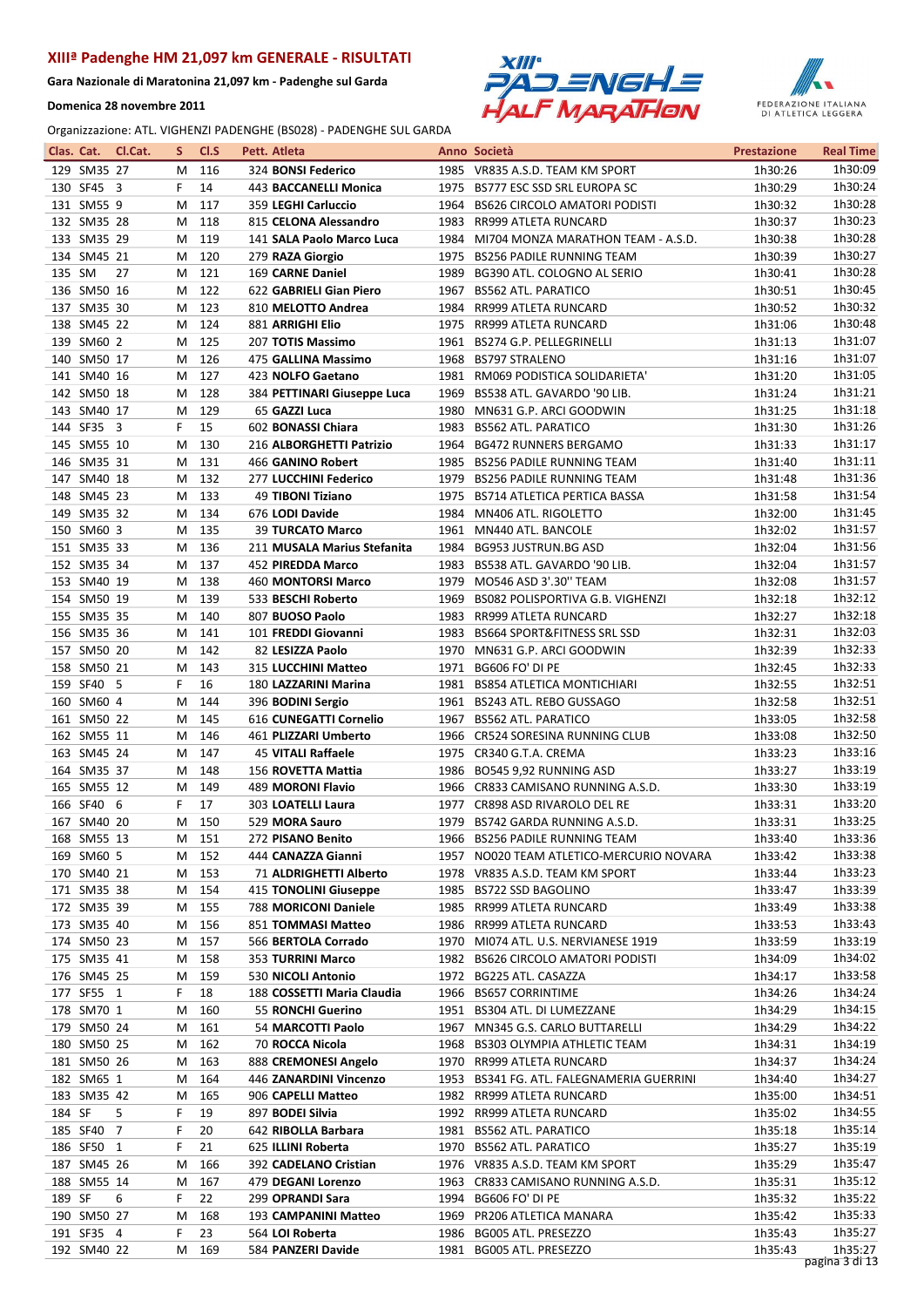Gara Nazionale di Maratonina 21,097 km - Padenghe sul Garda

Domenica 28 novembre 2011





| Clas. Cat. |             | Cl.Cat. | S | Cl.S | Pett. Atleta                |      | Anno Società                              | <b>Prestazione</b> | <b>Real Time</b> |
|------------|-------------|---------|---|------|-----------------------------|------|-------------------------------------------|--------------------|------------------|
|            | 193 SF50 2  |         | F | 24   | 635 LANZANI Ilaria          |      | 1971 MI102 P.B.M. BOVISIO MASCIAGO        | 1h35:50            | NR.              |
|            | 194 SM40 23 |         | М | 170  | 506 GASSER Iwan             |      | 1977 BZ068 S.G EISACKTAL RAIFFEISEN ASV   | 1h36:02            | 1h35:45          |
|            | 195 SM45 27 |         | M | 171  | 820 ACETI Fabrizio          | 1974 | RR999 ATLETA RUNCARD                      | 1h36:23            | 1h36:10          |
|            | 196 SM35 43 |         | M | 172  | 552 MORA Oscar              |      | 1982 BS769 LIBERTAS VALLESABBIA           | 1h36:26            | 1h36:16          |
| 197 SM     |             | 28      | M | 173  | 269 GUERZONI Simone         |      | 1991 BS256 PADILE RUNNING TEAM            | 1h36:29            | 1h36:21          |
|            | 198 SM65 2  |         | M | 174  | 397 MONELLA Virgilio        |      | 1955 BS243 ATL. REBO GUSSAGO              | 1h36:32            | 1h36:20          |
|            | 199 SF35 5  |         | F | 25   | 110 FACCHI Arianna          |      | 1984 BS538 ATL. GAVARDO '90 LIB.          | 1h36:37            | 1h36:30          |
|            | 200 SM40 24 |         | М | 175  | 111 PELIZZARI Enrico        | 1978 | BS538 ATL. GAVARDO '90 LIB.               | 1h36:37            | 1h36:30          |
|            | 201 SM50 28 |         | M | 176  | 96 FARINA Giovanni          | 1967 | BS664 SPORT&FITNESS SRL SSD               | 1h36:39            | 1h36:21          |
| 202 SF     |             | 7       | F | 26   | 903 NAHYELI Pizio           | 1989 | RR999 ATLETA RUNCARD                      | 1h36:40            | 1h36:34          |
|            | 203 SM45 28 |         | M | 177  | 406 FRANZONI Stefano        |      | 1973 BS688 ATLETICA BRESCIA MARATHON      | 1h36:40            | 1h36:31          |
|            | 204 SM40 25 |         | M | 178  | 673 FORMENTI Andrea         |      | 1977 MN491 G.P. AVIS POL. MALAVICINA      | 1h36:50            | 1h36:26          |
|            | 205 SM40 26 |         | M | 179  | 816 MICHELI Andrea          | 1979 | RR999 ATLETA RUNCARD                      | 1h36:53            | 1h36:25          |
|            | 206 SF40 8  |         | F | 27   | 531 COMINI Lorenza          | 1979 | MN440 ATL. BANCOLE                        | 1h36:57            | 1h36:52          |
|            |             |         |   |      |                             |      |                                           |                    | 1h36:50          |
|            | 207 SM45 29 |         | M | 180  | 350 VACCARI Michele         | 1972 | BS626 CIRCOLO AMATORI PODISTI             | 1h36:58            |                  |
| 208        | SM40 27     |         | М | 181  | <b>76 GAMBERONI Alessio</b> |      | 1978 VR835 A.S.D. TEAM KM SPORT           | 1h37:07            | 1h36:45          |
| 209 SF     |             | 8       | F | 28   | 587 GIACOMINI Clara         | 1990 | <b>BS176 ROSA RUNNING TEAM</b>            | 1h37:08            | 1h36:34          |
|            | 210 SM55 15 |         | M | 182  | 689 MORBI Giampaolo         | 1965 | BG689 A.S.D. ATLETICA SARNICO             | 1h37:09            | 1h37:02          |
| 211 SM     |             | 29      | M | 183  | 843 DELMENICO Efrem         |      | 1990 RR999 ATLETA RUNCARD                 | 1h37:12            | 1h36:44          |
| 212 SM     |             | 30      | М | 184  | 867 CORBARI Andrea          |      | 1988 RR999 ATLETA RUNCARD                 | 1h37:13            | 1h36:46          |
|            | 213 SM35 44 |         | М | 185  | 671 SISTI Andrea            |      | 1982 BS278 ATL, CARPENEDOLO               | 1h37:15            | 1h36:50          |
|            | 214 SM40 28 |         | M | 186  | 594 BAIGUINI Andrea         | 1981 | <b>BS562 ATL. PARATICO</b>                | 1h37:15            | 1h36:56          |
|            | 215 SM45 30 |         | M | 187  | 297 GALEAZZI Graziano       | 1974 | BS777 ESC SSD SRL EUROPA SC               | 1h37:18            | 1h37:11          |
|            | 216 SM45 31 |         | M | 188  | 333 URTIS Marco Cesare Mar  | 1972 | MI271 LA MICHETTA                         | 1h37:19            | 1h36:59          |
|            | 217 SM55 16 |         | M | 189  | 336 BETTEGA Arnaldo         |      | 1962 TN136 U.S. PRIMIERO ASD              | 1h37:19            | 1h37:07          |
|            | 218 SM35 45 |         | M | 190  | 904 ROSSI Marco             | 1984 | RR999 ATLETA RUNCARD                      | 1h37:20            | 1h37:05          |
| 219 PM     |             | 5       | М | 191  | 863 ZONZIN Marco            |      | 2003 RR999 ATLETA RUNCARD                 | 1h37:20            | 1h36:59          |
|            | 220 SM40 29 |         | M | 192  | 266 FENOTTI Gianfranco      | 1977 | <b>BS256 PADILE RUNNING TEAM</b>          | 1h37:20            | 1h36:51          |
|            | 221 SM45 32 |         | М | 193  | 317 IANNONE Massimo         | 1973 | <b>BS752 RUNNERS SALO</b>                 | 1h37:21            | 1h37:13          |
|            | 222 SF45 4  |         | F | 29   | 267 DALL'ARA Vanessa        | 1976 | BS256 PADILE RUNNING TEAM                 | 1h37:21            | 1h36:52          |
|            | 223 SM45 33 |         | M | 194  | 346 SIGURTA' Luca           | 1975 | BS377 ATL. BEDIZZOLE                      | 1h37:25            | 1h37:15          |
|            | 224 SM55 17 |         | M | 195  | 310 RIGHETTO Marco          |      | 1963 VR802 G.S.D. MOMBOCAR                | 1h37:26            | 1h37:19          |
| 225 SM     |             | 31      | М | 196  | 880 BECCALOSSI Michele      | 1994 | RR999 ATLETA RUNCARD                      | 1h37:26            | 1h37:10          |
| 226 SM     |             | 32      | M | 197  | 804 QUARENA Matteo          |      | 1992 RR999 ATLETA RUNCARD                 | 1h37:35            | 1h37:22          |
|            | 227 SM50 29 |         | M | 198  | 842 BACCINELLI Bruno        |      | 1967 RR999 ATLETA RUNCARD                 | 1h37:41            | 1h37:11          |
|            | 228 SM50 30 |         | M | 199  | 617 DE TONI Sandro          |      | 1967 BS562 ATL. PARATICO                  | 1h37:44            | 1h37:18          |
|            | 229 SF40 9  |         | F | 30   | 869 CERETTI Francesca       |      | 1980 RR999 ATLETA RUNCARD                 | 1h37:45            | 1h37:29          |
|            | 230 SM45 34 |         | M | 200  | 195 MAGNETTO Marco          |      | 1975 BS274 G.P. PELLEGRINELLI             | 1h37:48            | 1h37:19          |
|            | 231 SM55 18 |         | м | 201  | 824 LOMBARDI Roberto        |      | 1966 RR999 ATLETA RUNCARD                 | 1h37:49            | 1h37:32          |
|            | 232 SM55 19 |         |   | 202  | 782 BARONE Alberto          |      | 1966 RR999 ATLETA RUNCARD                 | 1h38:02            | 1h37:55          |
|            |             |         | M |      |                             |      |                                           |                    | 1h37:38          |
|            | 233 SF40 10 |         | F | 31   | 581 BEJLERI Jonida          |      | 1981 CR559 3C (COMP. CREMONESE CORRIDORI) | 1h38:02            |                  |
|            | 234 SM45 35 |         | M | 203  | 477 CERRI Andrea            |      | 1976 CR833 CAMISANO RUNNING A.S.D.        | 1h38:02            | 1h37:51          |
|            | 235 SM40 30 |         | M | 204  | 393 VERONESI Ivano          |      | 1979 VR835 A.S.D. TEAM KM SPORT           | 1h38:05            | NR.              |
|            | 236 SM45 36 |         | M | 205  | 398 MILZANI Francesco       |      | 1974 BS243 ATL. REBO GUSSAGO              | 1h38:07            | 1h37:58          |
|            | 237 SM40 31 |         | M | 206  | 499 CAPELLINI Fausto        |      | 1979 CR559 3C (COMP. CREMONESE CORRIDORI) | 1h38:17            | 1h37:53          |
|            | 238 SM65 3  |         | M | 207  | 629 MANGILI Flavio          |      | 1952 BS562 ATL. PARATICO                  | 1h38:22            | 1h38:10          |
|            | 239 SM50 31 |         | M | 208  | 558 PERRELLA Massimiliano   |      | 1970 BS777 ESC SSD SRL EUROPA SC          | 1h38:25            | 1h38:18          |
|            | 240 SM45 37 |         | M | 209  | 852 VICENTINI Enrico        |      | 1973 RR999 ATLETA RUNCARD                 | 1h38:25            | 1h38:09          |
|            | 241 SM40 32 |         | M | 210  | 656 MARTINELLI Manuel       |      | 1979 BS202 G.P. S.ANGELA AVIS DESENZANO   | 1h38:27            | 1h37:47          |
|            | 242 SM50 32 |         | M | 211  | 308 ERBOGASTO Salvatore     |      | 1971 VR802 G.S.D. MOMBOCAR                | 1h38:30            | 1h38:24          |
|            | 243 SM65 4  |         | M | 212  | 226 DI FEDERICO Federico    |      | 1955 PE028 ASD AMATORI PODISTI PENNESI    | 1h38:31            | 1h38:26          |
|            | 244 SF55 2  |         | F | 32   | 567 MARINI Marilena         |      | 1965 VR844 BOSCAINI RUNNERS               | 1h38:38            | 1h38:33          |
|            | 245 SM60 6  |         | M | 213  | 160 BROVELLI Giuseppe       |      | 1958 CO703 3 LIFE                         | 1h38:38            | 1h38:32          |
|            | 246 SF35 6  |         | F | 33   | 361 RUNDO Barbara           |      | 1984 PV628 RUNNING OLTREPO'               | 1h38:43            | 1h38:39          |
|            | 247 SM45 38 |         | м | 214  | 440 BRANDAZZI Cristiano     |      | 1973 MI469 G.P. CASALESE                  | 1h38:47            | 1h38:35          |
|            | 248 SM45 39 |         | M | 215  | 234 REBOLLINI Massimo       |      | 1972 BS688 ATLETICA BRESCIA MARATHON      | 1h38:57            | 1h38:35          |
| 249 SM     |             | 33      | M | 216  | 908 CHIARI Francesco        |      | 1988 RR999 ATLETA RUNCARD                 | 1h38:58            | 1h38:25          |
|            | 250 SF45 5  |         | F | 34   | 172 RICCARDI Monica Alessan |      | 1973 MI646 ASD AMICI DELLO SPORT PODISTIC | 1h39:00            | 1h38:46          |
|            | 251 SM45 40 |         | M | 217  | 182 PINI Nicola             |      | 1972 BS362 G.S. MONTEGARGNANO             | 1h39:02            | 1h38:53          |
|            | 252 SF55 3  |         | F | 35   | 246 ZOTTI Giovanna          |      | 1964 BS176 ROSA RUNNING TEAM              | 1h39:07            | 1h38:55          |
|            | 253 SF40 11 |         | F | 36   | 343 GUERINI Vittoria        |      | 1977 BG036 ATL. SALETTI                   | 1h39:10            | 1h39:06          |
|            | 254 SM45 41 |         | M | 218  | 153 MARCHETTI Renato        |      | 1976 BS465 NEW ATHLETICS SULZANO          | 1h39:12            | 1h38:47          |
|            | 255 SM50 33 |         | м | 219  | 402 BINI Fabio              |      | 1971 BS243 ATL. REBO GUSSAGO              | 1h39:13            | 1h39:03          |
| 256 SF     |             | 9       | F | 37   | 237 AMELIO Jlenia           |      | 1987 MO203 ATL. CIBENO                    | 1h39:18            | 1h39:03          |
|            |             |         |   |      |                             |      |                                           |                    | pagina 4 di 13   |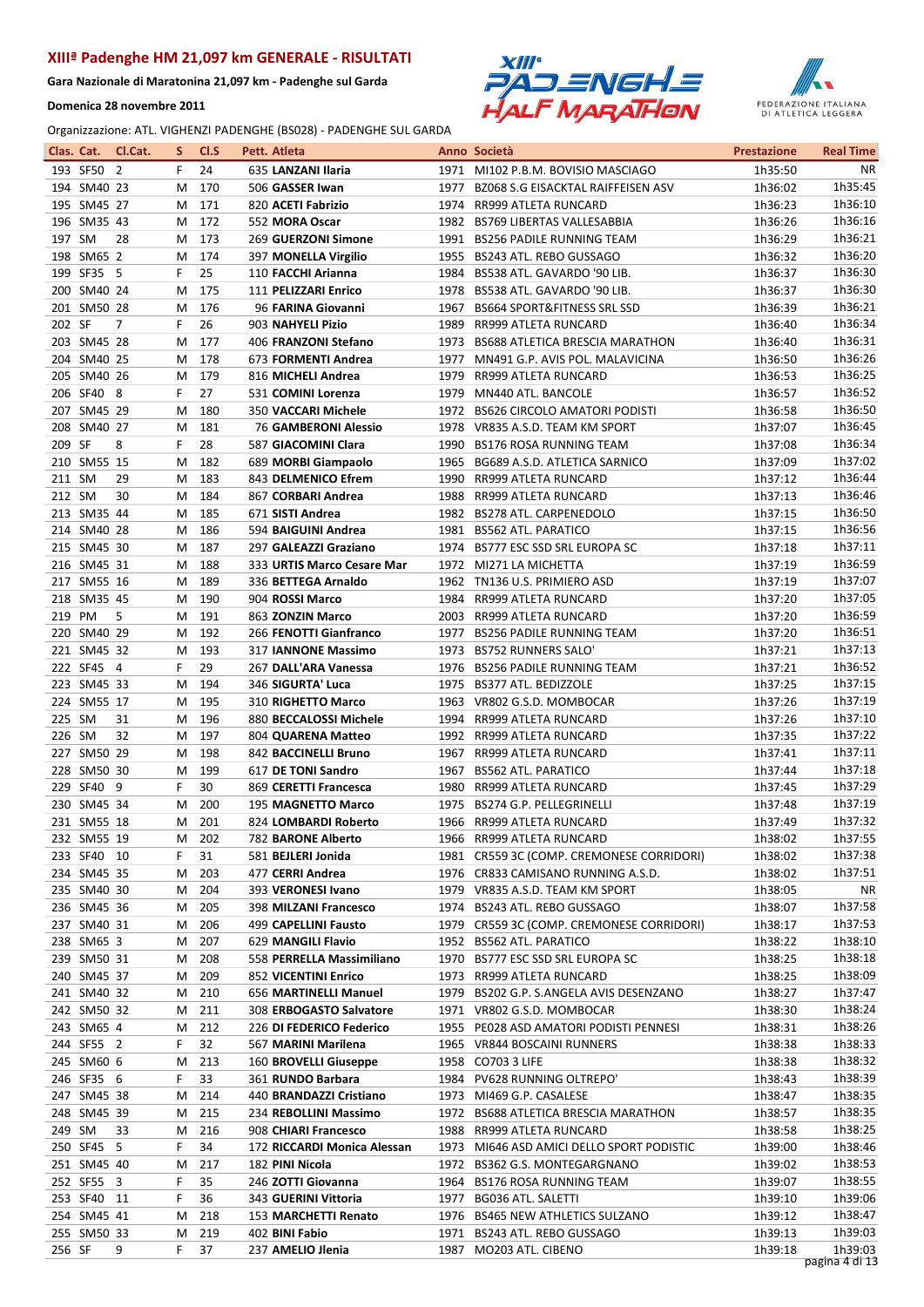Gara Nazionale di Maratonina 21,097 km - Padenghe sul Garda

Domenica 28 novembre 2011





| Clas. Cat. |                            | Cl.Cat.        | S.     | CI.S       | Pett. Atleta                                 |      | Anno Società                                                            | <b>Prestazione</b> | <b>Real Time</b>   |
|------------|----------------------------|----------------|--------|------------|----------------------------------------------|------|-------------------------------------------------------------------------|--------------------|--------------------|
|            | 257 SM35 46                |                | м      | 220        | 233 IACOMINO Michele                         |      | 1984 MO203 ATL, CIBENO                                                  | 1h39:18            | 1h39:02            |
|            | 258 SF45 6                 |                | F      | 38         | 348 TOSI Roberta                             |      | 1974 VA943 ASD BUMBASINA RUN                                            | 1h39:21            | 1h39:12            |
|            | 259 SM50 34                |                | м      | 221        | 490 PIAN Michele                             |      | 1971 CR833 CAMISANO RUNNING A.S.D.                                      | 1h39:23            | 1h39:12            |
|            | 260 SM50 35                |                | м      | 222        | 847 PERIN Claudio                            | 1970 | RR999 ATLETA RUNCARD                                                    | 1h39:38            | 1h39:20            |
|            | 261 SF50 3                 |                | F      | 39         | 412 VILLA Sabrina                            |      | 1968 BS688 ATLETICA BRESCIA MARATHON                                    | 1h39:40            | 1h39:36            |
| 262 SM     |                            | 34             | м      | 223        | 893 NAVA Francesco                           |      | 1994 RR999 ATLETA RUNCARD                                               | 1h39:43            | 1h39:11            |
|            | 263 SF45                   | $\overline{7}$ | F      | 40         | 258 SCALVINI Katia                           |      | 1976 BS959 LYKOS TRIATHLON TEAM ASD                                     | 1h39:44            | 1h39:28            |
|            | 264 SM50 36                |                | м      | 224        | 231 MORONI Cesare                            |      | 1971 BS521 FREE-ZONE                                                    | 1h39:46            | 1h39:12            |
|            | 265 SM50 37                |                | м      | 225        | <b>784 TONIATTI Roberto</b>                  | 1970 | RR999 ATLETA RUNCARD                                                    | 1h39:49            | 1h39:10            |
|            | 266 SM50 38                |                | м      | 226        | 47 FILIPPINI Marco                           |      | 1971 BS769 LIBERTAS VALLESABBIA                                         | 1h39:54            | 1h39:31            |
|            | 267 SF50 4                 |                | F      | 41         | 568 GHIDINI Patrizia                         | 1971 | CR811 K3 SSD ARL                                                        | 1h40:10            | 1h39:48            |
|            | 268 SM50 39                |                | м      | 227        | 327 BALDON Michele                           |      | 1971 PD199 PADOVA TRIATHLON E DUATHLON                                  | 1h40:10            | 1h39:38            |
|            | 269 SM45 42                |                | М      | 228        | 835 STAGNI Omar                              |      | 1974 RR999 ATLETA RUNCARD                                               | 1h40:20            | 1h40:09            |
|            | 270 SM50 40                |                | M      | 229        | 321 SPERANDIO Andrea                         | 1969 | TN151 MARATHON CLUB TRENTO                                              | 1h40:22            | 1h39:29            |
|            | 271 SF45 8                 |                | F      | 42         | 453 PRELIPCEAN Rodica Elena                  |      | 1974 BS538 ATL. GAVARDO '90 LIB.                                        | 1h40:22            | 1h40:09            |
|            | 272 SM45 43                |                | м      | 230        | 57 CAFFINI Francesco                         |      | 1973 MN440 ATL. BANCOLE                                                 | 1h40:30            | 1h39:59<br>1h40:16 |
|            | 273 SM50 41<br>274 SM55 20 |                | м      | 231        | 655 FONTANA Gianpaolo                        | 1969 | TN119 S.A. VALCHIESE                                                    | 1h40:31            | 1h40:15            |
|            | 275 SM35 47                |                | м      | 232<br>233 | 611 CAROLI Gianluca                          |      | 1966 BS562 ATL. PARATICO                                                | 1h40:34            | 1h40:18            |
|            | 276 SM50 42                |                | м<br>М | 234        | 208 MELLO Alessandro<br>474 PIOVANI Giovanni | 1969 | 1985 VR835 A.S.D. TEAM KM SPORT<br>BS688 ATLETICA BRESCIA MARATHON      | 1h40:35<br>1h40:38 | 1h40:20            |
|            | 277 SM55 21                |                | М      | 235        | 342 ZARRELLI Saverio                         |      | 1964 MN631 G.P. ARCI GOODWIN                                            | 1h40:41            | 1h40:08            |
|            | 278 SM50 43                |                | М      | 236        | 128 ARRIGHINI Sergio                         |      | 1967 BO545 9,92 RUNNING ASD                                             | 1h40:41            | 1h40:01            |
|            | 279 SM50 44                |                | м      | 237        | 340 MAZZOCCHI Fabio                          | 1969 | MN470 G.P. VIRGILIANO                                                   | 1h40:44            | 1h40:27            |
| 280 SF     |                            | 10             | F      | 43         | 540 NANNI Ylenia                             |      | 1994 BG351 G.S. A.MARINELLI COMENDUNO                                   | 1h40:48            | <b>NR</b>          |
|            | 281 SM50 45                |                | м      | 238        | 822 LUI Giuseppe                             |      | 1968 RR999 ATLETA RUNCARD                                               | 1h40:49            | 1h40:20            |
|            | 282 SM45 44                |                | м      | 239        | 462 MINOLA Simone                            |      | 1975 BG472 RUNNERS BERGAMO                                              | 1h40:56            | 1h40:33            |
|            | 283 SM45 45                |                | М      | 240        | 684 MONTICELLI Enrico                        |      | 1972 BS640 AV SPORTING TEAM                                             | 1h40:57            | 1h40:34            |
|            | 284 SM45 46                |                | M      | 241        | 62 BARALDI Piero                             | 1976 | MN440 ATL. BANCOLE                                                      | 1h41:00            | 1h40:29            |
|            | 285 SF55                   | $\overline{4}$ | F      | 44         | 646 TORRI Salve Valeria                      | 1963 | <b>BS562 ATL. PARATICO</b>                                              | 1h41:16            | 1h41:11            |
| 286 SM     |                            | 35             | М      | 242        | 695 PREGIO Ivan                              | 1989 | MN510 PODISTI CASTIGLIONESI                                             | 1h41:28            | 1h41:22            |
|            | 287 SM45 47                |                | м      | 243        | 344 MORELLI Fabrizio                         | 1974 | <b>BG166 GS AVIS TREVIGLIO G.BRUSAFERRI</b>                             | 1h41:33            | 1h41:19            |
|            | 288 SM70 2                 |                | м      | 244        | 670 MERIGHI Sirio                            |      | 1951 TN509 ATLETICA TEAM LOPPIO                                         | 1h41:40            | 1h41:34            |
|            | 289 SM55 22                |                | M      | 245        | 309 EDERLE Luigi                             |      | 1965 VR802 G.S.D. MOMBOCAR                                              | 1h41:45            | 1h41:38            |
|            | 290 SF50 5                 |                | F      | 45         | 539 BOTTI Silena                             |      | 1970 BS797 STRALENO                                                     | 1h41:46            | 1h41:38            |
|            | 291 SM45 48                |                | М      | 246        | 582 KUSSTATSCHER Werner                      |      | 1973 BZ068 S.G EISACKTAL RAIFFEISEN ASV                                 | 1h41:50            | 1h41:52            |
|            | 292 SM70 3                 |                | М      | 247        | 295 CINELLI Osvaldo                          | 1951 | BS777 ESC SSD SRL EUROPA SC                                             | 1h41:55            | 1h41:49            |
|            | 293 SM50 46                |                | м      | 248        | 38 RODELLA Davide                            |      | 1970 MN866 GRUPPO SAN PIO X                                             | 1h41:57            | 1h41:33            |
|            | 294 SF45 9                 |                | F      | 46         | 426 PARMA Tecla                              |      | 1976 BS521 FREE-ZONE                                                    | 1h41:59            | 1h41:26            |
| 295 SM     |                            | 36             | м      | 249        | 821 TOBANELLI Gionatan                       |      | 1994 RR999 ATLETA RUNCARD                                               | 1h42:02            | 1h41:47            |
|            | 296 SM50 47                |                |        | M 250      | 365 RUFFINI Marco                            |      | 1968 BS545 ATL. FRANCIACORTA                                            | 1h42:06            | 1h41:43            |
|            | 297 SM45 49                |                | м      | 251        | 242 CARROCCIO Franco                         |      | 1972 MI580 SPORTS CLUB MELEGNANO                                        | 1h42:09            | 1h42:02            |
|            | 298 SM65 5                 |                | м      | 252        | 605 BONO Lodovico                            |      | 1956 BS562 ATL. PARATICO                                                | 1h42:16            | 1h42:09            |
| 299 SM     |                            | 37             | м      | 253        | 37 NANIA Vincenzo                            |      | 1987 MN440 ATL. BANCOLE                                                 | 1h42:20            | 1h42:15            |
| 300 SM     |                            | 38             | м      | 254        | 862 FIORE Marco                              |      | 1989 RR999 ATLETA RUNCARD                                               | 1h42:24            | 1h42:18            |
| 301 SM     |                            | 39             | м      | 255        | 861 DI MASO Vincenzo                         |      | 1988 RR999 ATLETA RUNCARD                                               | 1h42:24            | 1h42:19            |
|            | 302 SM40 33                |                | м      | 256        | 413 TALIGNANI Paolo                          |      | 1977 PR068 C.U.S. PARMA                                                 | 1h42:30            | 1h42:05            |
|            | 303 SF45 10                |                | F      | 47         | 250 BIEMMI Federica                          |      | 1973 BS304 ATL. DI LUMEZZANE                                            | 1h42:38            | 1h42:23            |
|            | 304 SM40 34                |                | м      | 257        | 44 BENEDETTI Roberto                         |      | 1978 BO545 9,92 RUNNING ASD                                             | 1h42:38            | 1h42:21            |
|            | 305 SM40 35                |                | M      | 258        | 329 CAPPELLO Nicola                          |      | 1979 MI271 LA MICHETTA                                                  | 1h42:47            | 1h42:27<br>ΝR      |
|            | 306 SM50 48<br>307 SF45 11 |                | м      | 259        | 580 BONOMI Mario                             |      | 1968 BG606 FO' DI PE                                                    | 1h42:52            | 1h42:57            |
|            | 308 SM55 23                |                | F      | 48<br>260  | 577 ZALTIERI Anna<br>424 BOSIO Giacomo       |      | 1976 BS341 FG. ATL. FALEGNAMERIA GUERRINI<br>1962 BG472 RUNNERS BERGAMO | 1h42:58<br>1h42:59 | 1h42:33            |
|            | 309 SM60 7                 |                | М<br>м | 261        | 595 BAITELLI Angelo                          |      | 1960 BS562 ATL. PARATICO                                                | 1h43:04            | 1h42:51            |
|            | 310 SF50 6                 |                | F      | 49         | 786 GUATTA Cristina                          |      | 1970 RR999 ATLETA RUNCARD                                               | 1h43:08            | 1h42:29            |
|            | 311 SF40 12                |                | F      | 50         | 432 CORNALI Chiara                           |      | 1979 BS717 RUNNERS CAPRIOLESE                                           | 1h43:13            | 1h43:03            |
|            | 312 SM45 50                |                | м      | 262        | 69 LOCATELLI Simone                          |      | 1972 BS256 PADILE RUNNING TEAM                                          | 1h43:16            | 1h42:42            |
|            | 313 SM45 51                |                | м      | 263        | 42 SAVIO Giuliano                            |      | 1975 MN866 GRUPPO SAN PIO X                                             | 1h43:17            | 1h42:53            |
|            | 314 SM55 24                |                | м      | 264        | 186 FUMAGALLI Roberto                        |      | 1966 MI075 ATLETICA CINISELLO                                           | 1h43:18            | 1h43:08            |
|            | 315 SM35 48                |                | м      | 265        | 890 DA RE Enrico                             |      | 1982 RR999 ATLETA RUNCARD                                               | 1h43:21            | 1h43:16            |
|            | 316 SM45 52                |                | м      | 266        | 77 PAGNUTTI Giampaolo                        |      | 1972 VI626 ATL.VICENTINA                                                | 1h43:21            | 1h43:04            |
|            | 317 SM60 8                 |                | M      | 267        | 519 BAZZOLI Ovidio                           |      | 1958 TN119 S.A. VALCHIESE                                               | 1h43:23            | 1h43:06            |
|            | 318 SM40 36                |                | м      | 268        | 825 GANU Massimo                             |      | 1978 RR999 ATLETA RUNCARD                                               | 1h43:26            | 1h43:18            |
|            | 319 SM40 37                |                | м      | 269        | 158 PELI Fabio                               | 1979 | BS684 ATLETICA CONCESIO 2009                                            | 1h43:26            | 1h42:56            |
|            | 320 SM50 49                |                | м      | 270        | 281 CASTELNOVI Gian Luca                     | 1967 | <b>BS657 CORRINTIME</b>                                                 | 1h43:29            | 1h43:20            |
|            |                            |                |        |            |                                              |      |                                                                         |                    | pagina 5 di 13     |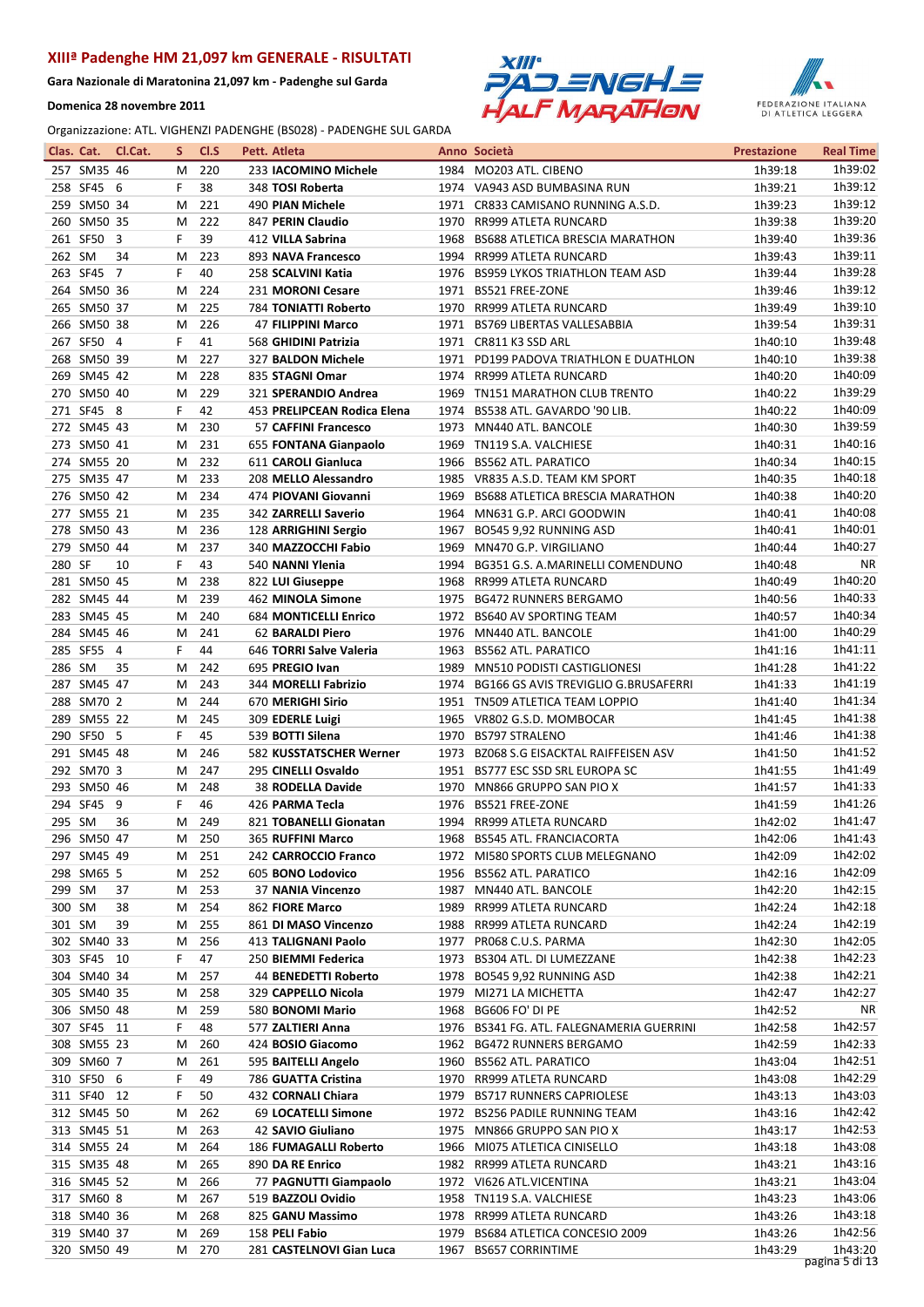Gara Nazionale di Maratonina 21,097 km - Padenghe sul Garda

Domenica 28 novembre 2011





|        |                            | Clas. Cat. Cl.Cat. | s      | Cl.S       | Pett. Atleta                                     |      | Anno Società                                                         | <b>Prestazione</b> | <b>Real Time</b>   |
|--------|----------------------------|--------------------|--------|------------|--------------------------------------------------|------|----------------------------------------------------------------------|--------------------|--------------------|
|        | 321 SM45 53                |                    | м      | 271        | 516 MARRAS Alessandro                            |      | 1973 BS640 AV SPORTING TEAM                                          | 1h43:31            | 1h43:08            |
|        | 322 SM40 38                |                    | м      | 272        | 887 ZARDI Paolo                                  |      | 1978 RR999 ATLETA RUNCARD                                            | 1h43:33            | 1h43:21            |
|        | 323 SF50 7                 |                    | F      | 51         | 296 PASINETTI Elena                              | 1968 | BS777 ESC SSD SRL EUROPA SC                                          | 1h43:35            | 1h43:28            |
|        | 324 SM50 50                |                    | м      | 273        | 872 TREBESCHI Gabriele                           | 1968 | RR999 ATLETA RUNCARD                                                 | 1h43:44            | 1h43:06            |
|        | 325 SM50 51                |                    | м      | 274        | 808 MALVESTITI Roldano                           | 1969 | <b>RR999 ATLETA RUNCARD</b>                                          | 1h43:44            | 1h43:25            |
|        | 326 SM55 25                |                    | м      | 275        | 274 BUFFOLI Massimo                              | 1964 | <b>BS256 PADILE RUNNING TEAM</b>                                     | 1h43:53            | 1h43:19            |
|        | 327 SM50 52                |                    | М      | 276        | 214 MENGHINI Gianni                              | 1969 | <b>BS664 SPORT&amp;FITNESS SRL SSD</b>                               | 1h43:53            | 1h43:07            |
|        | 328 SM55 26                |                    | м      | 277        | 349 RIZZARDI Massimo                             |      | 1962 BS626 CIRCOLO AMATORI PODISTI                                   | 1h43:58            | 1h43:53            |
|        | 329 SM45 54                |                    | м      | 278        | 236 COMENSOLI Luca                               | 1972 | <b>BS657 CORRINTIME</b>                                              | 1h43:58            | 1h43:49            |
|        | 330 SM50 53                |                    | м      | 279        | 513 BONARDI Massimo                              | 1970 | <b>BS640 AV SPORTING TEAM</b>                                        | 1h43:59            | 1h43:36            |
|        | 331 SM55 27                |                    | м      | 280        | 352 BOLDINI Giovanni                             | 1965 | <b>BS626 CIRCOLO AMATORI PODISTI</b>                                 | 1h44:00            | 1h43:54            |
| 332 SM |                            | 40                 | м      | 281        | 901 GHILARDI Lorenzo Matteo                      | 1988 | RR999 ATLETA RUNCARD                                                 | 1h44:07            | 1h43:35            |
|        | 333 SM55 28                |                    | M      | 282        | 620 FILIPPI Olivo                                | 1964 | <b>BS562 ATL. PARATICO</b>                                           | 1h44:13            | 1h43:47            |
| 334 SF |                            | 11                 | F.     | 52         | 438 ZANINI Chiara                                |      | 1992 BS717 RUNNERS CAPRIOLESE                                        | 1h44:16            | 1h44:06            |
|        | 335 SM40 39                |                    | М      | 283        | 896 FERRARO Piergiulio                           |      | 1977 RR999 ATLETA RUNCARD                                            | 1h44:16            | 1h43:29            |
|        | 336 SM50 54                |                    | м      | 284        | 493 STABILE Luca                                 | 1969 | CR833 CAMISANO RUNNING A.S.D.                                        | 1h44:26            | 1h43:55            |
|        | 337 SM60 9                 |                    | м      | 285        | 447 PALANDI Pietro Francesc                      | 1960 | <b>BS596 ATL. CELLATICA</b>                                          | 1h44:26            | 1h43:39            |
|        | 338 SM45 55                |                    | М      | 286        | 124 MOZZI Stefano                                |      | 1972 BS777 ESC SSD SRL EUROPA SC                                     | 1h44:26            | 1h44:19            |
|        | 339 SM55 29                |                    | м      | 287        | <b>360 GIUGNO Alessio</b>                        | 1962 | <b>BS626 CIRCOLO AMATORI PODISTI</b>                                 | 1h44:28            | 1h43:56            |
|        | 340 SM60 10                |                    | м      | 288        | 422 BONAVENTURA Giuseppe                         |      | 1959 CR340 G.T.A. CREMA                                              | 1h44:32            | 1h44:25            |
|        | 341 SM55 30                |                    | м      | 289        | 271 BOGLIONI Marino                              |      | 1965 BS256 PADILE RUNNING TEAM                                       | 1h44:42            | 1h44:03            |
|        | 342 SM45 56                |                    | м      | 290        | 136 VACCARI Leonardo                             |      | 1972 VR835 A.S.D. TEAM KM SPORT                                      | 1h44:47            | 1h44:33            |
|        | 343 SM60 11                |                    | м      | 291        | 550 MACARIO Ruggero                              | 1959 | <b>BS657 CORRINTIME</b>                                              | 1h44:48            | 1h44:19            |
|        | 344 SM50 55                |                    | м      | 292        | <b>487 LUNGHI Silvio</b>                         |      | 1969 CR833 CAMISANO RUNNING A.S.D.                                   | 1h44:50            | 1h44:20            |
|        | 345 SM65 6                 |                    | м      | 293        | <b>155 PURIFICATO Giuseppe</b>                   |      | 1954 FE548 POL. QUADRILATERO                                         | 1h44:51            | 1h44:45<br>1h44:55 |
|        | 346 SM70 4<br>347 SM40 40  |                    | M<br>м | 294<br>295 | 619 FARAGUNA Luciano<br>508 CALESELLA Alessandro | 1947 | <b>BS562 ATL. PARATICO</b><br>1978 CO527 ATLETICA 42195 'BLU FRIDA'  | 1h44:58<br>1h45:02 | 1h44:36            |
|        | 348 SM45 57                |                    | м      | 296        | 570 GALLI Michele                                |      | 1972 CR811 K3 SSD ARL                                                | 1h45:05            | 1h44:42            |
|        | 349 SM55 31                |                    | м      | 297        | 485 GALLI Paolo Mario                            | 1966 | CR833 CAMISANO RUNNING A.S.D.                                        | 1h45:13            | 1h44:41            |
|        | 350 SM55 32                |                    | м      | 298        | 791 NOLASCO Salvatore                            |      | 1963 RR999 ATLETA RUNCARD                                            | 1h45:16            | 1h44:41            |
|        | 351 SF55 5                 |                    | F      | 53         | 532 NEGRISOLI Anna                               |      | 1962 BS082 POLISPORTIVA G.B. VIGHENZI                                | 1h45:16            | 1h45:10            |
|        | 352 SF65 1                 |                    | F      | 54         | 565 RONCHI Iole                                  | 1955 | BS304 ATL. DI LUMEZZANE                                              | 1h45:20            | <b>NR</b>          |
|        | 353 SM55 33                |                    | м      | 299        | 604 BONATI Tiziano                               |      | 1964 BS562 ATL. PARATICO                                             | 1h45:22            | 1h45:09            |
|        | 354 SM50 56                |                    | м      | 300        | 278 CAVAGNINI Adriano                            | 1969 | <b>BS256 PADILE RUNNING TEAM</b>                                     | 1h45:25            | 1h44:43            |
|        | 355 SM60 12                |                    | м      | 301        | 183 PARTH Giuseppe                               | 1961 | <b>BS256 PADILE RUNNING TEAM</b>                                     | 1h45:25            | 1h44:53            |
|        | 356 SM40 41                |                    | м      | 302        | 639 RACCAGNI Lorenzo                             |      | 1977 BS562 ATL. PARATICO                                             | 1h45:28            | 1h45:11            |
|        | 357 SM65 7                 |                    | м      | 303        | 650 ZANNI Giovanni                               |      | 1956 BS562 ATL. PARATICO                                             | 1h45:29            | 1h45:14            |
|        | 358 SM40 42                |                    | м      | 304        | 264 ZANCA Matteo                                 | 1980 | MN470 G.P. VIRGILIANO                                                | 1h45:32            | 1h45:06            |
|        | 359 SM65 8                 |                    | м      | 305        | 40 COMINI Franco                                 |      | 1954 MN440 ATL. BANCOLE                                              | 1h45:35            | 1h45:31            |
|        | 360 SM45 58                |                    |        | M 306      | 212 AMADORI Cristian                             |      | 1975 BO041 ASD FIDAS GNARRO JET MATTEI                               | 1h45:38            | 1h45:24            |
|        | 361 SM70 5                 |                    | м      | 307        | <b>157 GIURADEI Gualtiero</b>                    |      | 1951 MN510 PODISTI CASTIGLIONESI                                     | 1h45:43            | 1h45:29            |
|        | 362 SM40 43                |                    | M      | 308        | 677 BURLOTTI Giordano                            |      | 1978 BS545 ATL. FRANCIACORTA                                         | 1h45:45            | 1h45:00            |
|        | 363 SF45 12                |                    | F      | 55         | 687 MARIN Sara                                   |      | 1974 VE499 MARATONETI ERACLEA                                        | 1h45:47            | 1h45:14            |
|        | 364 SM45 59                |                    | м      | 309        | 787 RAVONE Fabio                                 |      | 1972 RR999 ATLETA RUNCARD                                            | 1h45:47            | 1h45:11            |
|        | 365 SM45 60                |                    | M      | 310        | 404 DELL'AGLIO Michele                           |      | 1973 BS688 ATLETICA BRESCIA MARATHON                                 | 1h45:56            | 1h45:38            |
| 366 SF |                            | 12                 | F.     | 56         | 588 FILIPPI Mariachiara                          |      | 1990 BS176 ROSA RUNNING TEAM                                         | 1h46:00            | 1h45:26            |
|        | 367 SM45 61                |                    | M      | 311        | 364 TONINELLI Roberto                            |      | 1976 BS545 ATL. FRANCIACORTA                                         | 1h46:01            | 1h45:37            |
|        | 368 SM60 13                |                    | M      | 312        | 613 CORTESE Giorgio                              |      | 1960 BS562 ATL. PARATICO                                             | 1h46:04            | 1h45:49            |
|        | 369 SM40 44                |                    | м      | 313        | 387 MORI Michele                                 |      | 1978 PR068 C.U.S. PARMA                                              | 1h46:06            | 1h45:41            |
|        | 370 SM55 34                |                    | м      | 314        | 189 RICCI Daniele                                |      | 1963 GE055 MARATONETI GENOVESI                                       | 1h46:07            | 1h45:51            |
|        | 371 SM45 62                |                    | M      | 315        | 257 SINGH Kulwant                                |      | 1973 BS748 RUNNING PREALPINO ASD                                     | 1h46:09            | 1h45:30            |
|        | 372 SM45 63                |                    | M      | 316        | 593 BAGLIO Ruggero                               |      | 1972 BS562 ATL. PARATICO                                             | 1h46:12            | 1h45:56            |
|        | 373 SM40 45                |                    | M      | 317        | 146 FALAPPI Massimo                              |      | 1977 BS714 ATLETICA PERTICA BASSA                                    | 1h46:16            | 1h46:07            |
|        | 374 SM45 64                |                    | м      | 318        | 434 ROSSI Luca                                   | 1973 | <b>BS717 RUNNERS CAPRIOLESE</b>                                      | 1h46:18            | 1h45:55            |
| 375 SF |                            | 13                 | F      | 57         | 307 BELLINI Tea                                  |      | 1992 BS664 SPORT&FITNESS SRL SSD                                     | 1h46:19            | 1h45:35            |
|        | 376 SM50 57                |                    | M      | 319        | 859 FEDRIGA Raniero                              |      | 1971 RR999 ATLETA RUNCARD                                            | 1h46:20            | 1h46:06            |
|        | 377 SM55 35                |                    | M      | 320        | 253 TOTTOLI Luca                                 |      | 1964 BS274 G.P. PELLEGRINELLI                                        | 1h46:20            | 1h46:05            |
|        | 378 SM45 65                |                    | M      | 321<br>322 | 845 BONISOLI Luca                                |      | 1972 RR999 ATLETA RUNCARD                                            | 1h46:21            | 1h46:12<br>1h46:15 |
|        | 379 SM55 36<br>380 SM45 66 |                    | M      | 323        | 74 LUCAFERRO Mauro<br>500 MAUGERI Massimo        | 1973 | 1966 CA239 A.S.D. CAGLIARI ATLETICA LEGGE<br><b>BS657 CORRINTIME</b> | 1h46:23<br>1h46:30 | 1h45:58            |
|        | 381 SM65 9                 |                    | M<br>Μ | 324        | 197 BUSATO Flavio                                |      | 1955 BS538 ATL. GAVARDO '90 LIB.                                     | 1h46:37            | 1h46:29            |
|        | 382 SM35 49                |                    | м      | 325        | 93 ABIATICO Nicola                               |      | 1982 BS664 SPORT&FITNESS SRL SSD                                     | 1h46:41            | 1h45:57            |
|        | 383 SM55 37                |                    | м      | 326        | 417 ALGHISI Felice                               |      | 1963 BS717 RUNNERS CAPRIOLESE                                        | 1h46:44            | 1h46:21            |
|        | 384 SF40 13                |                    | F.     | 58         | 102 PICENI Catia                                 | 1977 | BS664 SPORT&FITNESS SRL SSD                                          | 1h46:50            | 1h46:07            |
|        |                            |                    |        |            |                                                  |      |                                                                      |                    | pagina 6 di 13     |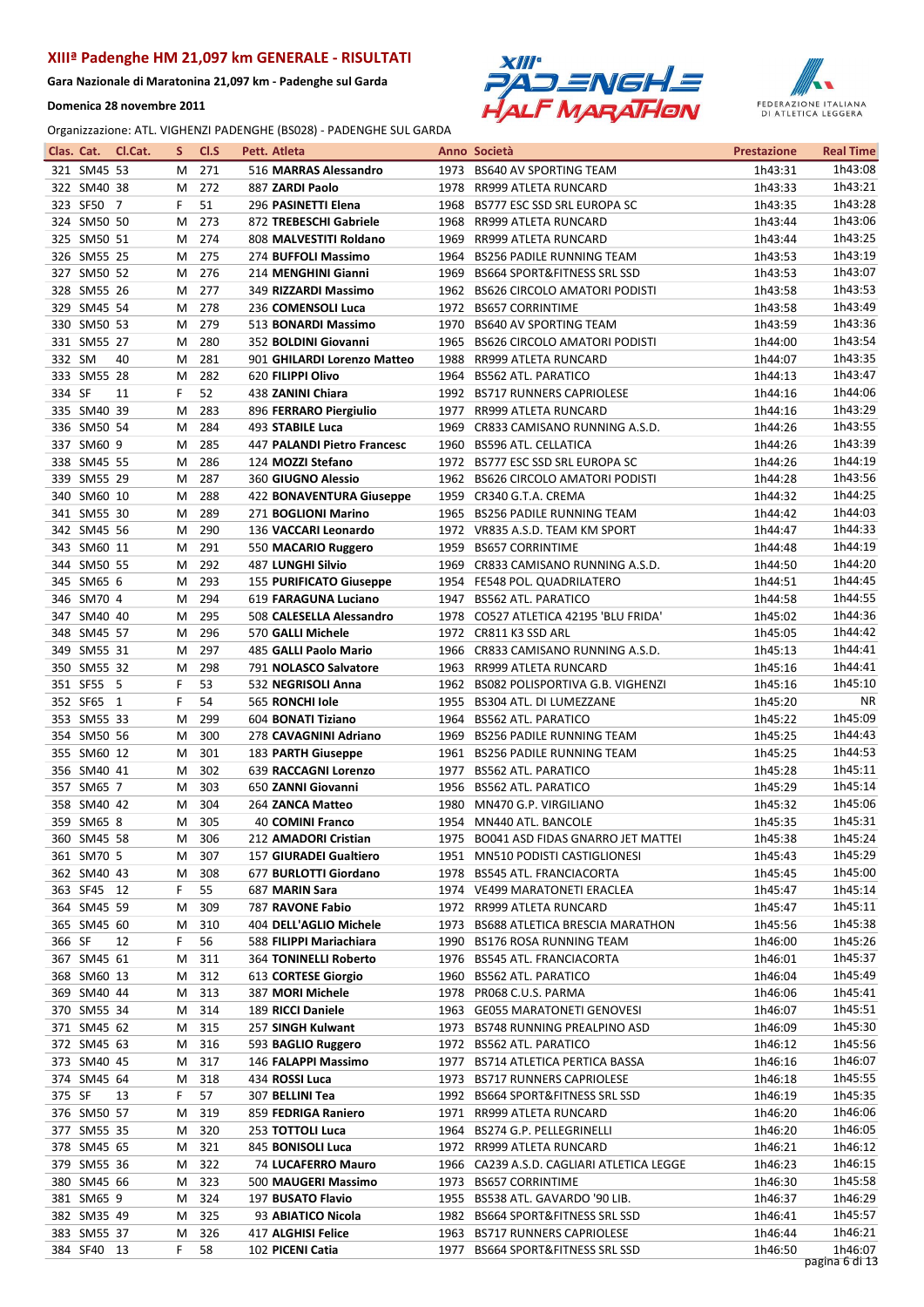Gara Nazionale di Maratonina 21,097 km - Padenghe sul Garda

Domenica 28 novembre 2011





| Clas. Cat. |             | Cl.Cat. | s      | CI.S | Pett. Atleta               |      | Anno Società                              | <b>Prestazione</b> | <b>Real Time</b>   |
|------------|-------------|---------|--------|------|----------------------------|------|-------------------------------------------|--------------------|--------------------|
|            | 385 SM60 14 |         | м      | 327  | 654 BASSANESI Andrea       |      | 1958 MI404 G.S. ZELOFORAMAGNO             | 1h46:52            | 1h46:15            |
|            | 386 SM45 67 |         | М      | 328  | <b>686 TROVATO Mario</b>   |      | 1973 MI265 ROAD RUNNERS CLUB MILANO       | 1h47:00            | 1h46:34            |
|            | 387 SF55 6  |         | F      | 59   | 648 ZANGA Monica Tiziana   | 1963 | <b>BS562 ATL. PARATICO</b>                | 1h47:02            | 1h46:50            |
|            | 388 SM55 38 |         | м      | 329  | 544 TONESI Gabriele        | 1965 | BG134 ATL. LA TORRE                       | 1h47:04            | 1h46:38            |
|            | 389 SM55 39 |         | М      | 330  | 682 GARDANA Claudio        | 1965 | <b>BS521 FREE-ZONE</b>                    | 1h47:06            | 1h46:38            |
|            | 390 SM45 68 |         | М      | 331  | 495 TEDOLDI Mauro Maria    | 1973 | CR833 CAMISANO RUNNING A.S.D.             | 1h47:14            | 1h46:44            |
|            | 391 SM40 46 |         | м      | 332  | 891 BANA Federico          | 1977 | RR999 ATLETA RUNCARD                      | 1h47:22            | 1h46:55            |
|            | 392 SM45 69 |         | М      | 333  | <b>482 DRERA Matteo</b>    | 1976 | CR833 CAMISANO RUNNING A.S.D.             | 1h47:25            | 1h46:51            |
|            | 393 SM60 15 |         | M      | 334  | 668 LANZANOVA Marco        | 1957 | <b>BS797 STRALENO</b>                     | 1h47:28            | 1h47:20            |
|            | 394 SM50 58 |         | M      | 335  | 504 PASINELLI Donato       |      | 1971 BS521 FREE-ZONE                      | 1h47:34            | 1h47:07            |
|            | 395 SF40 14 |         | F      | 60   | 905 ASTI Valentina         |      | 1977 RR999 ATLETA RUNCARD                 | 1h47:39            | 1h47:04            |
|            | 396 SM55 40 |         | м      | 336  | 667 VENTURELLI Mario       | 1965 | BS362 G.S. MONTEGARGNANO                  | 1h47:39            | 1h47:04            |
|            | 397 SF50 8  |         | F      | 61   | 369 BERGAMASCHI Paola      |      | 1967 CR554 MARATHON CREMONA               | 1h47:45            | 1h47:05            |
|            | 398 SM40 47 |         | M      | 337  | 400 PANCIANI Pier Paolo    | 1980 | BS243 ATL. REBO GUSSAGO                   | 1h47:46            | 1h47:31            |
|            |             |         |        |      |                            |      |                                           |                    | 1h47:35            |
|            | 399 SM65 10 |         | М      | 338  | 138 DE ANGELI Claudio      |      | 1952 VR832 A.S.D. LA RUSTICA PESCANTINA   | 1h47:50            | 1h47:34            |
|            | 400 SM50 59 |         | М      | 339  | 561 GARAY Adrian Dario     | 1969 | <b>BG472 RUNNERS BERGAMO</b>              | 1h47:51            |                    |
|            | 401 SM55 41 |         | м      | 340  | 306 OLIVETTI Marco         | 1963 | BS362 G.S. MONTEGARGNANO                  | 1h47:54            | 1h47:19            |
|            | 402 SF45 13 |         | F      | 62   | 674 LOSI Stefania          | 1972 | MN491 G.P. AVIS POL. MALAVICINA           | 1h48:12            | 1h47:49            |
|            | 403 SM60 16 |         | м      | 341  | 535 MANINI Mauro           | 1961 | BS952 ADVANCE GARDA TEAM 2019 ASD         | 1h48:53            | 1h47:56            |
| 404 SF     |             | 14      | F      | 63   | 571 CORRADO Sara           |      | 1987 CR833 CAMISANO RUNNING A.S.D.        | 1h48:56            | 1h48:17            |
| 405 SM     |             | 41      | М      | 342  | 798 BOTTICINI Francesco    | 1992 | RR999 ATLETA RUNCARD                      | 1h49:07            | 1h48:55            |
|            | 406 SM45 70 |         | М      | 343  | 514 DUNI Massimiliano      | 1973 | <b>BS640 AV SPORTING TEAM</b>             | 1h49:08            | 1h48:45            |
|            | 407 SM60 17 |         | м      | 344  | 551 MORETTI Luigi          | 1958 | <b>BG726 ROMANO RUNNING</b>               | 1h49:20            | 1h49:19            |
|            | 408 SM45 71 |         | M      | 345  | 651 ZANNI Marco            | 1973 | <b>BS562 ATL. PARATICO</b>                | 1h49:29            | 1h49:13            |
|            | 409 SF60    | 1       | F      | 64   | 318 BARONE Francesca       | 1958 | <b>BS179 ATLETICA LONATO</b>              | 1h49:29            | 1h49:20            |
| 410 SF     |             | 15      | F      | 65   | 586 FILIPPI Cristina       |      | 1993 BS176 ROSA RUNNING TEAM              | 1h49:34            | 1h48:59            |
|            | 411 SM55 42 |         | М      | 346  | 408 MOLINARI Mauro         | 1964 | BS688 ATLETICA BRESCIA MARATHON           | 1h49:46            | 1h48:54            |
|            | 412 SM35 50 |         | M      | 347  | 848 RADATTI Angelo         | 1986 | RR999 ATLETA RUNCARD                      | 1h49:50            | 1h49:19            |
|            | 413 SM60 18 |         | М      | 348  | 358 GAMBA Sergio           | 1960 | <b>BS626 CIRCOLO AMATORI PODISTI</b>      | 1h50:02            | 1h49:29            |
|            | 414 SM55 43 |         | M      | 349  | 414 NASSINI Giorgio        | 1966 | BS684 ATLETICA CONCESIO 2009              | 1h50:18            | 1h49:59            |
| 415 SF     |             | 16      | F      | 66   | 416 MORO Federica          | 1994 | MI068 ATHLETIC CLUB VILLASANTA            | 1h50:22            | 1h50:00            |
|            | 416 SM55 44 |         | м      | 350  | 222 PEDRETTI Roberto       |      | 1962 BG472 RUNNERS BERGAMO                | 1h50:23            | 1h49:53            |
|            | 417 SM40 48 |         | М      | 351  | 390 PERAZZOLO Giorgio      |      | 1977 VR835 A.S.D. TEAM KM SPORT           | 1h50:32            | 1h50:19            |
|            | 418 SM40 49 |         | M      | 352  | 501 DEL GRECO Giovanni     |      | 1981 CR559 3C (COMP. CREMONESE CORRIDORI) | 1h50:36            | 1h50:11            |
|            | 419 SF50 9  |         | F      | 67   | 505 BENAZZI Mara           |      | 1970 CR559 3C (COMP. CREMONESE CORRIDORI) | 1h50:36            | 1h50:11            |
|            | 420 SF45 14 |         | F      | 68   | 484 GENNARI Roberta        |      | 1975 CR559 3C (COMP. CREMONESE CORRIDORI) | 1h50:36            | 1h50:12            |
|            | 421 SM60 19 |         | м      | 353  | 425 PANSA Giovanni         | 1958 | <b>BG472 RUNNERS BERGAMO</b>              | 1h50:47            | 1h50:10            |
|            | 422 SM40 50 |         | М      | 354  | 430 AJASSA Mirko           | 1979 | MI787 DE RAN CLAB                         | 1h50:48            | 1h50:28            |
|            | 423 SM50 60 |         | м      | 355  | 907 SACCHETTI Massimiliano |      | 1971 RR999 ATLETA RUNCARD                 | 1h50:49            | 1h50:14            |
|            | 424 SM50 61 |         | М      | 356  | 58 BOTTAZZI Gianfranco     |      | 1969 MN440 ATL. BANCOLE                   | 1h50:59            | 1h50:29            |
|            | 425 SM45 72 |         | M      | 357  | 60 MOIETTA Luca            |      | 1976 MN631 G.P. ARCI GOODWIN              | 1h51:01            | 1h50:31            |
|            | 426 SM55 45 |         | M      | 358  | 537 TERZI Guido            |      | 1966 BS202 G.P. S.ANGELA AVIS DESENZANO   | 1h51:02            | 1h50:16            |
|            | 427 SM60 20 |         | M      | 359  | 190 ZAMPICININI Mario      |      | 1959 NO049 ATLETICA RUB. F.LLI FRATTINI   | 1h51:05            | 1h50:54            |
|            |             |         |        |      |                            |      |                                           |                    |                    |
|            | 428 SF55 7  |         | F<br>F | 69   | 209 SCHIAVONE Claudia      |      | 1966 MI102 P.B.M. BOVISIO MASCIAGO        | 1h51:08            | 1h50:56<br>1h51:03 |
|            | 429 SF65 2  |         |        | 70   | 600 BOESI Maria Grazia     |      | 1954 BS562 ATL. PARATICO                  | 1h51:09            |                    |
| 430 SF     |             | 17      | F      | 71   | 325 TRENTO Federica Maria  |      | 1987 VI659 EMME RUNNING TEAM              | 1h51:14            | 1h50:37<br>1h51:08 |
| 431 SF     |             | 18      | F      | 72   | 526 MEDEGHINI Valentina    |      | 1989 BS178 S.S. ROBUR BARBARANO           | 1h51:26            |                    |
|            | 432 SM45 73 |         | M      | 360  | 383 GUARNERI Fabio         |      | 1972 AP053 ASD SPORT & VITA               | 1h51:36            | 1h50:46            |
|            | 433 SM50 62 |         | M      | 361  | 886 TONGHINI Luca          |      | 1969 RR999 ATLETA RUNCARD                 | 1h51:37            | 1h51:07            |
|            | 434 SF55 8  |         | F.     | 73   | 520 ORSENIGO Roberta       |      | 1966 BG351 G.S. A.MARINELLI COMENDUNO     | 1h51:43            | 1h51:16            |
|            | 435 SM35 51 |         | M      | 362  | 436 BEZZI Fabrizio         |      | 1984 BS717 RUNNERS CAPRIOLESE             | 1h51:43            | 1h51:32            |
|            | 436 SM60 21 |         | M      | 363  | 811 FACCHINETTI Claudio    |      | 1958 RR999 ATLETA RUNCARD                 | 1h51:43            | 1h51:20            |
| 437 SF     |             | 19      | F      | 74   | 518 KRAVCHENKO Aleksandra  |      | 1991 BS640 AV SPORTING TEAM               | 1h51:48            | 1h51:20            |
|            | 438 SM40 51 |         | M      | 364  | 517 BARUCCO Federico       |      | 1981 BS640 AV SPORTING TEAM               | 1h51:49            | 1h51:22            |
|            | 439 SF50 10 |         | F      | 75   | 294 GNOCCHI Barbara        |      | 1970 BS777 ESC SSD SRL EUROPA SC          | 1h51:51            | 1h51:31            |
|            | 440 SM35 52 |         | м      | 365  | 831 DI DOMENICA Fabrizio   |      | 1986 RR999 ATLETA RUNCARD                 | 1h51:53            | 1h51:23            |
|            | 441 SF45 15 |         | F      | 76   | 50 ABBRUSCATO Pamela       |      | 1974 CR833 CAMISANO RUNNING A.S.D.        | 1h51:54            | 1h51:20            |
|            | 442 SM60 22 |         | м      | 366  | 148 BARNABO' Francesco     |      | 1960 CR833 CAMISANO RUNNING A.S.D.        | 1h51:54            | 1h51:23            |
|            | 443 SM40 52 |         | м      | 367  | 678 PETRO' Paolo           | 1979 | BS202 G.P. S.ANGELA AVIS DESENZANO        | 1h51:58            | 1h51:15            |
| 444 SF     |             | 20      | F      | 77   | 868 ROMITO Martina         |      | 1990 RR999 ATLETA RUNCARD                 | 1h52:08            | 1h51:23            |
|            | 445 SM45 74 |         | м      | 368  | 171 MAININI Fabio Carlo    |      | 1973 MI646 ASD AMICI DELLO SPORT PODISTIC | 1h52:11            | 1h51:57            |
|            | 446 SF50 11 |         | F      | 78   | 634 PAOLI Sabrina          |      | 1968 BS562 ATL. PARATICO                  | 1h52:25            | 1h52:08            |
| 447 SF     |             | 21      | F      | 79   | 98 FRANZONI Irene          |      | 1990 BS664 SPORT&FITNESS SRL SSD          | 1h52:25            | 1h51:56            |
|            | 448 SM65 11 |         | М      | 369  | 665 PATRINI Italo          |      | 1955 BS688 ATLETICA BRESCIA MARATHON      | 1h52:45            | 1h51:55            |
|            |             |         |        |      |                            |      |                                           |                    | pagina 7 di 13     |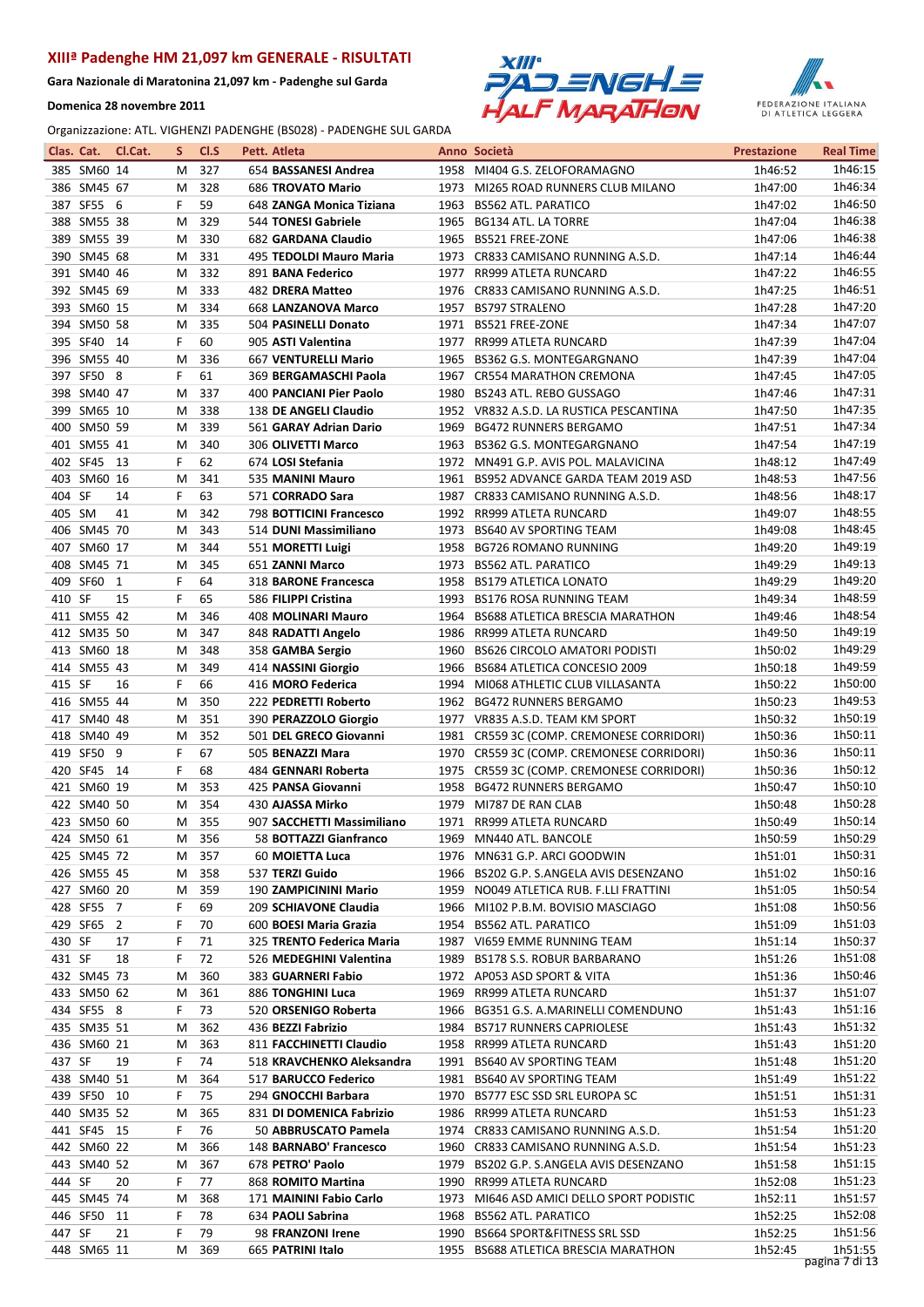Gara Nazionale di Maratonina 21,097 km - Padenghe sul Garda

Domenica 28 novembre 2011





| Clas. Cat. |             | Cl.Cat. | s | Cl.S | Pett. Atleta               |      | Anno Società                              | <b>Prestazione</b> | <b>Real Time</b> |
|------------|-------------|---------|---|------|----------------------------|------|-------------------------------------------|--------------------|------------------|
|            | 449 SM50 63 |         | м | 370  | 409 PEA Marco              |      | 1969 BS688 ATLETICA BRESCIA MARATHON      | 1h52:52            | 1h52:30          |
|            | 450 SM45 75 |         | M | 371  | 637 PICCINELLI Cesare      |      | 1973 BS562 ATL. PARATICO                  | 1h52:57            | 1h52:41          |
|            | 451 SF45 16 |         | F | 80   | 225 SORTE Manuela          | 1974 | <b>BG472 RUNNERS BERGAMO</b>              | 1h52:59            | 1h52:50          |
|            | 452 SM50 64 |         | м | 372  | 522 PUNZO Stefano          | 1968 | <b>BG472 RUNNERS BERGAMO</b>              | 1h53:05            | 1h52:38          |
|            | 453 SM50 65 |         | М | 373  | 458 PASSONI Giovanni       | 1967 | <b>BS521 FREE-ZONE</b>                    | 1h53:10            | 1h52:56          |
|            | 454 SM55 46 |         | M | 374  | 614 CORVI Pierangelo       | 1966 | <b>BS562 ATL. PARATICO</b>                | 1h53:15            | 1h52:44          |
|            | 455 SF50 12 |         | F | 81   | 457 CHIARINI Miriam        |      | 1971 BS538 ATL. GAVARDO '90 LIB.          | 1h53:24            | 1h53:11          |
|            | 456 SM35 53 |         | М | 375  | 853 PEROTTI Paolo          |      | 1982 RR999 ATLETA RUNCARD                 | 1h53:26            | 1h53:07          |
|            | 457 SM45 76 |         | M | 376  | 181 BAROZZI Nicolas        | 1975 | <b>BG147 ATL. VILLONGO</b>                | 1h53:30            | 1h52:56          |
|            | 458 SM60 23 |         | M | 377  | 401 NAVONI Edoardo         | 1960 | BS243 ATL. REBO GUSSAGO                   | 1h53:43            | 1h52:56          |
|            | 459 SM45 77 |         | M | 378  | 176 BELLO Christian        | 1976 | BS377 ATL. BEDIZZOLE                      | 1h53:46            | 1h53:16          |
|            | 460 SF45 17 |         | F | 82   | 368 BIAGGI Maddalena       |      | 1974 CR554 MARATHON CREMONA               | 1h53:55            | 1h53:15          |
|            | 461 SM55 47 |         | М | 379  | 187 BRESCIANINI Palmino    |      | 1962 BG420 MARATHON TEAM BG               | 1h53:55            | 1h53:28          |
|            | 462 SM50 66 |         | M | 380  | 367 BELOMETTI Arnaldo      |      | 1970 BS545 ATL. FRANCIACORTA              | 1h54:07            | 1h53:33          |
|            |             |         |   |      |                            |      |                                           |                    | 1h53:40          |
|            | 463 SF45    | 18      | F | 83   | 694 CUCCHI Raffaella       | 1972 | CR833 CAMISANO RUNNING A.S.D.             | 1h54:14            |                  |
|            | 464 SF45 19 |         | F | 84   | 235 D'ARRIGO Concetta      | 1972 | BS362 G.S. MONTEGARGNANO                  | 1h54:17            | 1h53:44          |
|            | 465 SM45 78 |         | м | 381  | 819 SANTORO Claudio        | 1974 | RR999 ATLETA RUNCARD                      | 1h54:26            | 1h54:13          |
|            | 466 SM55 48 |         | M | 382  | 260 MAINO Ferdinando       | 1963 | BO545 9,92 RUNNING ASD                    | 1h54:40            | 1h54:00          |
|            | 467 SM55 49 |         | M | 383  | 230 ANCELLOTTI Flavio      |      | 1966 BO545 9,92 RUNNING ASD               | 1h54:40            | 1h53:59          |
|            | 468 SM60 24 |         | м | 384  | 227 TONOLI Massimo         |      | 1961 BS176 ROSA RUNNING TEAM              | 1h54:53            | 1h54:13          |
|            | 469 SF55    | - 9     | F | 85   | 630 MARAZZONE Giuliana     | 1964 | <b>BS562 ATL. PARATICO</b>                | 1h55:06            | 1h54:58          |
|            | 470 SF50 13 |         | F | 86   | 284 IAZZI Ilaria           | 1971 | CR730 TRIATHLON DUATHLON CREMONA          | 1h55:16            | 1h54:45          |
|            | 471 SM45 79 |         | м | 385  | 283 PERASSO Simone         |      | 1973 CR730 TRIATHLON DUATHLON CREMONA     | 1h55:16            | 1h54:44          |
|            | 472 SF45 20 |         | F | 87   | 645 STAFFONI Elena         | 1975 | <b>BS562 ATL. PARATICO</b>                | 1h55:21            | 1h54:54          |
|            | 473 SF45    | 21      | F | 88   | 661 MORELLE Silvia         |      | 1974 VR840 WOMAN TRIATHLON ITALIA A.S.D.  | 1h55:22            | 1h54:57          |
|            | 474 SF45 22 |         | F | 89   | 855 RAFFELLI Serenella     |      | 1972 RR999 ATLETA RUNCARD                 | 1h55:29            | 1h55:12          |
|            | 475 SM60 25 |         | М | 386  | 240 SANDRELLI Fabrizio     |      | 1957 MN345 G.S. CARLO BUTTARELLI          | 1h55:32            | 1h55:09          |
|            | 476 SM50 67 |         | M | 387  | 644 SOARDI Luca            | 1968 | <b>BS562 ATL. PARATICO</b>                | 1h56:01            | 1h55:45          |
|            | 477 SM50 68 |         | М | 388  | 663 OGADRI Simone          |      | 1971 CR559 3C (COMP. CREMONESE CORRIDORI) | 1h56:01            | 1h55:35          |
|            | 478 SM45 80 |         | M | 389  | 382 AZZALI Luca            |      | 1972 CR554 MARATHON CREMONA               | 1h56:16            | 1h55:34          |
|            | 479 SM60 26 |         | м | 390  | 377 FERNIANI Alberto       |      | 1960 CR554 MARATHON CREMONA               | 1h56:17            | 1h55:35          |
|            | 480 SF55    | - 10    | F | 90   | 856 CROTTI Enrica          |      | 1965 RR999 ATLETA RUNCARD                 | 1h56:20            | 1h56:03          |
|            | 481 SF45    | - 23    | F | 91   | 448 BARATTO Camilla        | 1972 | BS777 ESC SSD SRL EUROPA SC               | 1h56:30            | 1h56:10          |
|            | 482 SM45 81 |         | М | 391  | 289 STELLINI Gabriele      | 1975 | MN491 G.P. AVIS POL. MALAVICINA           | 1h56:30            | 1h56:07          |
|            | 483 SM50 69 |         | M | 392  | 455 MARINO Marco           | 1968 | MI529 MARCIATORI SAN GIORGIO              | 1h56:40            | 1h56:32          |
|            | 484 SM55 50 |         | M | 393  | 657 BURIGANA Paolo         |      | 1966 BS900 SOC CANOTTIERI GARDA SALO' ASD | 1h56:43            | 1h56:09          |
|            | 485 SF35 7  |         | F | 92   | 331 MACCABITI Ambra        |      | 1986 BS538 ATL. GAVARDO '90 LIB.          | 1h56:44            | 1h55:59          |
|            | 486 SM55 51 |         | М | 394  | 483 FRIGENI Massimo        |      | 1965 CR833 CAMISANO RUNNING A.S.D.        | 1h56:46            | 1h56:23          |
|            | 487 SF50 14 |         | F | 93   | 270 GOSIO Paola            |      | 1969 BS256 PADILE RUNNING TEAM            | 1h57:16            | 1h56:34          |
|            | 488 SM50 70 |         | М | 395  | 280 PIOTTI Stefano         |      | 1971 BS256 PADILE RUNNING TEAM            | 1h57:17            | 1h56:33          |
|            |             |         |   |      |                            |      |                                           |                    | 1h56:48          |
|            | 489 SM60 27 |         | M | 396  | 275 CAVAGNA Ilario         |      | 1957 BS256 PADILE RUNNING TEAM            | 1h57:20            |                  |
|            | 490 SM55 52 |         | м | 397  | 265 CRESCINI Mario         |      | 1964 BS256 PADILE RUNNING TEAM            | 1h57:20            | 1h56:38          |
|            | 491 SM45 82 |         | M | 398  | 147 AMICI Paolo            |      | 1973 PR568 ATL. CASONE NOCETO             | 1h57:48            | 1h57:00          |
|            | 492 SF45 24 |         | F | 94   | 470 LANFRANCHI Milena      |      | 1976 SO905 SPORTING CLUB LIVIGNO          | 1h57:52            | 1h57:42          |
| 493 SM     |             | 42      | M | 399  | 316 DE FILIPPO Michele     |      | 1988 VR835 A.S.D. TEAM KM SPORT           | 1h57:53            | 1h57:30          |
|            | 494 SF45 25 |         | F | 95   | 636 PEDRALI Giovanna       |      | 1973 BS562 ATL. PARATICO                  | 1h57:53            | 1h57:36          |
|            | 495 SM40 53 |         | M | 400  | 476 CERIOLI Fabio          |      | 1979 CR833 CAMISANO RUNNING A.S.D.        | 1h57:59            | 1h57:27          |
|            | 496 SM45 83 |         | M | 401  | 451 GHIRETTI Davide        |      | 1976 PR068 C.U.S. PARMA                   | 1h58:01            | 1h57:35          |
|            | 497 SM45 84 |         | M | 402  | 579 ATTUATI Paolo          |      | 1976 BS521 FREE-ZONE                      | 1h58:02            | 1h57:33          |
|            | 498 SF50 15 |         | F | 96   | 864 TIMPANO Alessandra     |      | 1971 RR999 ATLETA RUNCARD                 | 1h58:03            | 1h57:43          |
|            | 499 SF50 16 |         | F | 97   | 203 MARCHETTI Pamela       |      | 1970 BG953 JUSTRUN.BG ASD                 | 1h58:12            | 1h57:33          |
|            | 500 SM50 71 |         | М | 403  | 116 LODA Massimiliano      |      | 1967 BS748 RUNNING PREALPINO ASD          | 1h58:16            | 1h57:56          |
|            | 501 SM55 53 |         | M | 404  | 502 GROSSELLI Albino       |      | 1964 TN151 MARATHON CLUB TRENTO           | 1h58:16            | 1h57:28          |
|            | 502 SM35 54 |         | M | 405  | 874 ROCCO Antonio          |      | 1986 RR999 ATLETA RUNCARD                 | 1h58:24            | 1h57:53          |
|            | 503 SM55 54 |         | M | 406  | 219 MAPELLI Paolo          |      | 1962 BG472 RUNNERS BERGAMO                | 1h58:28            | 1h57:48          |
|            | 504 SM60 28 |         | M | 407  | 553 FACCHINI Narciso       |      | 1958 BS769 LIBERTAS VALLESABBIA           | 1h58:30            | 1h58:08          |
|            | 505 SF50 17 |         | F | 98   | 478 COTI ZELATI Anna Maria |      | 1967 CR833 CAMISANO RUNNING A.S.D.        | 1h58:39            | 1h58:16          |
|            | 506 SM55 55 |         | М | 408  | 411 ROSSI Diego            |      | 1965 BS688 ATLETICA BRESCIA MARATHON      | 1h58:44            | 1h58:08          |
|            | 507 SM50 72 |         | м | 409  | 64 GALLINI Matteo          |      | 1971 VR828 MARATHON LEGNAGO               | 1h58:47            | 1h58:10          |
|            | 508 SM40 54 |         | M | 410  | 902 ALBANI Luca            |      | 1980 RR999 ATLETA RUNCARD                 | 1h58:48            | 1h58:28          |
|            | 509 SM40 55 |         | м | 411  | 362 PERBONI Enrico         |      | 1978 MN470 G.P. VIRGILIANO                | 1h58:52            | 1h58:19          |
|            | 510 SM40 56 |         | M | 412  | 196 QUARANTA Michele       |      | 1979 BS465 NEW ATHLETICS SULZANO          | 1h59:01            | 1h58:35          |
|            | 511 SF40 15 |         | F | 99   | 433 FIORINI Chantal        |      | 1979 BS717 RUNNERS CAPRIOLESE             | 1h59:06            | 1h58:55          |
|            | 512 SM55 56 |         | м | 413  | 829 ROSSINI Marco          |      | 1963 RR999 ATLETA RUNCARD                 | 1h59:07            | 1h58:28          |
|            |             |         |   |      |                            |      |                                           |                    | pagina 8 di 13   |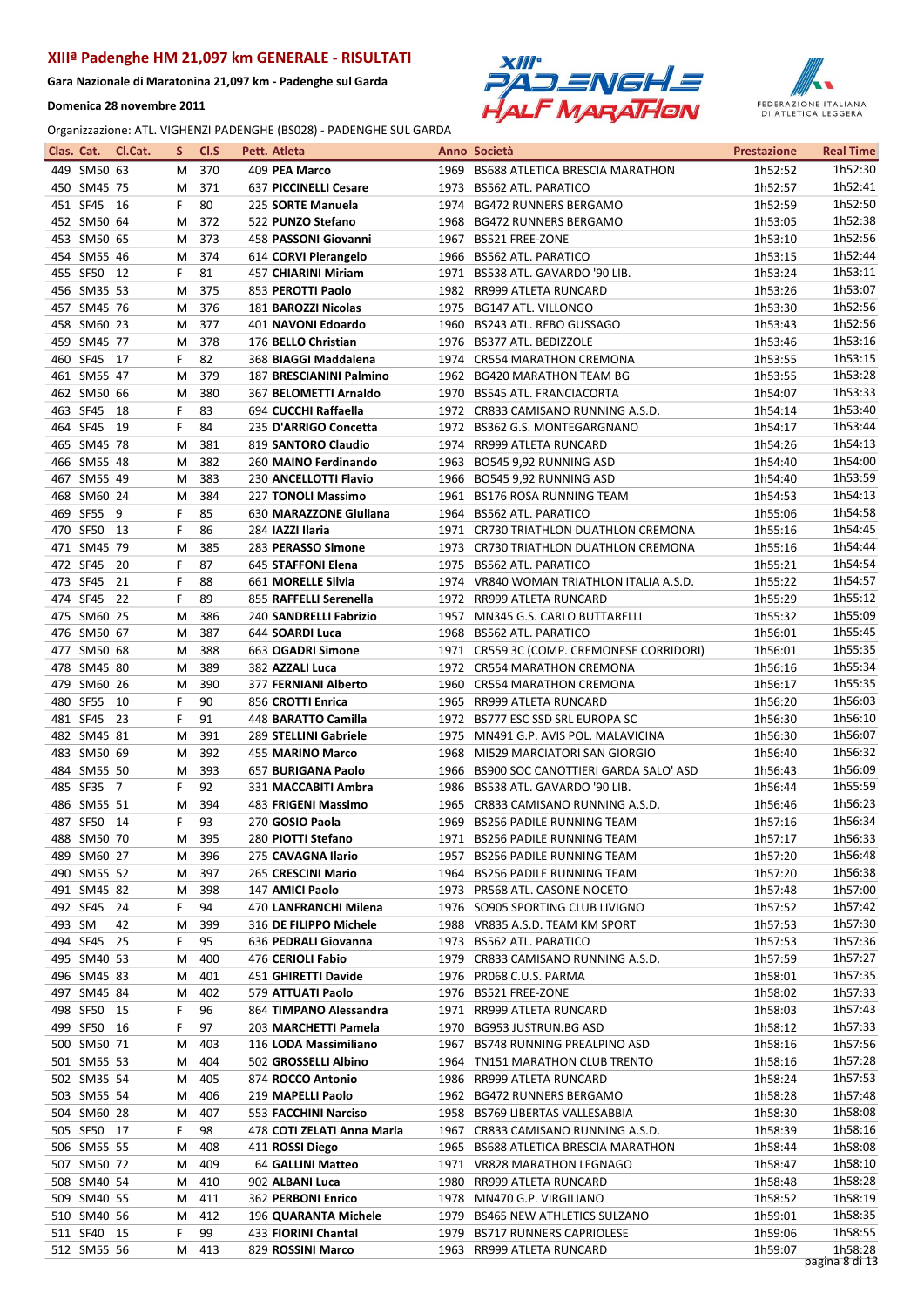Gara Nazionale di Maratonina 21,097 km - Padenghe sul Garda

Domenica 28 novembre 2011





| 1h58:42<br>513 SF<br>22<br>100<br>F.<br>213 BERTOLAZZI Giulia<br>1987 BS664 SPORT&FITNESS SRL SSD<br>1h59:11<br>514 SM60 29<br>1958 BS562 ATL. PARATICO<br>1h59:02<br>414<br>633 ORLANDI Giovanni<br>1h59:16<br>м<br>1h58:56<br>515 SM55 57<br>415<br>688 BEDOGNI Umberto<br>1965 CR559 3C (COMP. CREMONESE CORRIDORI)<br>1h59:22<br>М<br>1h58:40<br>516 SM40 57<br>416<br>840 CERIANI Massimiliano<br>1981<br>RR999 ATLETA RUNCARD<br>1h59:26<br>М<br>1h58:44<br>517 SM60 30<br>417<br>379 GERELLI Ivano<br>1958 CR554 MARATHON CREMONA<br>1h59:26<br>м<br>1h59:23<br>518 SM50 73<br>418<br>220 MONTANELLI Emilio Domen<br>1969<br><b>BG472 RUNNERS BERGAMO</b><br>1h59:41<br>М<br>1h59:19<br>519 SM55 58<br>419<br>1964 BS657 CORRINTIME<br>288 BARBIERI Marco<br>1h59:48<br>M<br>1h59:23<br>520 SM40 58<br>420<br>828 ANCARANI Federico<br>1981 RR999 ATLETA RUNCARD<br>1h59:51<br>M<br>1h59:13<br>521 SM50 74<br>421<br>378 MENTA Nicola<br>CR554 MARATHON CREMONA<br>М<br>1969<br>1h59:53<br>1h59:29<br>522 SM60 31<br>422<br>596 BERTOLDI Claudio<br>1959<br><b>BS562 ATL. PARATICO</b><br>1h59:55<br>M<br>1h59:24<br>523 SM55 59<br>423<br>549 NOLI Giampiero<br>1964 MN345 G.S. CARLO BUTTARELLI<br>1h59:57<br>м<br>1h59:19<br>524 SM40 59<br>424<br>878 RANCATI Francesco<br>1981 RR999 ATLETA RUNCARD<br>2h00:00<br>м<br>1h59:19<br>525 SM45 85<br>425<br>525 COLETTI Cristian<br>1975 BS082 POLISPORTIVA G.B. VIGHENZI<br>2h00:00<br>M<br>1h59:16<br>526 SF40 16<br>101<br>2h00:02<br>F<br>658 GAGLIARDI Astrid<br>1978 MI881 ASD ORTICA TEAM MILANO<br>1h59:17<br>527 SM50 75<br>426<br>652 DUS Silvio<br>1971 VE471 ASD ATLETICA BIOTEKNA<br>2h00:02<br>м<br>2h00:04<br>528 SM40 60<br>427<br>873 LONGHI Davide<br>1977<br>RR999 ATLETA RUNCARD<br>2h00:28<br>м<br>2h00:30<br>529 SM70 6<br>428<br><b>608 CANTAMESSI Giorgio</b><br>1951 BS562 ATL. PARATICO<br>2h00:46<br>М<br>1h59:56<br>530 SM40 61<br>429<br>681 VITOLO Armando<br>1977 BS777 ESC SSD SRL EUROPA SC<br>2h00:52<br>м<br>2h00:18<br>531 SM45 86<br>430<br>805 BERARDI Mirko<br>1975<br>RR999 ATLETA RUNCARD<br>2h00:54<br>м<br>2h00:49<br>532 SF60 2<br>F.<br>102<br>139 BARCARO Annalisa<br>1961 VR832 A.S.D. LA RUSTICA PESCANTINA<br>2h01:04<br>2h00:22<br>431<br>533 SM50 76<br>817 ZEN Maurizio<br>1969<br>RR999 ATLETA RUNCARD<br>2h01:08<br>м<br>2h01:06<br>534 SM50 77<br>432<br>1969<br>BS684 ATLETICA CONCESIO 2009<br>2h01:09<br>М<br>450 BAZZANI Germano<br>2h00:30<br>535 SM50 78<br>433<br>99 ALESSI Alebrto<br>1970<br><b>BS664 SPORT&amp;FITNESS SRL SSD</b><br>2h01:14<br>М<br>2h01:14<br>536 SM45 87<br>434<br><b>198 MARTELLI Marco</b><br>1976<br>MN345 G.S. CARLO BUTTARELLI<br>2h01:30<br>м<br>2h01:30<br>537 SM55 60<br>435<br>88 TADIELLO Carlo Maria<br>1962 VR835 A.S.D. TEAM KM SPORT<br>2h01:36<br>M<br>2h01:34<br>538 SM40 62<br>436<br>894 MAGGIORE Giacomo<br>1978 RR999 ATLETA RUNCARD<br>2h01:43<br>M<br>2h01:25<br>539 SF40 17<br>103<br>1980<br>2h01:49<br>F<br>543 DA SILVA Joana D'Arc<br>BS836 F.O.RUNNING TEAM<br>2h01:25<br>540 SM50 79<br>437<br>542 PEDERSINI Antonio<br>1970 BS836 F.O.RUNNING TEAM<br>2h01:50<br>М<br>2h01:28<br>541 SM40 63<br>438<br>217 BOSCHINI Marco<br>1977<br><b>BG472 RUNNERS BERGAMO</b><br>2h01:57<br>м<br>2h01:29<br>542 SF45 26<br>F<br>104<br>215 AGOSTINELLI Katia<br>BG472 RUNNERS BERGAMO<br>2h01:58<br>1976<br>2h01:39<br>543 SM60 32<br>439<br>480 DEGRADI Ambrogio Albert<br>CR833 CAMISANO RUNNING A.S.D.<br>2h02:02<br>м<br>1960<br>2h02:03<br>544 SF45 27<br>105<br>841 ACHITEI Iuliana Marieta<br>1975<br>F.<br>RR999 ATLETA RUNCARD<br>2h02:06<br>2h01:46<br>545 SM55 61<br>440<br>407 KARAWE TANTRIGE Mervyn<br>1962 BS688 ATLETICA BRESCIA MARATHON<br>2h02:09<br>м<br>2h01:42<br>546 SM55 62<br>441<br>CR833 CAMISANO RUNNING A.S.D.<br>2h02:16<br>М<br>491 ROMANENGHI Roberto<br>1966<br>2h02:00<br>547 SF50 18<br>F.<br>106<br>228 FLOCCHINI Marilena<br>1968<br>2h02:22<br>BS742 GARDA RUNNING A.S.D.<br>2h02:15<br>548 SM45 88<br>442<br>1975 BS777 ESC SSD SRL EUROPA SC<br>2h02:33<br>м<br>472 SEGALINI Andrea<br>2h01:56<br>549 SM50 80<br>443<br>583 GREGORINI RICCA Michele<br>1968<br><b>BS748 RUNNING PREALPINO ASD</b><br>2h02:34<br>м<br>2h01:53<br>550 SM55 63<br>444<br>1965 CR554 MARATHON CREMONA<br>2h02:36<br>м<br>373 PASSONI Lorenzo<br>2h01:55<br>551 SF45 28<br>F<br>107<br>1972 BO545 9,92 RUNNING ASD<br>2h02:36<br>122 MAGHINI Rosa<br>2h02:29<br>552 SF60 3<br>F 108<br>641 RECENTI Lucia<br>1961 BS562 ATL. PARATICO<br>2h02:42<br>1h58:11<br>2h02:45<br>553 SM55 64<br>445<br>363 LAZZARINI Giuseppe<br>1966 BS538 ATL. GAVARDO '90 LIB.<br>M<br>554 SM45 89<br>839 BONATA Flavio<br>2h02:52<br>2h01:53<br>446<br>1972 RR999 ATLETA RUNCARD<br>м<br>2h02:24<br>555 SM50 81<br>447<br>837 ROTA Sandro<br>1967 RR999 ATLETA RUNCARD<br>2h03:25<br>м<br>2h03:00<br>556 SM55 65<br>448<br>35 CALONGHI Gianfranco<br>1964 BS684 ATLETICA CONCESIO 2009<br>2h03:28<br>м<br>557 SF45 29<br>109<br>2h02:57<br>F.<br>137 PARECCINI Simona<br>1974 BS748 RUNNING PREALPINO ASD<br>2h03:34<br>2h02:58<br>558 SM50 82<br>449<br>210 CITRONI Severino<br>1969 BS748 RUNNING PREALPINO ASD<br>2h03:34<br>м<br>2h02:56<br>559 SM50 83<br>450<br>464 BERNINI Giovanni<br>1968 BS748 RUNNING PREALPINO ASD<br>2h03:35<br>м<br>2h03:09<br>560 SM50 84<br>451<br>1968 CR833 CAMISANO RUNNING A.S.D.<br>2h03:44<br>488 MILANESI Mario<br>M<br>2h03:10<br>561 SF35 8<br>F<br>494 TEDOLDI Daniela<br>1984 CR833 CAMISANO RUNNING A.S.D.<br>2h03:44<br>110<br>2h03:40<br>562 SF50 19<br>F<br>1967 TN531 TRENTINO RUNNING TEAM<br>2h04:04<br>111<br>319 CACCIAMANO Laura<br>2h03:34<br>563 SF55 11<br>112<br>F<br>538 MALEGORI Giovanna<br>1966 BS202 G.P. S.ANGELA AVIS DESENZANO<br>2h04:19<br>2h04:08<br>564 SM65 12<br>452<br>218 LONGHI Floriano<br>1955 BG472 RUNNERS BERGAMO<br>2h04:31<br>м<br>2h04:12<br>565 SM45 90<br>453<br>431 GUASCO Riccardo<br>1976 MI265 ROAD RUNNERS CLUB MILANO<br>2h04:34<br>м<br>2h04:00<br>566 SM50 85<br>680 REDONDI Alessandro<br>454<br>1968 BG472 RUNNERS BERGAMO<br>2h04:40<br>м<br>2h05:00<br>567 SF55 12<br>F<br>113<br>173 BIANCHINI Giovanna<br>1963 BS377 ATL. BEDIZZOLE<br>2h05:03<br>568 SM55 66<br>2h04:49<br>455<br>248 BOTTICCHIO Roberto Eras<br>1963 BS657 CORRINTIME<br>2h05:06<br>м<br>2h04:45<br>569 SF50 20<br>F<br>114<br>510 ROSSI Barbara<br>1970 BS640 AV SPORTING TEAM<br>2h05:08<br>2h04:33<br>570 SF55 13<br>115<br>F<br>370 BERGAMASCHI Patrizia<br>1962 CR554 MARATHON CREMONA<br>2h05:18<br>2h05:01<br>571 SM35 55<br>456<br>830 BILIGOTTI Michele<br>1982 RR999 ATLETA RUNCARD<br>2h05:29<br>м<br>2h05:09<br>572 SM45 91<br>457<br>2h05:32<br>229 NEDROTTI Simone<br>1974<br>BS742 GARDA RUNNING A.S.D.<br>м<br>2h05:53<br>573 SF40 18<br>116<br>95 BETTONI Carolina<br>1979 BS664 SPORT&FITNESS SRL SSD<br>2h06:12<br>F.<br>2h05:52<br>574 SM55 67<br>458<br>259 BAIGUERA Franco<br>1965 BS688 ATLETICA BRESCIA MARATHON<br>2h06:28<br>м<br>2h05:53<br>575 SF40 19<br>117<br>F<br>793 FERRO Linda<br>1980 RR999 ATLETA RUNCARD<br>2h06:39<br>2h06:17<br>576 SM55 68<br>459<br>2h06:54<br>Μ<br>223 VENTRE Carmelo<br>1966 BG472 RUNNERS BERGAMO<br>pagina 9 di 13 | Clas. Cat. | Cl.Cat. | s | CI.S | Pett. Atleta | Anno Società | <b>Prestazione</b> | <b>Real Time</b> |
|--------------------------------------------------------------------------------------------------------------------------------------------------------------------------------------------------------------------------------------------------------------------------------------------------------------------------------------------------------------------------------------------------------------------------------------------------------------------------------------------------------------------------------------------------------------------------------------------------------------------------------------------------------------------------------------------------------------------------------------------------------------------------------------------------------------------------------------------------------------------------------------------------------------------------------------------------------------------------------------------------------------------------------------------------------------------------------------------------------------------------------------------------------------------------------------------------------------------------------------------------------------------------------------------------------------------------------------------------------------------------------------------------------------------------------------------------------------------------------------------------------------------------------------------------------------------------------------------------------------------------------------------------------------------------------------------------------------------------------------------------------------------------------------------------------------------------------------------------------------------------------------------------------------------------------------------------------------------------------------------------------------------------------------------------------------------------------------------------------------------------------------------------------------------------------------------------------------------------------------------------------------------------------------------------------------------------------------------------------------------------------------------------------------------------------------------------------------------------------------------------------------------------------------------------------------------------------------------------------------------------------------------------------------------------------------------------------------------------------------------------------------------------------------------------------------------------------------------------------------------------------------------------------------------------------------------------------------------------------------------------------------------------------------------------------------------------------------------------------------------------------------------------------------------------------------------------------------------------------------------------------------------------------------------------------------------------------------------------------------------------------------------------------------------------------------------------------------------------------------------------------------------------------------------------------------------------------------------------------------------------------------------------------------------------------------------------------------------------------------------------------------------------------------------------------------------------------------------------------------------------------------------------------------------------------------------------------------------------------------------------------------------------------------------------------------------------------------------------------------------------------------------------------------------------------------------------------------------------------------------------------------------------------------------------------------------------------------------------------------------------------------------------------------------------------------------------------------------------------------------------------------------------------------------------------------------------------------------------------------------------------------------------------------------------------------------------------------------------------------------------------------------------------------------------------------------------------------------------------------------------------------------------------------------------------------------------------------------------------------------------------------------------------------------------------------------------------------------------------------------------------------------------------------------------------------------------------------------------------------------------------------------------------------------------------------------------------------------------------------------------------------------------------------------------------------------------------------------------------------------------------------------------------------------------------------------------------------------------------------------------------------------------------------------------------------------------------------------------------------------------------------------------------------------------------------------------------------------------------------------------------------------------------------------------------------------------------------------------------------------------------------------------------------------------------------------------------------------------------------------------------------------------------------------------------------------------------------------------------------------------------------------------------------------------------------------------------------------------------------------------------------------------------------------------------------------------------------------------------------------------------------------------------------------------------------------------------------------------------------------------------------------------------------------------------------------------------------------------------------------------------------------------------------------------------------------------------------------------------------------------------------------------------------------------------------------------------------------------------------------------------------------------------------------------------------------------------------------------------------------------------------------------------------------------------------------------------------------|------------|---------|---|------|--------------|--------------|--------------------|------------------|
|                                                                                                                                                                                                                                                                                                                                                                                                                                                                                                                                                                                                                                                                                                                                                                                                                                                                                                                                                                                                                                                                                                                                                                                                                                                                                                                                                                                                                                                                                                                                                                                                                                                                                                                                                                                                                                                                                                                                                                                                                                                                                                                                                                                                                                                                                                                                                                                                                                                                                                                                                                                                                                                                                                                                                                                                                                                                                                                                                                                                                                                                                                                                                                                                                                                                                                                                                                                                                                                                                                                                                                                                                                                                                                                                                                                                                                                                                                                                                                                                                                                                                                                                                                                                                                                                                                                                                                                                                                                                                                                                                                                                                                                                                                                                                                                                                                                                                                                                                                                                                                                                                                                                                                                                                                                                                                                                                                                                                                                                                                                                                                                                                                                                                                                                                                                                                                                                                                                                                                                                                                                                                                                                                                                                                                                                                                                                                                                                                                                                                                                                                                                                                                                                                                                                                                                                                                                                                                                                                                                                                                                                                                                                                                                                                    |            |         |   |      |              |              |                    |                  |
|                                                                                                                                                                                                                                                                                                                                                                                                                                                                                                                                                                                                                                                                                                                                                                                                                                                                                                                                                                                                                                                                                                                                                                                                                                                                                                                                                                                                                                                                                                                                                                                                                                                                                                                                                                                                                                                                                                                                                                                                                                                                                                                                                                                                                                                                                                                                                                                                                                                                                                                                                                                                                                                                                                                                                                                                                                                                                                                                                                                                                                                                                                                                                                                                                                                                                                                                                                                                                                                                                                                                                                                                                                                                                                                                                                                                                                                                                                                                                                                                                                                                                                                                                                                                                                                                                                                                                                                                                                                                                                                                                                                                                                                                                                                                                                                                                                                                                                                                                                                                                                                                                                                                                                                                                                                                                                                                                                                                                                                                                                                                                                                                                                                                                                                                                                                                                                                                                                                                                                                                                                                                                                                                                                                                                                                                                                                                                                                                                                                                                                                                                                                                                                                                                                                                                                                                                                                                                                                                                                                                                                                                                                                                                                                                                    |            |         |   |      |              |              |                    |                  |
|                                                                                                                                                                                                                                                                                                                                                                                                                                                                                                                                                                                                                                                                                                                                                                                                                                                                                                                                                                                                                                                                                                                                                                                                                                                                                                                                                                                                                                                                                                                                                                                                                                                                                                                                                                                                                                                                                                                                                                                                                                                                                                                                                                                                                                                                                                                                                                                                                                                                                                                                                                                                                                                                                                                                                                                                                                                                                                                                                                                                                                                                                                                                                                                                                                                                                                                                                                                                                                                                                                                                                                                                                                                                                                                                                                                                                                                                                                                                                                                                                                                                                                                                                                                                                                                                                                                                                                                                                                                                                                                                                                                                                                                                                                                                                                                                                                                                                                                                                                                                                                                                                                                                                                                                                                                                                                                                                                                                                                                                                                                                                                                                                                                                                                                                                                                                                                                                                                                                                                                                                                                                                                                                                                                                                                                                                                                                                                                                                                                                                                                                                                                                                                                                                                                                                                                                                                                                                                                                                                                                                                                                                                                                                                                                                    |            |         |   |      |              |              |                    |                  |
|                                                                                                                                                                                                                                                                                                                                                                                                                                                                                                                                                                                                                                                                                                                                                                                                                                                                                                                                                                                                                                                                                                                                                                                                                                                                                                                                                                                                                                                                                                                                                                                                                                                                                                                                                                                                                                                                                                                                                                                                                                                                                                                                                                                                                                                                                                                                                                                                                                                                                                                                                                                                                                                                                                                                                                                                                                                                                                                                                                                                                                                                                                                                                                                                                                                                                                                                                                                                                                                                                                                                                                                                                                                                                                                                                                                                                                                                                                                                                                                                                                                                                                                                                                                                                                                                                                                                                                                                                                                                                                                                                                                                                                                                                                                                                                                                                                                                                                                                                                                                                                                                                                                                                                                                                                                                                                                                                                                                                                                                                                                                                                                                                                                                                                                                                                                                                                                                                                                                                                                                                                                                                                                                                                                                                                                                                                                                                                                                                                                                                                                                                                                                                                                                                                                                                                                                                                                                                                                                                                                                                                                                                                                                                                                                                    |            |         |   |      |              |              |                    |                  |
|                                                                                                                                                                                                                                                                                                                                                                                                                                                                                                                                                                                                                                                                                                                                                                                                                                                                                                                                                                                                                                                                                                                                                                                                                                                                                                                                                                                                                                                                                                                                                                                                                                                                                                                                                                                                                                                                                                                                                                                                                                                                                                                                                                                                                                                                                                                                                                                                                                                                                                                                                                                                                                                                                                                                                                                                                                                                                                                                                                                                                                                                                                                                                                                                                                                                                                                                                                                                                                                                                                                                                                                                                                                                                                                                                                                                                                                                                                                                                                                                                                                                                                                                                                                                                                                                                                                                                                                                                                                                                                                                                                                                                                                                                                                                                                                                                                                                                                                                                                                                                                                                                                                                                                                                                                                                                                                                                                                                                                                                                                                                                                                                                                                                                                                                                                                                                                                                                                                                                                                                                                                                                                                                                                                                                                                                                                                                                                                                                                                                                                                                                                                                                                                                                                                                                                                                                                                                                                                                                                                                                                                                                                                                                                                                                    |            |         |   |      |              |              |                    |                  |
|                                                                                                                                                                                                                                                                                                                                                                                                                                                                                                                                                                                                                                                                                                                                                                                                                                                                                                                                                                                                                                                                                                                                                                                                                                                                                                                                                                                                                                                                                                                                                                                                                                                                                                                                                                                                                                                                                                                                                                                                                                                                                                                                                                                                                                                                                                                                                                                                                                                                                                                                                                                                                                                                                                                                                                                                                                                                                                                                                                                                                                                                                                                                                                                                                                                                                                                                                                                                                                                                                                                                                                                                                                                                                                                                                                                                                                                                                                                                                                                                                                                                                                                                                                                                                                                                                                                                                                                                                                                                                                                                                                                                                                                                                                                                                                                                                                                                                                                                                                                                                                                                                                                                                                                                                                                                                                                                                                                                                                                                                                                                                                                                                                                                                                                                                                                                                                                                                                                                                                                                                                                                                                                                                                                                                                                                                                                                                                                                                                                                                                                                                                                                                                                                                                                                                                                                                                                                                                                                                                                                                                                                                                                                                                                                                    |            |         |   |      |              |              |                    |                  |
|                                                                                                                                                                                                                                                                                                                                                                                                                                                                                                                                                                                                                                                                                                                                                                                                                                                                                                                                                                                                                                                                                                                                                                                                                                                                                                                                                                                                                                                                                                                                                                                                                                                                                                                                                                                                                                                                                                                                                                                                                                                                                                                                                                                                                                                                                                                                                                                                                                                                                                                                                                                                                                                                                                                                                                                                                                                                                                                                                                                                                                                                                                                                                                                                                                                                                                                                                                                                                                                                                                                                                                                                                                                                                                                                                                                                                                                                                                                                                                                                                                                                                                                                                                                                                                                                                                                                                                                                                                                                                                                                                                                                                                                                                                                                                                                                                                                                                                                                                                                                                                                                                                                                                                                                                                                                                                                                                                                                                                                                                                                                                                                                                                                                                                                                                                                                                                                                                                                                                                                                                                                                                                                                                                                                                                                                                                                                                                                                                                                                                                                                                                                                                                                                                                                                                                                                                                                                                                                                                                                                                                                                                                                                                                                                                    |            |         |   |      |              |              |                    |                  |
|                                                                                                                                                                                                                                                                                                                                                                                                                                                                                                                                                                                                                                                                                                                                                                                                                                                                                                                                                                                                                                                                                                                                                                                                                                                                                                                                                                                                                                                                                                                                                                                                                                                                                                                                                                                                                                                                                                                                                                                                                                                                                                                                                                                                                                                                                                                                                                                                                                                                                                                                                                                                                                                                                                                                                                                                                                                                                                                                                                                                                                                                                                                                                                                                                                                                                                                                                                                                                                                                                                                                                                                                                                                                                                                                                                                                                                                                                                                                                                                                                                                                                                                                                                                                                                                                                                                                                                                                                                                                                                                                                                                                                                                                                                                                                                                                                                                                                                                                                                                                                                                                                                                                                                                                                                                                                                                                                                                                                                                                                                                                                                                                                                                                                                                                                                                                                                                                                                                                                                                                                                                                                                                                                                                                                                                                                                                                                                                                                                                                                                                                                                                                                                                                                                                                                                                                                                                                                                                                                                                                                                                                                                                                                                                                                    |            |         |   |      |              |              |                    |                  |
|                                                                                                                                                                                                                                                                                                                                                                                                                                                                                                                                                                                                                                                                                                                                                                                                                                                                                                                                                                                                                                                                                                                                                                                                                                                                                                                                                                                                                                                                                                                                                                                                                                                                                                                                                                                                                                                                                                                                                                                                                                                                                                                                                                                                                                                                                                                                                                                                                                                                                                                                                                                                                                                                                                                                                                                                                                                                                                                                                                                                                                                                                                                                                                                                                                                                                                                                                                                                                                                                                                                                                                                                                                                                                                                                                                                                                                                                                                                                                                                                                                                                                                                                                                                                                                                                                                                                                                                                                                                                                                                                                                                                                                                                                                                                                                                                                                                                                                                                                                                                                                                                                                                                                                                                                                                                                                                                                                                                                                                                                                                                                                                                                                                                                                                                                                                                                                                                                                                                                                                                                                                                                                                                                                                                                                                                                                                                                                                                                                                                                                                                                                                                                                                                                                                                                                                                                                                                                                                                                                                                                                                                                                                                                                                                                    |            |         |   |      |              |              |                    |                  |
|                                                                                                                                                                                                                                                                                                                                                                                                                                                                                                                                                                                                                                                                                                                                                                                                                                                                                                                                                                                                                                                                                                                                                                                                                                                                                                                                                                                                                                                                                                                                                                                                                                                                                                                                                                                                                                                                                                                                                                                                                                                                                                                                                                                                                                                                                                                                                                                                                                                                                                                                                                                                                                                                                                                                                                                                                                                                                                                                                                                                                                                                                                                                                                                                                                                                                                                                                                                                                                                                                                                                                                                                                                                                                                                                                                                                                                                                                                                                                                                                                                                                                                                                                                                                                                                                                                                                                                                                                                                                                                                                                                                                                                                                                                                                                                                                                                                                                                                                                                                                                                                                                                                                                                                                                                                                                                                                                                                                                                                                                                                                                                                                                                                                                                                                                                                                                                                                                                                                                                                                                                                                                                                                                                                                                                                                                                                                                                                                                                                                                                                                                                                                                                                                                                                                                                                                                                                                                                                                                                                                                                                                                                                                                                                                                    |            |         |   |      |              |              |                    |                  |
|                                                                                                                                                                                                                                                                                                                                                                                                                                                                                                                                                                                                                                                                                                                                                                                                                                                                                                                                                                                                                                                                                                                                                                                                                                                                                                                                                                                                                                                                                                                                                                                                                                                                                                                                                                                                                                                                                                                                                                                                                                                                                                                                                                                                                                                                                                                                                                                                                                                                                                                                                                                                                                                                                                                                                                                                                                                                                                                                                                                                                                                                                                                                                                                                                                                                                                                                                                                                                                                                                                                                                                                                                                                                                                                                                                                                                                                                                                                                                                                                                                                                                                                                                                                                                                                                                                                                                                                                                                                                                                                                                                                                                                                                                                                                                                                                                                                                                                                                                                                                                                                                                                                                                                                                                                                                                                                                                                                                                                                                                                                                                                                                                                                                                                                                                                                                                                                                                                                                                                                                                                                                                                                                                                                                                                                                                                                                                                                                                                                                                                                                                                                                                                                                                                                                                                                                                                                                                                                                                                                                                                                                                                                                                                                                                    |            |         |   |      |              |              |                    |                  |
|                                                                                                                                                                                                                                                                                                                                                                                                                                                                                                                                                                                                                                                                                                                                                                                                                                                                                                                                                                                                                                                                                                                                                                                                                                                                                                                                                                                                                                                                                                                                                                                                                                                                                                                                                                                                                                                                                                                                                                                                                                                                                                                                                                                                                                                                                                                                                                                                                                                                                                                                                                                                                                                                                                                                                                                                                                                                                                                                                                                                                                                                                                                                                                                                                                                                                                                                                                                                                                                                                                                                                                                                                                                                                                                                                                                                                                                                                                                                                                                                                                                                                                                                                                                                                                                                                                                                                                                                                                                                                                                                                                                                                                                                                                                                                                                                                                                                                                                                                                                                                                                                                                                                                                                                                                                                                                                                                                                                                                                                                                                                                                                                                                                                                                                                                                                                                                                                                                                                                                                                                                                                                                                                                                                                                                                                                                                                                                                                                                                                                                                                                                                                                                                                                                                                                                                                                                                                                                                                                                                                                                                                                                                                                                                                                    |            |         |   |      |              |              |                    |                  |
|                                                                                                                                                                                                                                                                                                                                                                                                                                                                                                                                                                                                                                                                                                                                                                                                                                                                                                                                                                                                                                                                                                                                                                                                                                                                                                                                                                                                                                                                                                                                                                                                                                                                                                                                                                                                                                                                                                                                                                                                                                                                                                                                                                                                                                                                                                                                                                                                                                                                                                                                                                                                                                                                                                                                                                                                                                                                                                                                                                                                                                                                                                                                                                                                                                                                                                                                                                                                                                                                                                                                                                                                                                                                                                                                                                                                                                                                                                                                                                                                                                                                                                                                                                                                                                                                                                                                                                                                                                                                                                                                                                                                                                                                                                                                                                                                                                                                                                                                                                                                                                                                                                                                                                                                                                                                                                                                                                                                                                                                                                                                                                                                                                                                                                                                                                                                                                                                                                                                                                                                                                                                                                                                                                                                                                                                                                                                                                                                                                                                                                                                                                                                                                                                                                                                                                                                                                                                                                                                                                                                                                                                                                                                                                                                                    |            |         |   |      |              |              |                    |                  |
|                                                                                                                                                                                                                                                                                                                                                                                                                                                                                                                                                                                                                                                                                                                                                                                                                                                                                                                                                                                                                                                                                                                                                                                                                                                                                                                                                                                                                                                                                                                                                                                                                                                                                                                                                                                                                                                                                                                                                                                                                                                                                                                                                                                                                                                                                                                                                                                                                                                                                                                                                                                                                                                                                                                                                                                                                                                                                                                                                                                                                                                                                                                                                                                                                                                                                                                                                                                                                                                                                                                                                                                                                                                                                                                                                                                                                                                                                                                                                                                                                                                                                                                                                                                                                                                                                                                                                                                                                                                                                                                                                                                                                                                                                                                                                                                                                                                                                                                                                                                                                                                                                                                                                                                                                                                                                                                                                                                                                                                                                                                                                                                                                                                                                                                                                                                                                                                                                                                                                                                                                                                                                                                                                                                                                                                                                                                                                                                                                                                                                                                                                                                                                                                                                                                                                                                                                                                                                                                                                                                                                                                                                                                                                                                                                    |            |         |   |      |              |              |                    |                  |
|                                                                                                                                                                                                                                                                                                                                                                                                                                                                                                                                                                                                                                                                                                                                                                                                                                                                                                                                                                                                                                                                                                                                                                                                                                                                                                                                                                                                                                                                                                                                                                                                                                                                                                                                                                                                                                                                                                                                                                                                                                                                                                                                                                                                                                                                                                                                                                                                                                                                                                                                                                                                                                                                                                                                                                                                                                                                                                                                                                                                                                                                                                                                                                                                                                                                                                                                                                                                                                                                                                                                                                                                                                                                                                                                                                                                                                                                                                                                                                                                                                                                                                                                                                                                                                                                                                                                                                                                                                                                                                                                                                                                                                                                                                                                                                                                                                                                                                                                                                                                                                                                                                                                                                                                                                                                                                                                                                                                                                                                                                                                                                                                                                                                                                                                                                                                                                                                                                                                                                                                                                                                                                                                                                                                                                                                                                                                                                                                                                                                                                                                                                                                                                                                                                                                                                                                                                                                                                                                                                                                                                                                                                                                                                                                                    |            |         |   |      |              |              |                    |                  |
|                                                                                                                                                                                                                                                                                                                                                                                                                                                                                                                                                                                                                                                                                                                                                                                                                                                                                                                                                                                                                                                                                                                                                                                                                                                                                                                                                                                                                                                                                                                                                                                                                                                                                                                                                                                                                                                                                                                                                                                                                                                                                                                                                                                                                                                                                                                                                                                                                                                                                                                                                                                                                                                                                                                                                                                                                                                                                                                                                                                                                                                                                                                                                                                                                                                                                                                                                                                                                                                                                                                                                                                                                                                                                                                                                                                                                                                                                                                                                                                                                                                                                                                                                                                                                                                                                                                                                                                                                                                                                                                                                                                                                                                                                                                                                                                                                                                                                                                                                                                                                                                                                                                                                                                                                                                                                                                                                                                                                                                                                                                                                                                                                                                                                                                                                                                                                                                                                                                                                                                                                                                                                                                                                                                                                                                                                                                                                                                                                                                                                                                                                                                                                                                                                                                                                                                                                                                                                                                                                                                                                                                                                                                                                                                                                    |            |         |   |      |              |              |                    |                  |
|                                                                                                                                                                                                                                                                                                                                                                                                                                                                                                                                                                                                                                                                                                                                                                                                                                                                                                                                                                                                                                                                                                                                                                                                                                                                                                                                                                                                                                                                                                                                                                                                                                                                                                                                                                                                                                                                                                                                                                                                                                                                                                                                                                                                                                                                                                                                                                                                                                                                                                                                                                                                                                                                                                                                                                                                                                                                                                                                                                                                                                                                                                                                                                                                                                                                                                                                                                                                                                                                                                                                                                                                                                                                                                                                                                                                                                                                                                                                                                                                                                                                                                                                                                                                                                                                                                                                                                                                                                                                                                                                                                                                                                                                                                                                                                                                                                                                                                                                                                                                                                                                                                                                                                                                                                                                                                                                                                                                                                                                                                                                                                                                                                                                                                                                                                                                                                                                                                                                                                                                                                                                                                                                                                                                                                                                                                                                                                                                                                                                                                                                                                                                                                                                                                                                                                                                                                                                                                                                                                                                                                                                                                                                                                                                                    |            |         |   |      |              |              |                    |                  |
|                                                                                                                                                                                                                                                                                                                                                                                                                                                                                                                                                                                                                                                                                                                                                                                                                                                                                                                                                                                                                                                                                                                                                                                                                                                                                                                                                                                                                                                                                                                                                                                                                                                                                                                                                                                                                                                                                                                                                                                                                                                                                                                                                                                                                                                                                                                                                                                                                                                                                                                                                                                                                                                                                                                                                                                                                                                                                                                                                                                                                                                                                                                                                                                                                                                                                                                                                                                                                                                                                                                                                                                                                                                                                                                                                                                                                                                                                                                                                                                                                                                                                                                                                                                                                                                                                                                                                                                                                                                                                                                                                                                                                                                                                                                                                                                                                                                                                                                                                                                                                                                                                                                                                                                                                                                                                                                                                                                                                                                                                                                                                                                                                                                                                                                                                                                                                                                                                                                                                                                                                                                                                                                                                                                                                                                                                                                                                                                                                                                                                                                                                                                                                                                                                                                                                                                                                                                                                                                                                                                                                                                                                                                                                                                                                    |            |         |   |      |              |              |                    |                  |
|                                                                                                                                                                                                                                                                                                                                                                                                                                                                                                                                                                                                                                                                                                                                                                                                                                                                                                                                                                                                                                                                                                                                                                                                                                                                                                                                                                                                                                                                                                                                                                                                                                                                                                                                                                                                                                                                                                                                                                                                                                                                                                                                                                                                                                                                                                                                                                                                                                                                                                                                                                                                                                                                                                                                                                                                                                                                                                                                                                                                                                                                                                                                                                                                                                                                                                                                                                                                                                                                                                                                                                                                                                                                                                                                                                                                                                                                                                                                                                                                                                                                                                                                                                                                                                                                                                                                                                                                                                                                                                                                                                                                                                                                                                                                                                                                                                                                                                                                                                                                                                                                                                                                                                                                                                                                                                                                                                                                                                                                                                                                                                                                                                                                                                                                                                                                                                                                                                                                                                                                                                                                                                                                                                                                                                                                                                                                                                                                                                                                                                                                                                                                                                                                                                                                                                                                                                                                                                                                                                                                                                                                                                                                                                                                                    |            |         |   |      |              |              |                    |                  |
|                                                                                                                                                                                                                                                                                                                                                                                                                                                                                                                                                                                                                                                                                                                                                                                                                                                                                                                                                                                                                                                                                                                                                                                                                                                                                                                                                                                                                                                                                                                                                                                                                                                                                                                                                                                                                                                                                                                                                                                                                                                                                                                                                                                                                                                                                                                                                                                                                                                                                                                                                                                                                                                                                                                                                                                                                                                                                                                                                                                                                                                                                                                                                                                                                                                                                                                                                                                                                                                                                                                                                                                                                                                                                                                                                                                                                                                                                                                                                                                                                                                                                                                                                                                                                                                                                                                                                                                                                                                                                                                                                                                                                                                                                                                                                                                                                                                                                                                                                                                                                                                                                                                                                                                                                                                                                                                                                                                                                                                                                                                                                                                                                                                                                                                                                                                                                                                                                                                                                                                                                                                                                                                                                                                                                                                                                                                                                                                                                                                                                                                                                                                                                                                                                                                                                                                                                                                                                                                                                                                                                                                                                                                                                                                                                    |            |         |   |      |              |              |                    |                  |
|                                                                                                                                                                                                                                                                                                                                                                                                                                                                                                                                                                                                                                                                                                                                                                                                                                                                                                                                                                                                                                                                                                                                                                                                                                                                                                                                                                                                                                                                                                                                                                                                                                                                                                                                                                                                                                                                                                                                                                                                                                                                                                                                                                                                                                                                                                                                                                                                                                                                                                                                                                                                                                                                                                                                                                                                                                                                                                                                                                                                                                                                                                                                                                                                                                                                                                                                                                                                                                                                                                                                                                                                                                                                                                                                                                                                                                                                                                                                                                                                                                                                                                                                                                                                                                                                                                                                                                                                                                                                                                                                                                                                                                                                                                                                                                                                                                                                                                                                                                                                                                                                                                                                                                                                                                                                                                                                                                                                                                                                                                                                                                                                                                                                                                                                                                                                                                                                                                                                                                                                                                                                                                                                                                                                                                                                                                                                                                                                                                                                                                                                                                                                                                                                                                                                                                                                                                                                                                                                                                                                                                                                                                                                                                                                                    |            |         |   |      |              |              |                    |                  |
|                                                                                                                                                                                                                                                                                                                                                                                                                                                                                                                                                                                                                                                                                                                                                                                                                                                                                                                                                                                                                                                                                                                                                                                                                                                                                                                                                                                                                                                                                                                                                                                                                                                                                                                                                                                                                                                                                                                                                                                                                                                                                                                                                                                                                                                                                                                                                                                                                                                                                                                                                                                                                                                                                                                                                                                                                                                                                                                                                                                                                                                                                                                                                                                                                                                                                                                                                                                                                                                                                                                                                                                                                                                                                                                                                                                                                                                                                                                                                                                                                                                                                                                                                                                                                                                                                                                                                                                                                                                                                                                                                                                                                                                                                                                                                                                                                                                                                                                                                                                                                                                                                                                                                                                                                                                                                                                                                                                                                                                                                                                                                                                                                                                                                                                                                                                                                                                                                                                                                                                                                                                                                                                                                                                                                                                                                                                                                                                                                                                                                                                                                                                                                                                                                                                                                                                                                                                                                                                                                                                                                                                                                                                                                                                                                    |            |         |   |      |              |              |                    |                  |
|                                                                                                                                                                                                                                                                                                                                                                                                                                                                                                                                                                                                                                                                                                                                                                                                                                                                                                                                                                                                                                                                                                                                                                                                                                                                                                                                                                                                                                                                                                                                                                                                                                                                                                                                                                                                                                                                                                                                                                                                                                                                                                                                                                                                                                                                                                                                                                                                                                                                                                                                                                                                                                                                                                                                                                                                                                                                                                                                                                                                                                                                                                                                                                                                                                                                                                                                                                                                                                                                                                                                                                                                                                                                                                                                                                                                                                                                                                                                                                                                                                                                                                                                                                                                                                                                                                                                                                                                                                                                                                                                                                                                                                                                                                                                                                                                                                                                                                                                                                                                                                                                                                                                                                                                                                                                                                                                                                                                                                                                                                                                                                                                                                                                                                                                                                                                                                                                                                                                                                                                                                                                                                                                                                                                                                                                                                                                                                                                                                                                                                                                                                                                                                                                                                                                                                                                                                                                                                                                                                                                                                                                                                                                                                                                                    |            |         |   |      |              |              |                    |                  |
|                                                                                                                                                                                                                                                                                                                                                                                                                                                                                                                                                                                                                                                                                                                                                                                                                                                                                                                                                                                                                                                                                                                                                                                                                                                                                                                                                                                                                                                                                                                                                                                                                                                                                                                                                                                                                                                                                                                                                                                                                                                                                                                                                                                                                                                                                                                                                                                                                                                                                                                                                                                                                                                                                                                                                                                                                                                                                                                                                                                                                                                                                                                                                                                                                                                                                                                                                                                                                                                                                                                                                                                                                                                                                                                                                                                                                                                                                                                                                                                                                                                                                                                                                                                                                                                                                                                                                                                                                                                                                                                                                                                                                                                                                                                                                                                                                                                                                                                                                                                                                                                                                                                                                                                                                                                                                                                                                                                                                                                                                                                                                                                                                                                                                                                                                                                                                                                                                                                                                                                                                                                                                                                                                                                                                                                                                                                                                                                                                                                                                                                                                                                                                                                                                                                                                                                                                                                                                                                                                                                                                                                                                                                                                                                                                    |            |         |   |      |              |              |                    |                  |
|                                                                                                                                                                                                                                                                                                                                                                                                                                                                                                                                                                                                                                                                                                                                                                                                                                                                                                                                                                                                                                                                                                                                                                                                                                                                                                                                                                                                                                                                                                                                                                                                                                                                                                                                                                                                                                                                                                                                                                                                                                                                                                                                                                                                                                                                                                                                                                                                                                                                                                                                                                                                                                                                                                                                                                                                                                                                                                                                                                                                                                                                                                                                                                                                                                                                                                                                                                                                                                                                                                                                                                                                                                                                                                                                                                                                                                                                                                                                                                                                                                                                                                                                                                                                                                                                                                                                                                                                                                                                                                                                                                                                                                                                                                                                                                                                                                                                                                                                                                                                                                                                                                                                                                                                                                                                                                                                                                                                                                                                                                                                                                                                                                                                                                                                                                                                                                                                                                                                                                                                                                                                                                                                                                                                                                                                                                                                                                                                                                                                                                                                                                                                                                                                                                                                                                                                                                                                                                                                                                                                                                                                                                                                                                                                                    |            |         |   |      |              |              |                    |                  |
|                                                                                                                                                                                                                                                                                                                                                                                                                                                                                                                                                                                                                                                                                                                                                                                                                                                                                                                                                                                                                                                                                                                                                                                                                                                                                                                                                                                                                                                                                                                                                                                                                                                                                                                                                                                                                                                                                                                                                                                                                                                                                                                                                                                                                                                                                                                                                                                                                                                                                                                                                                                                                                                                                                                                                                                                                                                                                                                                                                                                                                                                                                                                                                                                                                                                                                                                                                                                                                                                                                                                                                                                                                                                                                                                                                                                                                                                                                                                                                                                                                                                                                                                                                                                                                                                                                                                                                                                                                                                                                                                                                                                                                                                                                                                                                                                                                                                                                                                                                                                                                                                                                                                                                                                                                                                                                                                                                                                                                                                                                                                                                                                                                                                                                                                                                                                                                                                                                                                                                                                                                                                                                                                                                                                                                                                                                                                                                                                                                                                                                                                                                                                                                                                                                                                                                                                                                                                                                                                                                                                                                                                                                                                                                                                                    |            |         |   |      |              |              |                    |                  |
|                                                                                                                                                                                                                                                                                                                                                                                                                                                                                                                                                                                                                                                                                                                                                                                                                                                                                                                                                                                                                                                                                                                                                                                                                                                                                                                                                                                                                                                                                                                                                                                                                                                                                                                                                                                                                                                                                                                                                                                                                                                                                                                                                                                                                                                                                                                                                                                                                                                                                                                                                                                                                                                                                                                                                                                                                                                                                                                                                                                                                                                                                                                                                                                                                                                                                                                                                                                                                                                                                                                                                                                                                                                                                                                                                                                                                                                                                                                                                                                                                                                                                                                                                                                                                                                                                                                                                                                                                                                                                                                                                                                                                                                                                                                                                                                                                                                                                                                                                                                                                                                                                                                                                                                                                                                                                                                                                                                                                                                                                                                                                                                                                                                                                                                                                                                                                                                                                                                                                                                                                                                                                                                                                                                                                                                                                                                                                                                                                                                                                                                                                                                                                                                                                                                                                                                                                                                                                                                                                                                                                                                                                                                                                                                                                    |            |         |   |      |              |              |                    |                  |
|                                                                                                                                                                                                                                                                                                                                                                                                                                                                                                                                                                                                                                                                                                                                                                                                                                                                                                                                                                                                                                                                                                                                                                                                                                                                                                                                                                                                                                                                                                                                                                                                                                                                                                                                                                                                                                                                                                                                                                                                                                                                                                                                                                                                                                                                                                                                                                                                                                                                                                                                                                                                                                                                                                                                                                                                                                                                                                                                                                                                                                                                                                                                                                                                                                                                                                                                                                                                                                                                                                                                                                                                                                                                                                                                                                                                                                                                                                                                                                                                                                                                                                                                                                                                                                                                                                                                                                                                                                                                                                                                                                                                                                                                                                                                                                                                                                                                                                                                                                                                                                                                                                                                                                                                                                                                                                                                                                                                                                                                                                                                                                                                                                                                                                                                                                                                                                                                                                                                                                                                                                                                                                                                                                                                                                                                                                                                                                                                                                                                                                                                                                                                                                                                                                                                                                                                                                                                                                                                                                                                                                                                                                                                                                                                                    |            |         |   |      |              |              |                    |                  |
|                                                                                                                                                                                                                                                                                                                                                                                                                                                                                                                                                                                                                                                                                                                                                                                                                                                                                                                                                                                                                                                                                                                                                                                                                                                                                                                                                                                                                                                                                                                                                                                                                                                                                                                                                                                                                                                                                                                                                                                                                                                                                                                                                                                                                                                                                                                                                                                                                                                                                                                                                                                                                                                                                                                                                                                                                                                                                                                                                                                                                                                                                                                                                                                                                                                                                                                                                                                                                                                                                                                                                                                                                                                                                                                                                                                                                                                                                                                                                                                                                                                                                                                                                                                                                                                                                                                                                                                                                                                                                                                                                                                                                                                                                                                                                                                                                                                                                                                                                                                                                                                                                                                                                                                                                                                                                                                                                                                                                                                                                                                                                                                                                                                                                                                                                                                                                                                                                                                                                                                                                                                                                                                                                                                                                                                                                                                                                                                                                                                                                                                                                                                                                                                                                                                                                                                                                                                                                                                                                                                                                                                                                                                                                                                                                    |            |         |   |      |              |              |                    |                  |
|                                                                                                                                                                                                                                                                                                                                                                                                                                                                                                                                                                                                                                                                                                                                                                                                                                                                                                                                                                                                                                                                                                                                                                                                                                                                                                                                                                                                                                                                                                                                                                                                                                                                                                                                                                                                                                                                                                                                                                                                                                                                                                                                                                                                                                                                                                                                                                                                                                                                                                                                                                                                                                                                                                                                                                                                                                                                                                                                                                                                                                                                                                                                                                                                                                                                                                                                                                                                                                                                                                                                                                                                                                                                                                                                                                                                                                                                                                                                                                                                                                                                                                                                                                                                                                                                                                                                                                                                                                                                                                                                                                                                                                                                                                                                                                                                                                                                                                                                                                                                                                                                                                                                                                                                                                                                                                                                                                                                                                                                                                                                                                                                                                                                                                                                                                                                                                                                                                                                                                                                                                                                                                                                                                                                                                                                                                                                                                                                                                                                                                                                                                                                                                                                                                                                                                                                                                                                                                                                                                                                                                                                                                                                                                                                                    |            |         |   |      |              |              |                    |                  |
|                                                                                                                                                                                                                                                                                                                                                                                                                                                                                                                                                                                                                                                                                                                                                                                                                                                                                                                                                                                                                                                                                                                                                                                                                                                                                                                                                                                                                                                                                                                                                                                                                                                                                                                                                                                                                                                                                                                                                                                                                                                                                                                                                                                                                                                                                                                                                                                                                                                                                                                                                                                                                                                                                                                                                                                                                                                                                                                                                                                                                                                                                                                                                                                                                                                                                                                                                                                                                                                                                                                                                                                                                                                                                                                                                                                                                                                                                                                                                                                                                                                                                                                                                                                                                                                                                                                                                                                                                                                                                                                                                                                                                                                                                                                                                                                                                                                                                                                                                                                                                                                                                                                                                                                                                                                                                                                                                                                                                                                                                                                                                                                                                                                                                                                                                                                                                                                                                                                                                                                                                                                                                                                                                                                                                                                                                                                                                                                                                                                                                                                                                                                                                                                                                                                                                                                                                                                                                                                                                                                                                                                                                                                                                                                                                    |            |         |   |      |              |              |                    |                  |
|                                                                                                                                                                                                                                                                                                                                                                                                                                                                                                                                                                                                                                                                                                                                                                                                                                                                                                                                                                                                                                                                                                                                                                                                                                                                                                                                                                                                                                                                                                                                                                                                                                                                                                                                                                                                                                                                                                                                                                                                                                                                                                                                                                                                                                                                                                                                                                                                                                                                                                                                                                                                                                                                                                                                                                                                                                                                                                                                                                                                                                                                                                                                                                                                                                                                                                                                                                                                                                                                                                                                                                                                                                                                                                                                                                                                                                                                                                                                                                                                                                                                                                                                                                                                                                                                                                                                                                                                                                                                                                                                                                                                                                                                                                                                                                                                                                                                                                                                                                                                                                                                                                                                                                                                                                                                                                                                                                                                                                                                                                                                                                                                                                                                                                                                                                                                                                                                                                                                                                                                                                                                                                                                                                                                                                                                                                                                                                                                                                                                                                                                                                                                                                                                                                                                                                                                                                                                                                                                                                                                                                                                                                                                                                                                                    |            |         |   |      |              |              |                    |                  |
|                                                                                                                                                                                                                                                                                                                                                                                                                                                                                                                                                                                                                                                                                                                                                                                                                                                                                                                                                                                                                                                                                                                                                                                                                                                                                                                                                                                                                                                                                                                                                                                                                                                                                                                                                                                                                                                                                                                                                                                                                                                                                                                                                                                                                                                                                                                                                                                                                                                                                                                                                                                                                                                                                                                                                                                                                                                                                                                                                                                                                                                                                                                                                                                                                                                                                                                                                                                                                                                                                                                                                                                                                                                                                                                                                                                                                                                                                                                                                                                                                                                                                                                                                                                                                                                                                                                                                                                                                                                                                                                                                                                                                                                                                                                                                                                                                                                                                                                                                                                                                                                                                                                                                                                                                                                                                                                                                                                                                                                                                                                                                                                                                                                                                                                                                                                                                                                                                                                                                                                                                                                                                                                                                                                                                                                                                                                                                                                                                                                                                                                                                                                                                                                                                                                                                                                                                                                                                                                                                                                                                                                                                                                                                                                                                    |            |         |   |      |              |              |                    |                  |
|                                                                                                                                                                                                                                                                                                                                                                                                                                                                                                                                                                                                                                                                                                                                                                                                                                                                                                                                                                                                                                                                                                                                                                                                                                                                                                                                                                                                                                                                                                                                                                                                                                                                                                                                                                                                                                                                                                                                                                                                                                                                                                                                                                                                                                                                                                                                                                                                                                                                                                                                                                                                                                                                                                                                                                                                                                                                                                                                                                                                                                                                                                                                                                                                                                                                                                                                                                                                                                                                                                                                                                                                                                                                                                                                                                                                                                                                                                                                                                                                                                                                                                                                                                                                                                                                                                                                                                                                                                                                                                                                                                                                                                                                                                                                                                                                                                                                                                                                                                                                                                                                                                                                                                                                                                                                                                                                                                                                                                                                                                                                                                                                                                                                                                                                                                                                                                                                                                                                                                                                                                                                                                                                                                                                                                                                                                                                                                                                                                                                                                                                                                                                                                                                                                                                                                                                                                                                                                                                                                                                                                                                                                                                                                                                                    |            |         |   |      |              |              |                    |                  |
|                                                                                                                                                                                                                                                                                                                                                                                                                                                                                                                                                                                                                                                                                                                                                                                                                                                                                                                                                                                                                                                                                                                                                                                                                                                                                                                                                                                                                                                                                                                                                                                                                                                                                                                                                                                                                                                                                                                                                                                                                                                                                                                                                                                                                                                                                                                                                                                                                                                                                                                                                                                                                                                                                                                                                                                                                                                                                                                                                                                                                                                                                                                                                                                                                                                                                                                                                                                                                                                                                                                                                                                                                                                                                                                                                                                                                                                                                                                                                                                                                                                                                                                                                                                                                                                                                                                                                                                                                                                                                                                                                                                                                                                                                                                                                                                                                                                                                                                                                                                                                                                                                                                                                                                                                                                                                                                                                                                                                                                                                                                                                                                                                                                                                                                                                                                                                                                                                                                                                                                                                                                                                                                                                                                                                                                                                                                                                                                                                                                                                                                                                                                                                                                                                                                                                                                                                                                                                                                                                                                                                                                                                                                                                                                                                    |            |         |   |      |              |              |                    |                  |
|                                                                                                                                                                                                                                                                                                                                                                                                                                                                                                                                                                                                                                                                                                                                                                                                                                                                                                                                                                                                                                                                                                                                                                                                                                                                                                                                                                                                                                                                                                                                                                                                                                                                                                                                                                                                                                                                                                                                                                                                                                                                                                                                                                                                                                                                                                                                                                                                                                                                                                                                                                                                                                                                                                                                                                                                                                                                                                                                                                                                                                                                                                                                                                                                                                                                                                                                                                                                                                                                                                                                                                                                                                                                                                                                                                                                                                                                                                                                                                                                                                                                                                                                                                                                                                                                                                                                                                                                                                                                                                                                                                                                                                                                                                                                                                                                                                                                                                                                                                                                                                                                                                                                                                                                                                                                                                                                                                                                                                                                                                                                                                                                                                                                                                                                                                                                                                                                                                                                                                                                                                                                                                                                                                                                                                                                                                                                                                                                                                                                                                                                                                                                                                                                                                                                                                                                                                                                                                                                                                                                                                                                                                                                                                                                                    |            |         |   |      |              |              |                    |                  |
|                                                                                                                                                                                                                                                                                                                                                                                                                                                                                                                                                                                                                                                                                                                                                                                                                                                                                                                                                                                                                                                                                                                                                                                                                                                                                                                                                                                                                                                                                                                                                                                                                                                                                                                                                                                                                                                                                                                                                                                                                                                                                                                                                                                                                                                                                                                                                                                                                                                                                                                                                                                                                                                                                                                                                                                                                                                                                                                                                                                                                                                                                                                                                                                                                                                                                                                                                                                                                                                                                                                                                                                                                                                                                                                                                                                                                                                                                                                                                                                                                                                                                                                                                                                                                                                                                                                                                                                                                                                                                                                                                                                                                                                                                                                                                                                                                                                                                                                                                                                                                                                                                                                                                                                                                                                                                                                                                                                                                                                                                                                                                                                                                                                                                                                                                                                                                                                                                                                                                                                                                                                                                                                                                                                                                                                                                                                                                                                                                                                                                                                                                                                                                                                                                                                                                                                                                                                                                                                                                                                                                                                                                                                                                                                                                    |            |         |   |      |              |              |                    |                  |
|                                                                                                                                                                                                                                                                                                                                                                                                                                                                                                                                                                                                                                                                                                                                                                                                                                                                                                                                                                                                                                                                                                                                                                                                                                                                                                                                                                                                                                                                                                                                                                                                                                                                                                                                                                                                                                                                                                                                                                                                                                                                                                                                                                                                                                                                                                                                                                                                                                                                                                                                                                                                                                                                                                                                                                                                                                                                                                                                                                                                                                                                                                                                                                                                                                                                                                                                                                                                                                                                                                                                                                                                                                                                                                                                                                                                                                                                                                                                                                                                                                                                                                                                                                                                                                                                                                                                                                                                                                                                                                                                                                                                                                                                                                                                                                                                                                                                                                                                                                                                                                                                                                                                                                                                                                                                                                                                                                                                                                                                                                                                                                                                                                                                                                                                                                                                                                                                                                                                                                                                                                                                                                                                                                                                                                                                                                                                                                                                                                                                                                                                                                                                                                                                                                                                                                                                                                                                                                                                                                                                                                                                                                                                                                                                                    |            |         |   |      |              |              |                    |                  |
|                                                                                                                                                                                                                                                                                                                                                                                                                                                                                                                                                                                                                                                                                                                                                                                                                                                                                                                                                                                                                                                                                                                                                                                                                                                                                                                                                                                                                                                                                                                                                                                                                                                                                                                                                                                                                                                                                                                                                                                                                                                                                                                                                                                                                                                                                                                                                                                                                                                                                                                                                                                                                                                                                                                                                                                                                                                                                                                                                                                                                                                                                                                                                                                                                                                                                                                                                                                                                                                                                                                                                                                                                                                                                                                                                                                                                                                                                                                                                                                                                                                                                                                                                                                                                                                                                                                                                                                                                                                                                                                                                                                                                                                                                                                                                                                                                                                                                                                                                                                                                                                                                                                                                                                                                                                                                                                                                                                                                                                                                                                                                                                                                                                                                                                                                                                                                                                                                                                                                                                                                                                                                                                                                                                                                                                                                                                                                                                                                                                                                                                                                                                                                                                                                                                                                                                                                                                                                                                                                                                                                                                                                                                                                                                                                    |            |         |   |      |              |              |                    |                  |
|                                                                                                                                                                                                                                                                                                                                                                                                                                                                                                                                                                                                                                                                                                                                                                                                                                                                                                                                                                                                                                                                                                                                                                                                                                                                                                                                                                                                                                                                                                                                                                                                                                                                                                                                                                                                                                                                                                                                                                                                                                                                                                                                                                                                                                                                                                                                                                                                                                                                                                                                                                                                                                                                                                                                                                                                                                                                                                                                                                                                                                                                                                                                                                                                                                                                                                                                                                                                                                                                                                                                                                                                                                                                                                                                                                                                                                                                                                                                                                                                                                                                                                                                                                                                                                                                                                                                                                                                                                                                                                                                                                                                                                                                                                                                                                                                                                                                                                                                                                                                                                                                                                                                                                                                                                                                                                                                                                                                                                                                                                                                                                                                                                                                                                                                                                                                                                                                                                                                                                                                                                                                                                                                                                                                                                                                                                                                                                                                                                                                                                                                                                                                                                                                                                                                                                                                                                                                                                                                                                                                                                                                                                                                                                                                                    |            |         |   |      |              |              |                    |                  |
|                                                                                                                                                                                                                                                                                                                                                                                                                                                                                                                                                                                                                                                                                                                                                                                                                                                                                                                                                                                                                                                                                                                                                                                                                                                                                                                                                                                                                                                                                                                                                                                                                                                                                                                                                                                                                                                                                                                                                                                                                                                                                                                                                                                                                                                                                                                                                                                                                                                                                                                                                                                                                                                                                                                                                                                                                                                                                                                                                                                                                                                                                                                                                                                                                                                                                                                                                                                                                                                                                                                                                                                                                                                                                                                                                                                                                                                                                                                                                                                                                                                                                                                                                                                                                                                                                                                                                                                                                                                                                                                                                                                                                                                                                                                                                                                                                                                                                                                                                                                                                                                                                                                                                                                                                                                                                                                                                                                                                                                                                                                                                                                                                                                                                                                                                                                                                                                                                                                                                                                                                                                                                                                                                                                                                                                                                                                                                                                                                                                                                                                                                                                                                                                                                                                                                                                                                                                                                                                                                                                                                                                                                                                                                                                                                    |            |         |   |      |              |              |                    |                  |
|                                                                                                                                                                                                                                                                                                                                                                                                                                                                                                                                                                                                                                                                                                                                                                                                                                                                                                                                                                                                                                                                                                                                                                                                                                                                                                                                                                                                                                                                                                                                                                                                                                                                                                                                                                                                                                                                                                                                                                                                                                                                                                                                                                                                                                                                                                                                                                                                                                                                                                                                                                                                                                                                                                                                                                                                                                                                                                                                                                                                                                                                                                                                                                                                                                                                                                                                                                                                                                                                                                                                                                                                                                                                                                                                                                                                                                                                                                                                                                                                                                                                                                                                                                                                                                                                                                                                                                                                                                                                                                                                                                                                                                                                                                                                                                                                                                                                                                                                                                                                                                                                                                                                                                                                                                                                                                                                                                                                                                                                                                                                                                                                                                                                                                                                                                                                                                                                                                                                                                                                                                                                                                                                                                                                                                                                                                                                                                                                                                                                                                                                                                                                                                                                                                                                                                                                                                                                                                                                                                                                                                                                                                                                                                                                                    |            |         |   |      |              |              |                    |                  |
|                                                                                                                                                                                                                                                                                                                                                                                                                                                                                                                                                                                                                                                                                                                                                                                                                                                                                                                                                                                                                                                                                                                                                                                                                                                                                                                                                                                                                                                                                                                                                                                                                                                                                                                                                                                                                                                                                                                                                                                                                                                                                                                                                                                                                                                                                                                                                                                                                                                                                                                                                                                                                                                                                                                                                                                                                                                                                                                                                                                                                                                                                                                                                                                                                                                                                                                                                                                                                                                                                                                                                                                                                                                                                                                                                                                                                                                                                                                                                                                                                                                                                                                                                                                                                                                                                                                                                                                                                                                                                                                                                                                                                                                                                                                                                                                                                                                                                                                                                                                                                                                                                                                                                                                                                                                                                                                                                                                                                                                                                                                                                                                                                                                                                                                                                                                                                                                                                                                                                                                                                                                                                                                                                                                                                                                                                                                                                                                                                                                                                                                                                                                                                                                                                                                                                                                                                                                                                                                                                                                                                                                                                                                                                                                                                    |            |         |   |      |              |              |                    |                  |
|                                                                                                                                                                                                                                                                                                                                                                                                                                                                                                                                                                                                                                                                                                                                                                                                                                                                                                                                                                                                                                                                                                                                                                                                                                                                                                                                                                                                                                                                                                                                                                                                                                                                                                                                                                                                                                                                                                                                                                                                                                                                                                                                                                                                                                                                                                                                                                                                                                                                                                                                                                                                                                                                                                                                                                                                                                                                                                                                                                                                                                                                                                                                                                                                                                                                                                                                                                                                                                                                                                                                                                                                                                                                                                                                                                                                                                                                                                                                                                                                                                                                                                                                                                                                                                                                                                                                                                                                                                                                                                                                                                                                                                                                                                                                                                                                                                                                                                                                                                                                                                                                                                                                                                                                                                                                                                                                                                                                                                                                                                                                                                                                                                                                                                                                                                                                                                                                                                                                                                                                                                                                                                                                                                                                                                                                                                                                                                                                                                                                                                                                                                                                                                                                                                                                                                                                                                                                                                                                                                                                                                                                                                                                                                                                                    |            |         |   |      |              |              |                    |                  |
|                                                                                                                                                                                                                                                                                                                                                                                                                                                                                                                                                                                                                                                                                                                                                                                                                                                                                                                                                                                                                                                                                                                                                                                                                                                                                                                                                                                                                                                                                                                                                                                                                                                                                                                                                                                                                                                                                                                                                                                                                                                                                                                                                                                                                                                                                                                                                                                                                                                                                                                                                                                                                                                                                                                                                                                                                                                                                                                                                                                                                                                                                                                                                                                                                                                                                                                                                                                                                                                                                                                                                                                                                                                                                                                                                                                                                                                                                                                                                                                                                                                                                                                                                                                                                                                                                                                                                                                                                                                                                                                                                                                                                                                                                                                                                                                                                                                                                                                                                                                                                                                                                                                                                                                                                                                                                                                                                                                                                                                                                                                                                                                                                                                                                                                                                                                                                                                                                                                                                                                                                                                                                                                                                                                                                                                                                                                                                                                                                                                                                                                                                                                                                                                                                                                                                                                                                                                                                                                                                                                                                                                                                                                                                                                                                    |            |         |   |      |              |              |                    |                  |
|                                                                                                                                                                                                                                                                                                                                                                                                                                                                                                                                                                                                                                                                                                                                                                                                                                                                                                                                                                                                                                                                                                                                                                                                                                                                                                                                                                                                                                                                                                                                                                                                                                                                                                                                                                                                                                                                                                                                                                                                                                                                                                                                                                                                                                                                                                                                                                                                                                                                                                                                                                                                                                                                                                                                                                                                                                                                                                                                                                                                                                                                                                                                                                                                                                                                                                                                                                                                                                                                                                                                                                                                                                                                                                                                                                                                                                                                                                                                                                                                                                                                                                                                                                                                                                                                                                                                                                                                                                                                                                                                                                                                                                                                                                                                                                                                                                                                                                                                                                                                                                                                                                                                                                                                                                                                                                                                                                                                                                                                                                                                                                                                                                                                                                                                                                                                                                                                                                                                                                                                                                                                                                                                                                                                                                                                                                                                                                                                                                                                                                                                                                                                                                                                                                                                                                                                                                                                                                                                                                                                                                                                                                                                                                                                                    |            |         |   |      |              |              |                    |                  |
|                                                                                                                                                                                                                                                                                                                                                                                                                                                                                                                                                                                                                                                                                                                                                                                                                                                                                                                                                                                                                                                                                                                                                                                                                                                                                                                                                                                                                                                                                                                                                                                                                                                                                                                                                                                                                                                                                                                                                                                                                                                                                                                                                                                                                                                                                                                                                                                                                                                                                                                                                                                                                                                                                                                                                                                                                                                                                                                                                                                                                                                                                                                                                                                                                                                                                                                                                                                                                                                                                                                                                                                                                                                                                                                                                                                                                                                                                                                                                                                                                                                                                                                                                                                                                                                                                                                                                                                                                                                                                                                                                                                                                                                                                                                                                                                                                                                                                                                                                                                                                                                                                                                                                                                                                                                                                                                                                                                                                                                                                                                                                                                                                                                                                                                                                                                                                                                                                                                                                                                                                                                                                                                                                                                                                                                                                                                                                                                                                                                                                                                                                                                                                                                                                                                                                                                                                                                                                                                                                                                                                                                                                                                                                                                                                    |            |         |   |      |              |              |                    |                  |
|                                                                                                                                                                                                                                                                                                                                                                                                                                                                                                                                                                                                                                                                                                                                                                                                                                                                                                                                                                                                                                                                                                                                                                                                                                                                                                                                                                                                                                                                                                                                                                                                                                                                                                                                                                                                                                                                                                                                                                                                                                                                                                                                                                                                                                                                                                                                                                                                                                                                                                                                                                                                                                                                                                                                                                                                                                                                                                                                                                                                                                                                                                                                                                                                                                                                                                                                                                                                                                                                                                                                                                                                                                                                                                                                                                                                                                                                                                                                                                                                                                                                                                                                                                                                                                                                                                                                                                                                                                                                                                                                                                                                                                                                                                                                                                                                                                                                                                                                                                                                                                                                                                                                                                                                                                                                                                                                                                                                                                                                                                                                                                                                                                                                                                                                                                                                                                                                                                                                                                                                                                                                                                                                                                                                                                                                                                                                                                                                                                                                                                                                                                                                                                                                                                                                                                                                                                                                                                                                                                                                                                                                                                                                                                                                                    |            |         |   |      |              |              |                    |                  |
|                                                                                                                                                                                                                                                                                                                                                                                                                                                                                                                                                                                                                                                                                                                                                                                                                                                                                                                                                                                                                                                                                                                                                                                                                                                                                                                                                                                                                                                                                                                                                                                                                                                                                                                                                                                                                                                                                                                                                                                                                                                                                                                                                                                                                                                                                                                                                                                                                                                                                                                                                                                                                                                                                                                                                                                                                                                                                                                                                                                                                                                                                                                                                                                                                                                                                                                                                                                                                                                                                                                                                                                                                                                                                                                                                                                                                                                                                                                                                                                                                                                                                                                                                                                                                                                                                                                                                                                                                                                                                                                                                                                                                                                                                                                                                                                                                                                                                                                                                                                                                                                                                                                                                                                                                                                                                                                                                                                                                                                                                                                                                                                                                                                                                                                                                                                                                                                                                                                                                                                                                                                                                                                                                                                                                                                                                                                                                                                                                                                                                                                                                                                                                                                                                                                                                                                                                                                                                                                                                                                                                                                                                                                                                                                                                    |            |         |   |      |              |              |                    |                  |
|                                                                                                                                                                                                                                                                                                                                                                                                                                                                                                                                                                                                                                                                                                                                                                                                                                                                                                                                                                                                                                                                                                                                                                                                                                                                                                                                                                                                                                                                                                                                                                                                                                                                                                                                                                                                                                                                                                                                                                                                                                                                                                                                                                                                                                                                                                                                                                                                                                                                                                                                                                                                                                                                                                                                                                                                                                                                                                                                                                                                                                                                                                                                                                                                                                                                                                                                                                                                                                                                                                                                                                                                                                                                                                                                                                                                                                                                                                                                                                                                                                                                                                                                                                                                                                                                                                                                                                                                                                                                                                                                                                                                                                                                                                                                                                                                                                                                                                                                                                                                                                                                                                                                                                                                                                                                                                                                                                                                                                                                                                                                                                                                                                                                                                                                                                                                                                                                                                                                                                                                                                                                                                                                                                                                                                                                                                                                                                                                                                                                                                                                                                                                                                                                                                                                                                                                                                                                                                                                                                                                                                                                                                                                                                                                                    |            |         |   |      |              |              |                    |                  |
|                                                                                                                                                                                                                                                                                                                                                                                                                                                                                                                                                                                                                                                                                                                                                                                                                                                                                                                                                                                                                                                                                                                                                                                                                                                                                                                                                                                                                                                                                                                                                                                                                                                                                                                                                                                                                                                                                                                                                                                                                                                                                                                                                                                                                                                                                                                                                                                                                                                                                                                                                                                                                                                                                                                                                                                                                                                                                                                                                                                                                                                                                                                                                                                                                                                                                                                                                                                                                                                                                                                                                                                                                                                                                                                                                                                                                                                                                                                                                                                                                                                                                                                                                                                                                                                                                                                                                                                                                                                                                                                                                                                                                                                                                                                                                                                                                                                                                                                                                                                                                                                                                                                                                                                                                                                                                                                                                                                                                                                                                                                                                                                                                                                                                                                                                                                                                                                                                                                                                                                                                                                                                                                                                                                                                                                                                                                                                                                                                                                                                                                                                                                                                                                                                                                                                                                                                                                                                                                                                                                                                                                                                                                                                                                                                    |            |         |   |      |              |              |                    |                  |
|                                                                                                                                                                                                                                                                                                                                                                                                                                                                                                                                                                                                                                                                                                                                                                                                                                                                                                                                                                                                                                                                                                                                                                                                                                                                                                                                                                                                                                                                                                                                                                                                                                                                                                                                                                                                                                                                                                                                                                                                                                                                                                                                                                                                                                                                                                                                                                                                                                                                                                                                                                                                                                                                                                                                                                                                                                                                                                                                                                                                                                                                                                                                                                                                                                                                                                                                                                                                                                                                                                                                                                                                                                                                                                                                                                                                                                                                                                                                                                                                                                                                                                                                                                                                                                                                                                                                                                                                                                                                                                                                                                                                                                                                                                                                                                                                                                                                                                                                                                                                                                                                                                                                                                                                                                                                                                                                                                                                                                                                                                                                                                                                                                                                                                                                                                                                                                                                                                                                                                                                                                                                                                                                                                                                                                                                                                                                                                                                                                                                                                                                                                                                                                                                                                                                                                                                                                                                                                                                                                                                                                                                                                                                                                                                                    |            |         |   |      |              |              |                    |                  |
|                                                                                                                                                                                                                                                                                                                                                                                                                                                                                                                                                                                                                                                                                                                                                                                                                                                                                                                                                                                                                                                                                                                                                                                                                                                                                                                                                                                                                                                                                                                                                                                                                                                                                                                                                                                                                                                                                                                                                                                                                                                                                                                                                                                                                                                                                                                                                                                                                                                                                                                                                                                                                                                                                                                                                                                                                                                                                                                                                                                                                                                                                                                                                                                                                                                                                                                                                                                                                                                                                                                                                                                                                                                                                                                                                                                                                                                                                                                                                                                                                                                                                                                                                                                                                                                                                                                                                                                                                                                                                                                                                                                                                                                                                                                                                                                                                                                                                                                                                                                                                                                                                                                                                                                                                                                                                                                                                                                                                                                                                                                                                                                                                                                                                                                                                                                                                                                                                                                                                                                                                                                                                                                                                                                                                                                                                                                                                                                                                                                                                                                                                                                                                                                                                                                                                                                                                                                                                                                                                                                                                                                                                                                                                                                                                    |            |         |   |      |              |              |                    |                  |
|                                                                                                                                                                                                                                                                                                                                                                                                                                                                                                                                                                                                                                                                                                                                                                                                                                                                                                                                                                                                                                                                                                                                                                                                                                                                                                                                                                                                                                                                                                                                                                                                                                                                                                                                                                                                                                                                                                                                                                                                                                                                                                                                                                                                                                                                                                                                                                                                                                                                                                                                                                                                                                                                                                                                                                                                                                                                                                                                                                                                                                                                                                                                                                                                                                                                                                                                                                                                                                                                                                                                                                                                                                                                                                                                                                                                                                                                                                                                                                                                                                                                                                                                                                                                                                                                                                                                                                                                                                                                                                                                                                                                                                                                                                                                                                                                                                                                                                                                                                                                                                                                                                                                                                                                                                                                                                                                                                                                                                                                                                                                                                                                                                                                                                                                                                                                                                                                                                                                                                                                                                                                                                                                                                                                                                                                                                                                                                                                                                                                                                                                                                                                                                                                                                                                                                                                                                                                                                                                                                                                                                                                                                                                                                                                                    |            |         |   |      |              |              |                    |                  |
|                                                                                                                                                                                                                                                                                                                                                                                                                                                                                                                                                                                                                                                                                                                                                                                                                                                                                                                                                                                                                                                                                                                                                                                                                                                                                                                                                                                                                                                                                                                                                                                                                                                                                                                                                                                                                                                                                                                                                                                                                                                                                                                                                                                                                                                                                                                                                                                                                                                                                                                                                                                                                                                                                                                                                                                                                                                                                                                                                                                                                                                                                                                                                                                                                                                                                                                                                                                                                                                                                                                                                                                                                                                                                                                                                                                                                                                                                                                                                                                                                                                                                                                                                                                                                                                                                                                                                                                                                                                                                                                                                                                                                                                                                                                                                                                                                                                                                                                                                                                                                                                                                                                                                                                                                                                                                                                                                                                                                                                                                                                                                                                                                                                                                                                                                                                                                                                                                                                                                                                                                                                                                                                                                                                                                                                                                                                                                                                                                                                                                                                                                                                                                                                                                                                                                                                                                                                                                                                                                                                                                                                                                                                                                                                                                    |            |         |   |      |              |              |                    |                  |
|                                                                                                                                                                                                                                                                                                                                                                                                                                                                                                                                                                                                                                                                                                                                                                                                                                                                                                                                                                                                                                                                                                                                                                                                                                                                                                                                                                                                                                                                                                                                                                                                                                                                                                                                                                                                                                                                                                                                                                                                                                                                                                                                                                                                                                                                                                                                                                                                                                                                                                                                                                                                                                                                                                                                                                                                                                                                                                                                                                                                                                                                                                                                                                                                                                                                                                                                                                                                                                                                                                                                                                                                                                                                                                                                                                                                                                                                                                                                                                                                                                                                                                                                                                                                                                                                                                                                                                                                                                                                                                                                                                                                                                                                                                                                                                                                                                                                                                                                                                                                                                                                                                                                                                                                                                                                                                                                                                                                                                                                                                                                                                                                                                                                                                                                                                                                                                                                                                                                                                                                                                                                                                                                                                                                                                                                                                                                                                                                                                                                                                                                                                                                                                                                                                                                                                                                                                                                                                                                                                                                                                                                                                                                                                                                                    |            |         |   |      |              |              |                    |                  |
|                                                                                                                                                                                                                                                                                                                                                                                                                                                                                                                                                                                                                                                                                                                                                                                                                                                                                                                                                                                                                                                                                                                                                                                                                                                                                                                                                                                                                                                                                                                                                                                                                                                                                                                                                                                                                                                                                                                                                                                                                                                                                                                                                                                                                                                                                                                                                                                                                                                                                                                                                                                                                                                                                                                                                                                                                                                                                                                                                                                                                                                                                                                                                                                                                                                                                                                                                                                                                                                                                                                                                                                                                                                                                                                                                                                                                                                                                                                                                                                                                                                                                                                                                                                                                                                                                                                                                                                                                                                                                                                                                                                                                                                                                                                                                                                                                                                                                                                                                                                                                                                                                                                                                                                                                                                                                                                                                                                                                                                                                                                                                                                                                                                                                                                                                                                                                                                                                                                                                                                                                                                                                                                                                                                                                                                                                                                                                                                                                                                                                                                                                                                                                                                                                                                                                                                                                                                                                                                                                                                                                                                                                                                                                                                                                    |            |         |   |      |              |              |                    |                  |
|                                                                                                                                                                                                                                                                                                                                                                                                                                                                                                                                                                                                                                                                                                                                                                                                                                                                                                                                                                                                                                                                                                                                                                                                                                                                                                                                                                                                                                                                                                                                                                                                                                                                                                                                                                                                                                                                                                                                                                                                                                                                                                                                                                                                                                                                                                                                                                                                                                                                                                                                                                                                                                                                                                                                                                                                                                                                                                                                                                                                                                                                                                                                                                                                                                                                                                                                                                                                                                                                                                                                                                                                                                                                                                                                                                                                                                                                                                                                                                                                                                                                                                                                                                                                                                                                                                                                                                                                                                                                                                                                                                                                                                                                                                                                                                                                                                                                                                                                                                                                                                                                                                                                                                                                                                                                                                                                                                                                                                                                                                                                                                                                                                                                                                                                                                                                                                                                                                                                                                                                                                                                                                                                                                                                                                                                                                                                                                                                                                                                                                                                                                                                                                                                                                                                                                                                                                                                                                                                                                                                                                                                                                                                                                                                                    |            |         |   |      |              |              |                    |                  |
|                                                                                                                                                                                                                                                                                                                                                                                                                                                                                                                                                                                                                                                                                                                                                                                                                                                                                                                                                                                                                                                                                                                                                                                                                                                                                                                                                                                                                                                                                                                                                                                                                                                                                                                                                                                                                                                                                                                                                                                                                                                                                                                                                                                                                                                                                                                                                                                                                                                                                                                                                                                                                                                                                                                                                                                                                                                                                                                                                                                                                                                                                                                                                                                                                                                                                                                                                                                                                                                                                                                                                                                                                                                                                                                                                                                                                                                                                                                                                                                                                                                                                                                                                                                                                                                                                                                                                                                                                                                                                                                                                                                                                                                                                                                                                                                                                                                                                                                                                                                                                                                                                                                                                                                                                                                                                                                                                                                                                                                                                                                                                                                                                                                                                                                                                                                                                                                                                                                                                                                                                                                                                                                                                                                                                                                                                                                                                                                                                                                                                                                                                                                                                                                                                                                                                                                                                                                                                                                                                                                                                                                                                                                                                                                                                    |            |         |   |      |              |              |                    |                  |
|                                                                                                                                                                                                                                                                                                                                                                                                                                                                                                                                                                                                                                                                                                                                                                                                                                                                                                                                                                                                                                                                                                                                                                                                                                                                                                                                                                                                                                                                                                                                                                                                                                                                                                                                                                                                                                                                                                                                                                                                                                                                                                                                                                                                                                                                                                                                                                                                                                                                                                                                                                                                                                                                                                                                                                                                                                                                                                                                                                                                                                                                                                                                                                                                                                                                                                                                                                                                                                                                                                                                                                                                                                                                                                                                                                                                                                                                                                                                                                                                                                                                                                                                                                                                                                                                                                                                                                                                                                                                                                                                                                                                                                                                                                                                                                                                                                                                                                                                                                                                                                                                                                                                                                                                                                                                                                                                                                                                                                                                                                                                                                                                                                                                                                                                                                                                                                                                                                                                                                                                                                                                                                                                                                                                                                                                                                                                                                                                                                                                                                                                                                                                                                                                                                                                                                                                                                                                                                                                                                                                                                                                                                                                                                                                                    |            |         |   |      |              |              |                    |                  |
|                                                                                                                                                                                                                                                                                                                                                                                                                                                                                                                                                                                                                                                                                                                                                                                                                                                                                                                                                                                                                                                                                                                                                                                                                                                                                                                                                                                                                                                                                                                                                                                                                                                                                                                                                                                                                                                                                                                                                                                                                                                                                                                                                                                                                                                                                                                                                                                                                                                                                                                                                                                                                                                                                                                                                                                                                                                                                                                                                                                                                                                                                                                                                                                                                                                                                                                                                                                                                                                                                                                                                                                                                                                                                                                                                                                                                                                                                                                                                                                                                                                                                                                                                                                                                                                                                                                                                                                                                                                                                                                                                                                                                                                                                                                                                                                                                                                                                                                                                                                                                                                                                                                                                                                                                                                                                                                                                                                                                                                                                                                                                                                                                                                                                                                                                                                                                                                                                                                                                                                                                                                                                                                                                                                                                                                                                                                                                                                                                                                                                                                                                                                                                                                                                                                                                                                                                                                                                                                                                                                                                                                                                                                                                                                                                    |            |         |   |      |              |              |                    |                  |
|                                                                                                                                                                                                                                                                                                                                                                                                                                                                                                                                                                                                                                                                                                                                                                                                                                                                                                                                                                                                                                                                                                                                                                                                                                                                                                                                                                                                                                                                                                                                                                                                                                                                                                                                                                                                                                                                                                                                                                                                                                                                                                                                                                                                                                                                                                                                                                                                                                                                                                                                                                                                                                                                                                                                                                                                                                                                                                                                                                                                                                                                                                                                                                                                                                                                                                                                                                                                                                                                                                                                                                                                                                                                                                                                                                                                                                                                                                                                                                                                                                                                                                                                                                                                                                                                                                                                                                                                                                                                                                                                                                                                                                                                                                                                                                                                                                                                                                                                                                                                                                                                                                                                                                                                                                                                                                                                                                                                                                                                                                                                                                                                                                                                                                                                                                                                                                                                                                                                                                                                                                                                                                                                                                                                                                                                                                                                                                                                                                                                                                                                                                                                                                                                                                                                                                                                                                                                                                                                                                                                                                                                                                                                                                                                                    |            |         |   |      |              |              |                    |                  |
|                                                                                                                                                                                                                                                                                                                                                                                                                                                                                                                                                                                                                                                                                                                                                                                                                                                                                                                                                                                                                                                                                                                                                                                                                                                                                                                                                                                                                                                                                                                                                                                                                                                                                                                                                                                                                                                                                                                                                                                                                                                                                                                                                                                                                                                                                                                                                                                                                                                                                                                                                                                                                                                                                                                                                                                                                                                                                                                                                                                                                                                                                                                                                                                                                                                                                                                                                                                                                                                                                                                                                                                                                                                                                                                                                                                                                                                                                                                                                                                                                                                                                                                                                                                                                                                                                                                                                                                                                                                                                                                                                                                                                                                                                                                                                                                                                                                                                                                                                                                                                                                                                                                                                                                                                                                                                                                                                                                                                                                                                                                                                                                                                                                                                                                                                                                                                                                                                                                                                                                                                                                                                                                                                                                                                                                                                                                                                                                                                                                                                                                                                                                                                                                                                                                                                                                                                                                                                                                                                                                                                                                                                                                                                                                                                    |            |         |   |      |              |              |                    |                  |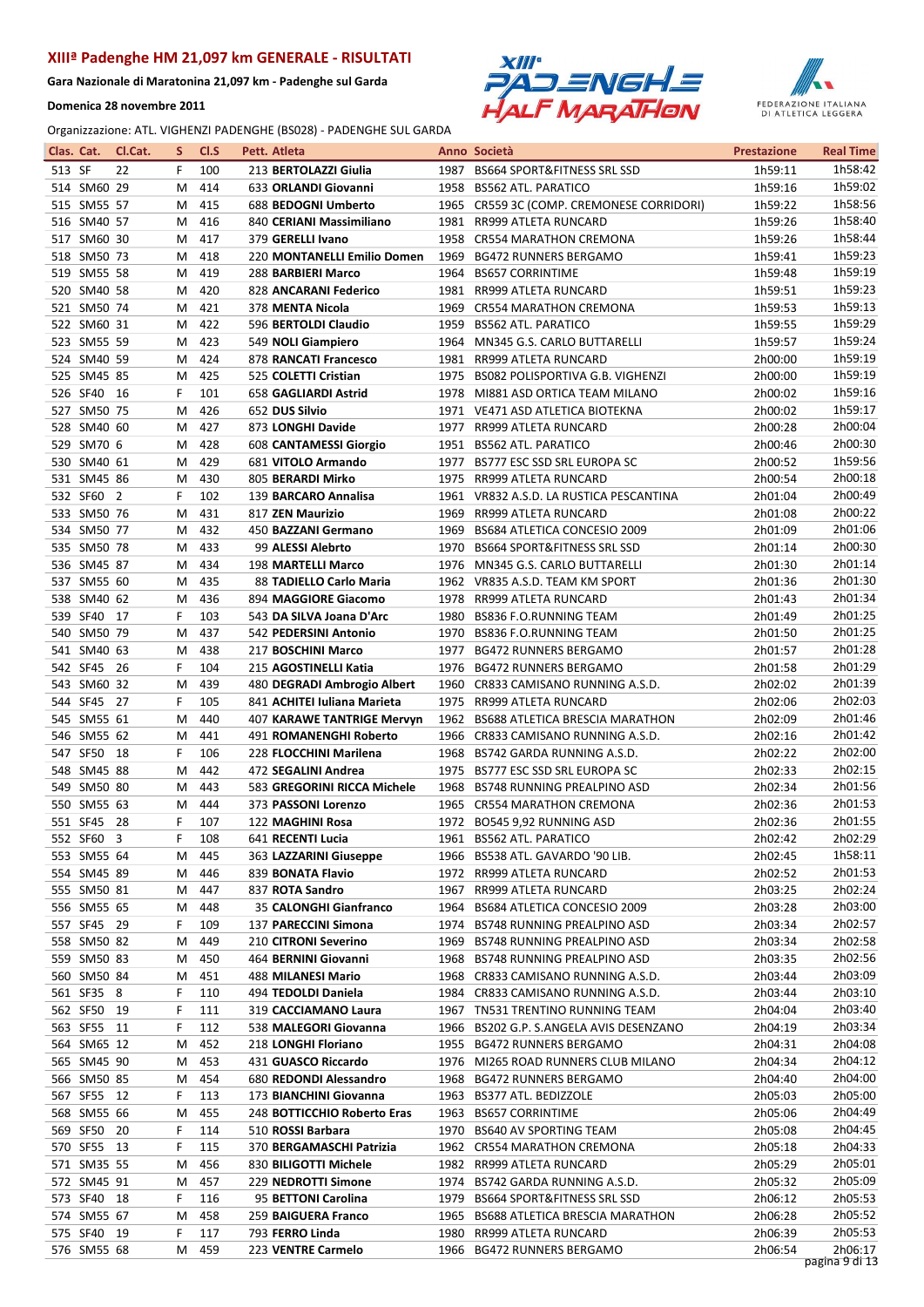Gara Nazionale di Maratonina 21,097 km - Padenghe sul Garda

Domenica 28 novembre 2011





|        | Clas. Cat.                 | Cl.Cat. | S.     | Cl.S       | Pett. Atleta                                  |      | Anno Società                                                      | <b>Prestazione</b> | <b>Real Time</b>   |
|--------|----------------------------|---------|--------|------------|-----------------------------------------------|------|-------------------------------------------------------------------|--------------------|--------------------|
|        | 577 SF60 4                 |         | F.     | 118        | 900 SOLA Lucrezia                             |      | 1959 RR999 ATLETA RUNCARD                                         | 2h07:23            | 2h07:21            |
|        | 578 SM55 69                |         | м      | 460        | 175 COMINELLI Riccardo                        |      | 1966 BS377 ATL, BEDIZZOLE                                         | 2h07:27            | 2h06:46            |
|        | 579 SM55 70                |         | М      | 461        | 301 POLI Giovanni                             |      | 1963 CR730 TRIATHLON DUATHLON CREMONA                             | 2h07:38            | 2h07:06            |
|        | 580 SF40                   | - 20    | F      | 119        | 557 ZANOLETTI Luisa                           | 1981 | <b>BS769 LIBERTAS VALLESABBIA</b>                                 | 2h07:54            | 2h07:13            |
|        | 581 SF50 21                |         | F      | 120        | 459 OXOLI Fulvia                              |      | 1970 BO545 9,92 RUNNING ASD                                       | 2h07:54            | 2h07:43            |
|        | 582 SF55 14                |         | F      | 121        | 345 BIANCHETTI Sabrina                        | 1965 | BS777 ESC SSD SRL EUROPA SC                                       | 2h08:22            | 2h08:00            |
|        | 583 SM40 64                |         | м      | 462        | 669 MINUTO Matteo                             | 1979 | BS202 G.P. S.ANGELA AVIS DESENZANO                                | 2h08:36            | 2h07:53            |
| 584 SF |                            | 23      | F      | 122        | 560 BARESI Chiara                             |      | 1990 BS355 U. ATL. VALTROMPIA                                     | 2h08:56            | 2h08:15            |
|        | 585 SM55 71                |         | М      | 463        | 256 BARONIO Roberto                           |      | 1964 BS748 RUNNING PREALPINO ASD                                  | 2h09:01            | 2h08:23            |
|        | 586 SF55 15                |         | F      | 123        | 91 VESCHETTI Sabrina                          | 1965 | BS748 RUNNING PREALPINO ASD                                       | 2h09:01            | 2h08:24            |
|        | 587 SM50 86                |         | м      | 464        | 496 TINTI Mario Guido                         |      | 1971 CR833 CAMISANO RUNNING A.S.D.                                | 2h09:11            | 2h08:33            |
|        | 588 SM70 7                 |         | м      | 465        | <b>419 MARCHI Marco</b>                       |      | 1951 MI352 EUROATLETICA 2002                                      | 2h09:28            | 2h09:09            |
|        | 589 SM35 56                |         | M      | 466<br>467 | 884 MANGERINI Michele                         |      | 1983 RR999 ATLETA RUNCARD<br>1960 BS562 ATL. PARATICO             | 2h09:55            | 2h09:09<br>2h10:04 |
|        | 590 SM60 33<br>591 SM40 65 |         | M<br>м | 468        | 628 MAGRI Felice<br>783 SPAGNOLI Luca         |      | 1978 RR999 ATLETA RUNCARD                                         | 2h10:17<br>2h10:19 | 2h10:07            |
|        | 592 SF45 30                |         | F      | 124        | 326 AGOSTINI Cristina                         |      | 1972 PD199 PADOVA TRIATHLON E DUATHLON                            | 2h10:25            | 2h09:41            |
|        | 593 SF65 3                 |         | F      | 125        | <b>178 GUGLIUCCI Rita</b>                     | 1954 | <b>BS377 ATL. BEDIZZOLE</b>                                       | 2h10:48            | 2h10:09            |
|        | 594 SF50 22                |         | F      | 126        | 51 ALPIANI Teresa                             |      | 1969 CR833 CAMISANO RUNNING A.S.D.                                | 2h10:49            | 2h10:15            |
|        | 595 SM35 57                |         | м      | 469        | 640 RAVELLI Fulvio                            | 1983 | <b>BS562 ATL. PARATICO</b>                                        | 2h10:55            | 2h10:35            |
|        | 596 SM50 87                |         | M      | 470        | 796 ALGISI Alberto                            |      | 1970 RR999 ATLETA RUNCARD                                         | 2h11:04            | 2h10:25            |
|        | 597 SF40 21                |         | F      | 127        | 548 TOSINI Sara                               |      | 1979 CR559 3C (COMP. CREMONESE CORRIDORI)                         | 2h11:32            | 2h11:07            |
|        | 598 SM55 72                |         | м      | 471        | 693 FONTANA Evasio Claudio                    | 1965 | CR833 CAMISANO RUNNING A.S.D.                                     | 2h11:38            | 2h11:01            |
|        | 599 SF45 31                |         | F.     | 128        | 381 BRESCIANI Elena                           |      | 1976 CR833 CAMISANO RUNNING A.S.D.                                | 2h11:40            | 2h11:06            |
|        | 600 SM60 34                |         | м      | 472        | 202 PESCINI Franco                            | 1957 | <b>BS545 ATL. FRANCIACORTA</b>                                    | 2h11:48            | 2h10:58            |
|        | 601 SF55 16                |         | F.     | 129        | 151 CORRADI Monica                            |      | 1964 BS521 FREE-ZONE                                              | 2h11:49            | 2h11:00            |
|        | 602 SM70 8                 |         | M      | 473        | 204 BURLOTTI Alberto                          | 1949 | BS692 A.S.D. C.U.S. BRESCIA                                       | 2h11:49            | 2h11:00            |
|        | 603 SF45 32                |         | F      | 130        | 371 PRIOLI Paola                              |      | 1974 CR554 MARATHON CREMONA                                       | 2h11:54            | 2h11:09            |
|        | 604 SM60 35                |         | М      | 474        | 323 ZADRA Fabio                               |      | 1957 BS256 PADILE RUNNING TEAM                                    | 2h11:54            | 2h11:21            |
|        | 605 SM50 88                |         | M      | 475        | 512 MANGIAVINI Antonello                      | 1969 | <b>BS640 AV SPORTING TEAM</b>                                     | 2h12:18            | 2h11:55            |
|        | 606 SF50 23                |         | F      | 131        | 797 DELPANI Emanuela                          |      | 1971 RR999 ATLETA RUNCARD                                         | 2h12:52            | 2h12:13            |
|        | 607 SF55 17                |         | F      | 132        | 87 ARVELLI Luisa Antonia                      |      | 1963 VR835 A.S.D. TEAM KM SPORT                                   | 2h12:55            | 2h12:49            |
|        | 608 SF55 18                |         | F      | 133        | 243 LANA Maria Elisabetta                     |      | 1962 TO015 ATLETICA CANAVESANA                                    | 2h13:38            | 2h13:25            |
|        | 609 SM70 9                 |         | м      | 476        | 623 GARDONI Gianluigi                         |      | 1947 BS562 ATL. PARATICO                                          | 2h13:54            | 2h13:44<br>2h13:35 |
| 610 SF |                            | 24      | F<br>F | 134        | 866 BIANCHI Alessandra<br>337 ZORTEA Fiorella |      | 1991 RR999 ATLETA RUNCARD                                         | 2h14:01            | 2h14:02            |
|        | 611 SF55<br>612 SF55 20    | 19      | F      | 135<br>136 | 372 PECCHINI Paola                            |      | 1966 TN136 U.S. PRIMIERO ASD<br>1964 CR554 MARATHON CREMONA       | 2h14:14<br>2h14:36 | 2h13:51            |
|        | 613 SF45 33                |         | F      | 137        | 376 GALEOTTI Annalisa                         |      | 1974 CR554 MARATHON CREMONA                                       | 2h14:36            | 2h13:57            |
|        | 614 SM55 73                |         | м      | 477        | 498 ZANETTI Giuliano                          |      | 1964 CR833 CAMISANO RUNNING A.S.D.                                | 2h14:46            | 2h14:23            |
|        | 615 SF60 5                 |         | F      | 138        | 201 BERTANZA Maria Pia                        |      | 1961 BS545 ATL. FRANCIACORTA                                      | 2h15:05            | 2h14:17            |
|        | 616 SM65 13                |         |        | M 478      | 603 BONASSI Luciano                           |      | 1953 BS562 ATL. PARATICO                                          | 2h15:16            | 2h15:02            |
|        | 617 SM55 74                |         | M      | 479        | 692 BIONDANI Marco                            |      | 1965 RR999 ATLETA RUNCARD                                         | 2h15:42            | 2h15:32            |
|        | 618 SM55 75                |         | M      | 480        | 492 SALVITTI Gian Pietro                      |      | 1965 CR833 CAMISANO RUNNING A.S.D.                                | 2h15:58            | 2h15:22            |
|        | 619 SF50 24                |         | F      | 139        | 497 VAIA Anna Maria                           |      | 1969 CR833 CAMISANO RUNNING A.S.D.                                | 2h15:58            | 2h15:23            |
|        | 620 SM70 10                |         | м      | 481        | 119 ANGELINI Giuseppe                         |      | 1951 BS742 GARDA RUNNING A.S.D.                                   | 2h16:04            | 2h15:28            |
|        | 621 SM50 89                |         | M      | 482        | 164 GENTILI Stefano                           |      | 1968 MN491 G.P. AVIS POL. MALAVICINA                              | 2h16:13            | 2h15:56            |
|        | 622 SF55 21                |         | F      | 140        | 366 ZANETTI Monica                            |      | 1965 BS545 ATL. FRANCIACORTA                                      | 2h16:30            | 2h15:42            |
|        | 623 SF50 25                |         | F      | 141        | 123 PATELLI Paola                             |      | 1971 RR999 ATLETA RUNCARD                                         | 2h16:41            | 2h16:31            |
|        | 624 SM65 14                |         | м      | 483        | 174 ZANONI Walter                             |      | 1952 BS377 ATL. BEDIZZOLE                                         | 2h17:42            | 2h17:02            |
|        | 625 SF45 34                |         | F      | 142        | 524 FELIZ Dorka                               |      | 1973 BS082 POLISPORTIVA G.B. VIGHENZI                             | 2h19:18            | 2h18:36            |
| 626 SM |                            | 43      | м      | 484        | 858 TANSINI Michele                           |      | 1998 RR999 ATLETA RUNCARD                                         | 2h20:38            | 2h20:01            |
|        | 627 SM75 1                 |         | м      | 485        | 263 LUCIN Luigi                               |      | 1943 TN522 G.S. FRAVEGGIO                                         | 2h21:04            | 2h20:16<br>2h22:11 |
|        | 628 SM60 36<br>629 SF65 4  |         | м<br>F | 486<br>143 | 262 FILIPPI Franco<br>403 CHIODELLI Paola     |      | 1958 TN522 G.S. FRAVEGGIO<br>1954 BS688 ATLETICA BRESCIA MARATHON | 2h22:31            | 2h24:07            |
|        | 630 SM45 92                |         | м      | 487        | 826 MEDEGHINI Marco                           |      | 1973 RR999 ATLETA RUNCARD                                         | 2h24:55<br>2h25:27 | 2h24:40            |
|        | 631 SF50 26                |         | F.     | 144        | 322 ZANELLA Serena                            |      | 1970 TN151 MARATHON CLUB TRENTO                                   | 2h25:39            | 2h24:45            |
|        | 632 SF55 22                |         | F      | 145        | 427 SUARDI Elena                              |      | 1964 BS717 RUNNERS CAPRIOLESE                                     | 2h28:58            | 2h28:47            |
|        | 633 SM60 37                |         | M      | 488        | 375 BONALDI Fabrizio                          |      | 1957 CR554 MARATHON CREMONA                                       | 2h29:34            | 2h28:50            |
|        | SM65                       |         | M      |            | 437 VICINI Gianfranco                         |      | 1954 CR554 MARATHON CREMONA                                       | FTM                |                    |
|        | SF55                       |         | F      |            | 486 GANDINI Antonella                         |      | 1966 CR833 CAMISANO RUNNING A.S.D.                                | FTM                |                    |
|        | SF55                       |         | F      |            | 481 DELFINI Silvia                            |      | 1966 CR833 CAMISANO RUNNING A.S.D.                                | FTM                |                    |
|        | SM40                       |         | M      |            | 9 BATEL Abdellatif                            |      | 1978 BS319 ATL. RODENGO SAIANO MICO                               | Rit.               |                    |
|        | SM                         |         | M      |            | 12 FOGUANI Mohsin                             |      | 1998 TN119 S.A. VALCHIESE                                         | Rit.               |                    |
|        | SM35                       |         | M      |            | 167 BELOTTI Simone                            |      | 1982 BS318 ATL. CHIARI 1964 LIB.                                  | Rit.               |                    |
|        | SF35                       |         | F      |            | 168 SANZOGNI Gaia                             |      | 1982 BS657 CORRINTIME                                             | Rit.               | pagina 10 di 13    |
|        |                            |         |        |            |                                               |      |                                                                   |                    |                    |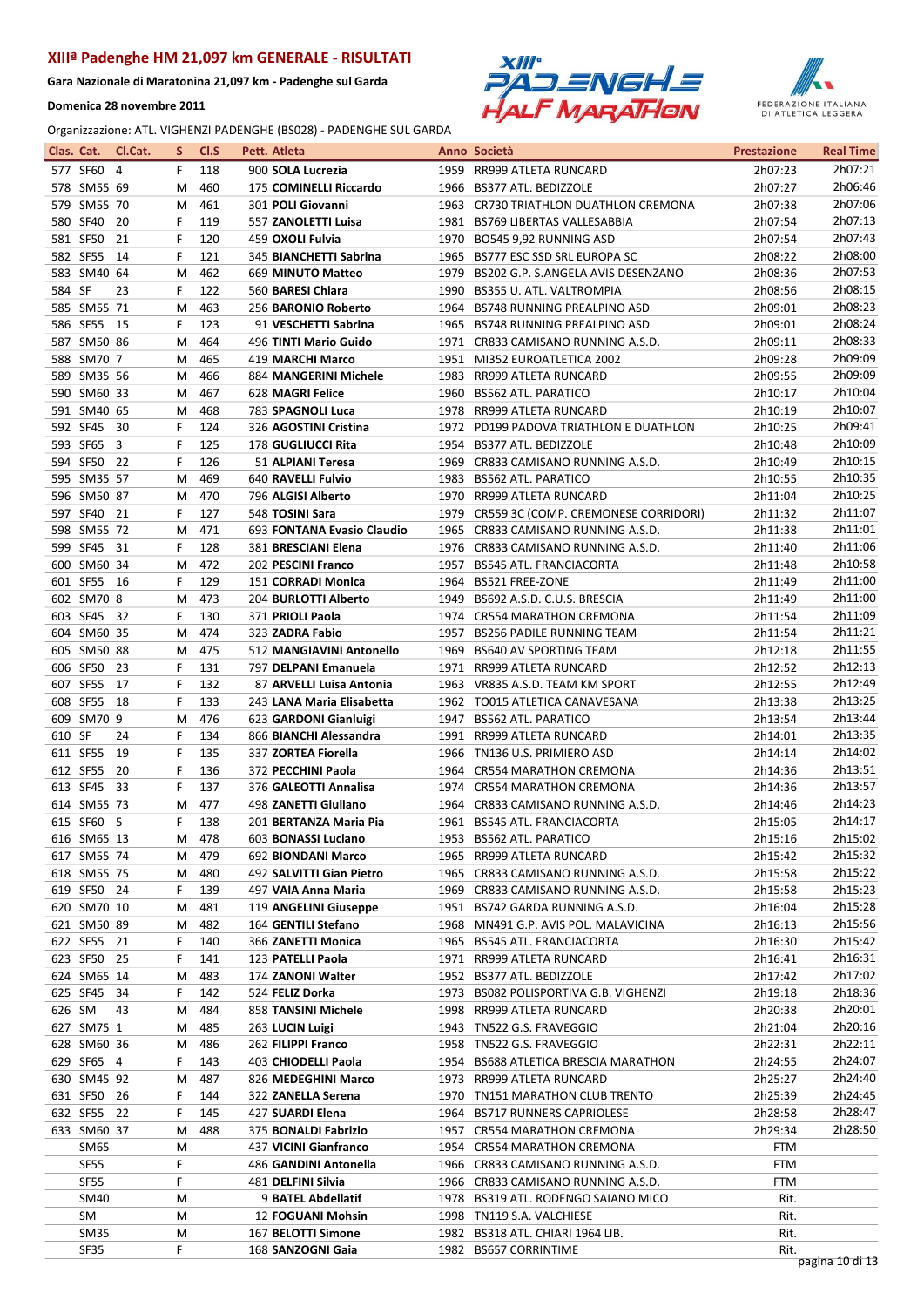Gara Nazionale di Maratonina 21,097 km - Padenghe sul Garda

Domenica 28 novembre 2011





|                  | Clas. Cat. Cl.Cat. | S. | CI.S | Pett. Atleta                |      | Anno Società                              | <b>Prestazione</b> | <b>Real Time</b> |
|------------------|--------------------|----|------|-----------------------------|------|-------------------------------------------|--------------------|------------------|
| <b>SM55</b>      |                    | M  |      | 273 BERTASI Mauro           |      | 1962 BS256 PADILE RUNNING TEAM            | Rit.               |                  |
| <b>SM55</b>      |                    | M  |      | 298 ZANOLI Giovanni         |      | 1963 BS176 ROSA RUNNING TEAM              | Rit.               |                  |
| <b>SF40</b>      | F                  |    |      | 305 LUALDI Marta            |      | 1979 VA943 ASD BUMBASINA RUN              | Rit.               |                  |
| SM45             |                    | M  |      | 311 CATTANEO Marco          |      | 1972 MI271 LA MICHETTA                    | Rit.               |                  |
| <b>SF50</b>      | F.                 |    |      | 330 PICOTTI Giulia          |      | 1971 BS777 ESC SSD SRL EUROPA SC          | Rit.               |                  |
| SF45             | F                  |    |      | 335 CHIARI Katia            |      | 1973 MI271 LA MICHETTA                    | Rit.               |                  |
| <b>SF70</b>      | F                  |    |      | 355 ATTOLICO Palma          |      | 1950 BS626 CIRCOLO AMATORI PODISTI        | Rit.               |                  |
| <b>SM65</b>      |                    | M  |      | 380 ROTA Armando            |      | 1952 CR554 MARATHON CREMONA               | Rit.               |                  |
| <b>SF35</b>      | F                  |    |      | 395 MENEGHELLO Mara         |      | 1984 VR835 A.S.D. TEAM KM SPORT           | Rit.               |                  |
| SM40             |                    | M  |      | 574 BOSELLI Gianmaria       |      | 1977 BS688 ATLETICA BRESCIA MARATHON      | Rit.               |                  |
| <b>SM45</b>      |                    | M  |      | 585 DE TOGNI Massimo        |      | 1976 BS082 POLISPORTIVA G.B. VIGHENZI     | Rit.               |                  |
| SF               | F                  |    |      | 8 EL KANNOUSSI Mina         |      | 1991 CN016 ATLETICA SALUZZO               | NP.                |                  |
| SM <sub>35</sub> |                    | M  |      | 13 EL KASMI Mohammed        |      | 1983 BS319 ATL. RODENGO SAIANO MICO       | NP                 |                  |
| <b>SM45</b>      |                    | M  |      | <b>16 RAINERI Davide</b>    |      | 1973 BS183 C.S. S.ROCCHINO                | <b>NP</b>          |                  |
|                  |                    |    |      |                             |      |                                           |                    |                  |
| SM45             |                    | M  |      | 31 FADDA Stefano            |      | 1976 MI908 ASD GRUPPO PODISTICO TAVAZZANO | <b>NP</b>          |                  |
| <b>SM45</b>      |                    | M  |      | <b>32 PICCIONI Mauro</b>    |      | 1972 BS716 GRUPPO PODISTI LOGRATO         | <b>NP</b>          |                  |
| <b>SM50</b>      |                    | M  |      | 46 BODINI Mauro             |      | 1970 BS538 ATL. GAVARDO '90 LIB.          | NP                 |                  |
| SM75             |                    | M  |      | 48 BODEI Ennio              |      | 1943 BS191 U.S. SERLE                     | NP.                |                  |
| SM               |                    | M  |      | 53 MINENI Mattia            |      | 1992 BS256 PADILE RUNNING TEAM            | NP.                |                  |
| <b>SF45</b>      | F                  |    |      | 56 PIZZA Natascia           |      | 1973 MN345 G.S. CARLO BUTTARELLI          | <b>NP</b>          |                  |
| SF               | F                  |    |      | 59 CIOLI Alice              |      | 1995 BS688 ATLETICA BRESCIA MARATHON      | <b>NP</b>          |                  |
| <b>SM35</b>      |                    | M  |      | 66 BEGOTTI Devis            |      | 1982 MN631 G.P. ARCI GOODWIN              | NP                 |                  |
| <b>SM65</b>      |                    | M  |      | 67 TIRONI Pierantonio       |      | 1953 BS545 ATL, FRANCIACORTA              | NP                 |                  |
| SM65             |                    | M  |      | 72 MABELLINI Alessandro     |      | 1955 BS538 ATL. GAVARDO '90 LIB.          | <b>NP</b>          |                  |
| <b>SM45</b>      |                    | M  |      | 75 ZUCCOTTI Sergio          |      | 1976 CR340 G.T.A. CREMA                   | NP                 |                  |
| <b>SF45</b>      | F.                 |    |      | 78 CORNOLTI Simona          |      | 1974 BG658 ATLETICA MARATHON ALMENNO S.S. | <b>NP</b>          |                  |
| SM               |                    | M  |      | 80 PASCULLI Michele         |      | 1990 VR835 A.S.D. TEAM KM SPORT           | <b>NP</b>          |                  |
| SM               |                    | M  |      | 81 FOLETTO Matteo           |      | 1989 VR775 ATLETICA BOVOLONE              | <b>NP</b>          |                  |
| <b>SF50</b>      | F.                 |    |      | 83 BORGHETTI Barbara        |      | 1969 BS748 RUNNING PREALPINO ASD          | NP                 |                  |
| SM40             |                    | M  |      | 84 DONIZETTI Andrea         |      | 1981 BG658 ATLETICA MARATHON ALMENNO S.S. | <b>NP</b>          |                  |
| SM45             |                    | M  |      | 85 PELLEGRINELLI Alberto    |      | 1976 BG658 ATLETICA MARATHON ALMENNO S.S. | NP.                |                  |
| SM40             |                    | M  |      | 89 TELLAROLI Nicola         |      | 1979 BS179 ATLETICA LONATO                | NP                 |                  |
| <b>SM35</b>      |                    | M  |      | 90 FRANCESCHINI Luca        |      | 1982 BS538 ATL. GAVARDO '90 LIB.          | <b>NP</b>          |                  |
| SM40             |                    | M  |      | 92 SIMONI Davide            |      | 1977 BS278 ATL. CARPENEDOLO               | NP                 |                  |
| <b>SM35</b>      |                    | М  |      | 94 SANTI Alessandro Giaco   |      | 1983 BS664 SPORT&FITNESS SRL SSD          | <b>NP</b>          |                  |
| <b>SF35</b>      | F.                 |    |      | 97 FACCONI Marina           |      | 1983 BS664 SPORT&FITNESS SRL SSD          | <b>NP</b>          |                  |
| SM               |                    | M  |      | 103 BREGOLI Maurizio        |      | 1987 BS664 SPORT&FITNESS SRL SSD          | NP.                |                  |
| SM45             |                    | М  |      | 104 FACCHINI Fabrizio       |      | 1976 BS688 ATLETICA BRESCIA MARATHON      | NP.                |                  |
| <b>SM</b>        |                    | M  |      | 105 CASTELLI Lorenzo        |      | 1995 BS664 SPORT&FITNESS SRL SSD          | <b>NP</b>          |                  |
| <b>SM45</b>      |                    | M  |      | 106 BONOMETTI Fabio         |      | 1976 BS664 SPORT&FITNESS SRL SSD          | <b>NP</b>          |                  |
| <b>SM50</b>      |                    | M  |      | 107 ROTA NEGRONI Giorgio    |      | 1967 BG472 RUNNERS BERGAMO                | <b>NP</b>          |                  |
|                  |                    |    |      |                             |      |                                           | NP.                |                  |
| SM45             |                    | M  |      | 108 GROSSI Claudio          |      | 1973 CR815 RUNTOME ASD                    |                    |                  |
| SM               |                    | M  |      | 109 BARBI Giuseppe          |      | 1996 BS941 POLISPORTIVA COMUNALE OME      | NP                 |                  |
| <b>SF60</b>      | F.                 |    |      | 114 BADOLATO Paola          |      | 1961 BS748 RUNNING PREALPINO ASD          | NP.                |                  |
| <b>SM35</b>      |                    | M  |      | 115 BOCCHIO Ugo             |      | 1982 BS538 ATL. GAVARDO '90 LIB.          | NP                 |                  |
| <b>SM60</b>      |                    | M  |      | 117 ALBERINO Oreste         |      | 1961 BO002 ACQUADELA BOLOGNA              | <b>NP</b>          |                  |
| <b>SM45</b>      |                    | M  |      | 120 GAFFURINI Sandro        |      | 1972 BS176 ROSA RUNNING TEAM              | NP                 |                  |
| SM50             |                    | M  |      | <b>121 MONEGHINI Fulvio</b> |      | 1967 BS176 ROSA RUNNING TEAM              | NP                 |                  |
| SM40             |                    | M  |      | 125 PAOLILLO Gianluca       |      | 1977 BS777 ESC SSD SRL EUROPA SC          | NP.                |                  |
| SM50             |                    | M  |      | 126 SENCO Gianni            |      | 1968 BS777 ESC SSD SRL EUROPA SC          | NP.                |                  |
| SF45             | F                  |    |      | 127 FRANCHINI Angela        |      | 1972 BS748 RUNNING PREALPINO ASD          | ΝP                 |                  |
| <b>SF45</b>      | F                  |    |      | 132 TONIOLO Miriam          |      | 1972 BS688 ATLETICA BRESCIA MARATHON      | <b>NP</b>          |                  |
| SM45             |                    | M  |      | 134 SMANIO Federico         |      | 1973 BG300 ATL. TREVIGLIO                 | <b>NP</b>          |                  |
| SM               |                    | M  |      | 135 RESCALLI Davide         |      | 1987 MI670 DK RUNNERS MILANO              | NP                 |                  |
| SM50             |                    | M  |      | 143 FIORA Davide            |      | 1969 BS714 ATLETICA PERTICA BASSA         | NP.                |                  |
| SM40             |                    | M  |      | 144 PANCARI Sandro          |      | 1980 BS714 ATLETICA PERTICA BASSA         | ΝP                 |                  |
| SM40             |                    | M  |      | 149 DANI Davide             |      | 1978 MI700 GRUPPO PODISTICO MELZO A.S.D.  | NP.                |                  |
| SM40             |                    | M  |      | 154 CAPRIOLI Michele        |      | 1980 BS176 ROSA RUNNING TEAM              | <b>NP</b>          |                  |
| SF               | F                  |    |      | 166 FIZZARDI Laura          | 1995 | BS318 ATL. CHIARI 1964 LIB.               | NP                 |                  |
| <b>SM45</b>      |                    | M  |      | 170 INCERTI Peter           |      | 1973 RE187 ASS. POL. SCANDIANESE          | NP                 |                  |
| SM45             |                    | M  |      | 177 BOMBARDIERI Piergiusepp |      | 1973 BS318 ATL. CHIARI 1964 LIB.          | NP.                |                  |
| SM65             |                    | M  |      | 194 BALDINI Paolo           |      | 1956 PR436 CIRCOLO MINERVA ASD            | NP.                |                  |
| SM40             |                    | M  |      | 206 ABONDIO Nicola          |      | 1977 BS657 CORRINTIME                     | NP                 |                  |
| <b>SM65</b>      |                    | M  |      | 221 PANZERI Daniele         |      | 1952 BG472 RUNNERS BERGAMO                | <b>NP</b>          |                  |
|                  |                    |    |      |                             |      |                                           |                    | pagina 11 di 13  |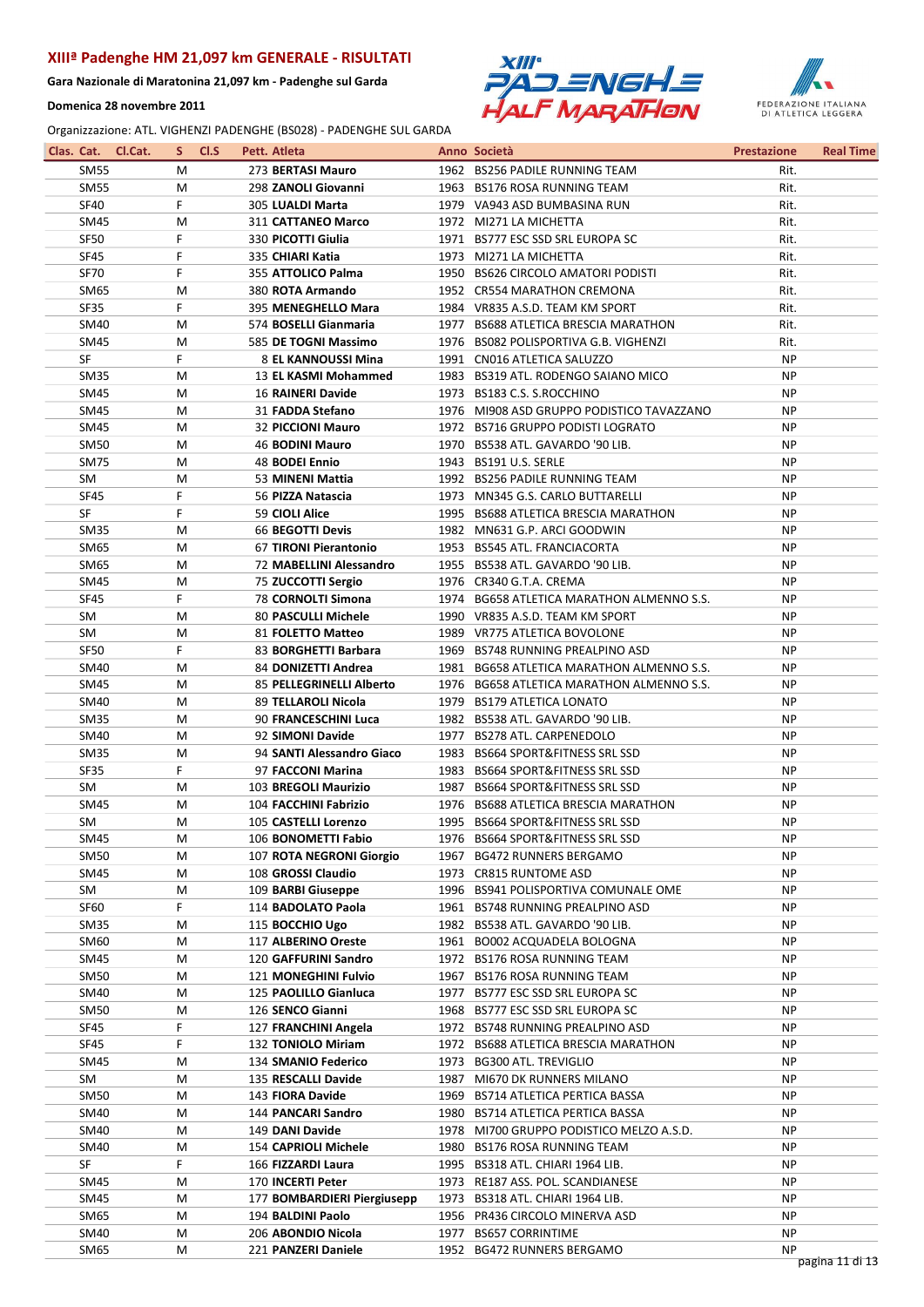Gara Nazionale di Maratonina 21,097 km - Padenghe sul Garda

Domenica 28 novembre 2011





|                  | Clas. Cat. Cl.Cat. | S. | CI.S | Pett. Atleta                | Anno Società                              | <b>Prestazione</b> | <b>Real Time</b> |
|------------------|--------------------|----|------|-----------------------------|-------------------------------------------|--------------------|------------------|
| SM45             |                    | М  |      | 238 ALDOVINI Massimo        | 1973 CR554 MARATHON CREMONA               | <b>NP</b>          |                  |
| <b>SM55</b>      |                    | M  |      | 239 DUSI Francesco          | 1963 BS836 F.O.RUNNING TEAM               | <b>NP</b>          |                  |
| SM45             |                    | M  |      | 241 GUIDETTI Nicola         | 1973 BS278 ATL. CARPENEDOLO               | <b>NP</b>          |                  |
| <b>SM55</b>      |                    | M  |      | 244 COTELLI Bruno           | 1966 BS397 U.S. LA SPORTIVA               | <b>NP</b>          |                  |
| SM45             |                    | M  |      | 245 BACCOLO Marco           | 1973 BS836 F.O.RUNNING TEAM               | <b>NP</b>          |                  |
| <b>SF40</b>      |                    | F  |      | 247 FENNER Stefania         | 1979 TN571 GARDA TRENTINO TRAIL ASD       | <b>NP</b>          |                  |
| <b>SM50</b>      |                    | M  |      | 251 LOMBARDI Michele        | 1969 BS304 ATL. DI LUMEZZANE              | <b>NP</b>          |                  |
| <b>SM50</b>      |                    | M  |      | 252 DALLERA Guerino         | 1968 BS304 ATL. DI LUMEZZANE              | <b>NP</b>          |                  |
| <b>SF45</b>      |                    | F  |      | 254 LAPUSAN Claudia Corina  | 1975 BS836 F.O.RUNNING TEAM               | <b>NP</b>          |                  |
| <b>SM50</b>      |                    | M  |      | 255 MENEGUZ Gianni          | 1970 PR067 G.S. TOCCALMATTO               | <b>NP</b>          |                  |
| SM40             |                    | M  |      | 261 GUALDI Walter           | 1980 TN119 S.A. VALCHIESE                 | <b>NP</b>          |                  |
| SM40             |                    | M  |      | 268 FERRARI Marco           | 1979 BS256 PADILE RUNNING TEAM            | <b>NP</b>          |                  |
| SM               |                    | M  |      | 276 BARBIERI Emanuele       | 1989 BS256 PADILE RUNNING TEAM            | <b>NP</b>          |                  |
| SM40             |                    | M  |      | 282 CASTALDI Bruno          | 1977 RM038 LYCEUM ROMA XIII A.P.D.        | <b>NP</b>          |                  |
| SM <sub>50</sub> |                    | M  |      | 287 GIONI Matteo            | 1969 MN470 G.P. VIRGILIANO                | <b>NP</b>          |                  |
| SM40             |                    | M  |      | 293 LA ROCCA Cristian       | 1979 BS664 SPORT&FITNESS SRL SSD          | <b>NP</b>          |                  |
| SM60             |                    | м  |      | 302 SIENA Luigi             | 1961 CR730 TRIATHLON DUATHLON CREMONA     | <b>NP</b>          |                  |
| SM55             |                    | M  |      | 313 DE MAIO Vittorio        | 1962 BS777 ESC SSD SRL EUROPA SC          | <b>NP</b>          |                  |
| SM60             |                    | M  |      | 320 ALGAROTTI Claudio       | 1957 BG146 RUNNING TORRE DE' ROVERI       | <b>NP</b>          |                  |
| SF35             |                    | F  |      | 332 COSTI Daniela           | 1984 MO426 IL CORSO DI CORSA              | <b>NP</b>          |                  |
| SM45             |                    | M  |      | 341 LABAGNARA Andrea        | 1973 BS304 ATL, DI LUMEZZANE              | <b>NP</b>          |                  |
| <b>SM55</b>      |                    | M  |      | 347 PALAZZI Gaetano         | 1965 PR420 KINO MANA                      | <b>NP</b>          |                  |
| <b>SF35</b>      |                    | F  |      | 351 STRATULEA Galina        | 1986 BS626 CIRCOLO AMATORI PODISTI        | <b>NP</b>          |                  |
| <b>SM55</b>      |                    | M  |      | 356 GLISENTI Pierangelo     | 1964 BS626 CIRCOLO AMATORI PODISTI        | <b>NP</b>          |                  |
| <b>SM50</b>      |                    | M  |      | 357 LUZZI Daniele           | 1970 BS626 CIRCOLO AMATORI PODISTI        | <b>NP</b>          |                  |
| <b>SF55</b>      |                    | F  |      | 374 VILLANI Lorella         | 1962 CR554 MARATHON CREMONA               | <b>NP</b>          |                  |
| <b>SM50</b>      |                    | M  |      | 386 VISIGALLI Antonio Giord | 1969 CR554 MARATHON CREMONA               | <b>NP</b>          |                  |
| <b>SM35</b>      |                    | M  |      | 394 ZAMPIERI Andrea         | 1986 VR835 A.S.D. TEAM KM SPORT           | <b>NP</b>          |                  |
| <b>SM50</b>      |                    | M  |      | 399 PENNA Ivano             | 1971 BS243 ATL. REBO GUSSAGO              | <b>NP</b>          |                  |
| <b>SM50</b>      |                    | M  |      | 418 MARCHI Aldo             | 1971 BS243 ATL. REBO GUSSAGO              | <b>NP</b>          |                  |
| SM50             |                    | M  |      | 421 BRESCIANINI Roberto     | 1971 BS521 FREE-ZONE                      | <b>NP</b>          |                  |
| <b>SM55</b>      |                    | M  |      | 429 LUNA Angelo             | 1966 BS797 STRALENO                       | <b>NP</b>          |                  |
| <b>SM55</b>      |                    | M  |      | 435 ZILIOLI Augusto         | 1963 BS717 RUNNERS CAPRIOLESE             | <b>NP</b>          |                  |
| <b>SM35</b>      |                    | M  |      | 441 SICURA Federico         | 1985 BS803 ZEROTRENTA TRIATHLON BRESCIA   | <b>NP</b>          |                  |
|                  |                    |    |      |                             | 1989 BS950 VENUS TRIATHLON ACADEMY SSDARL |                    |                  |
| SM               |                    | M  |      | 442 COMAI Alessandro        | 1976 BS777 ESC SSD SRL EUROPA SC          | <b>NP</b>          |                  |
| SM45             |                    | M  |      | 445 MEDEGHINI Walter        |                                           | <b>NP</b>          |                  |
| SM35             |                    | M  |      | 463 VENTUROLI Nicola        | 1986 BS950 VENUS TRIATHLON ACADEMY SSDARL | <b>NP</b>          |                  |
| SM45             |                    | M  |      | 465 CARLESSO Denis          | 1974 VI659 EMME RUNNING TEAM              | <b>NP</b>          |                  |
| SM40             |                    | M  |      | 467 BOSCOLO Simone          | 1980 VE506 SPOTORNI RUN                   | <b>NP</b>          |                  |
| <b>SM45</b>      |                    | M  |      | 469 PEZZINI Graziano        | 1975 BS748 RUNNING PREALPINO ASD          | <b>NP</b>          |                  |
| SM               |                    | М  |      | 515 BOTTALI Simone          | 1989 BS640 AV SPORTING TEAM               | <b>NP</b>          |                  |
| SM40             |                    | М  |      | 528 BELTRAMI Luca           | 1978 MI964 SPORT CLUB 12 SRL SPORTIVA DIL | <b>NP</b>          |                  |
| SM               |                    | M  |      | 536 BERTOLOTTI Diego        | 1993 PR068 C.U.S. PARMA                   | <b>NP</b>          |                  |
| SM35             |                    | M  |      | 545 FUSAR BASSINI Cristian  | 1986 CR810 ASD NUOVA VIRTUS CREMA         | NP                 |                  |
| SF50             |                    | F  |      | 569 GIACOMETTI Monica       | 1971 CO828 TEAM OTC SSD ARL               | NP                 |                  |
| <b>SM55</b>      |                    | M  |      | 638 PREMOLI Marco           | 1966 BS562 ATL. PARATICO                  | <b>NP</b>          |                  |
| <b>SM50</b>      |                    | M  |      | 653 TOSINI Tiziano          | 1970 CR733 TRIATHLON CREMONA STRADIVARI S | <b>NP</b>          |                  |
| SM50             |                    | М  |      | <b>659 LONER Alessio</b>    | 1971 TN500 ATLETICA VALLE DI CEMBRA       | <b>NP</b>          |                  |
| SF45             |                    | F  |      | 664 AZZARA Giovanna         | 1973 BS657 CORRINTIME                     | <b>NP</b>          |                  |
| SM45             |                    | M  |      | 683 CALO' Antonio           | 1974 VA121 PRO PATRIA A.R.C. BUSTO A.     | NP.                |                  |
| SM60             |                    | М  |      | 685 SCIO Enrico             | 1959 BS176 ROSA RUNNING TEAM              | <b>NP</b>          |                  |
| <b>SM50</b>      |                    | M  |      | 789 TONOLI Enrico           | 1968 RR999 ATLETA RUNCARD                 | <b>NP</b>          |                  |
| SF45             |                    | F  |      | 792 PIERINI Anna            | 1972 RR999 ATLETA RUNCARD                 | <b>NP</b>          |                  |
| SM45             |                    | М  |      | 794 TURRI Marco             | 1975 RR999 ATLETA RUNCARD                 | <b>NP</b>          |                  |
| SM               |                    | M  |      | 795 ABOULAALA Abdellah      | 1990 RR999 ATLETA RUNCARD                 | <b>NP</b>          |                  |
| SM50             |                    | M  |      | 801 MOLINARI TOSATTI Marco  | 1969 RR999 ATLETA RUNCARD                 | NP.                |                  |
| SM50             |                    | M  |      | 809 FILIPPINI Paolo         | 1970 RR999 ATLETA RUNCARD                 | NP.                |                  |
| SM               |                    | M  |      | 813 MERGONI Luca            | 1987 RR999 ATLETA RUNCARD                 | <b>NP</b>          |                  |
| SM <sub>35</sub> |                    | M  |      | 818 FAZION Guido            | 1983 RR999 ATLETA RUNCARD                 | <b>NP</b>          |                  |
| SM45             |                    | M  |      | 823 TOMASINI Angelo         | 1973 RR999 ATLETA RUNCARD                 | NP                 |                  |
| SM55             |                    | М  |      | 827 BRESSANELLI Angelo      | 1965 RR999 ATLETA RUNCARD                 | <b>NP</b>          |                  |
| SM               |                    | M  |      | 833 BONELLI Roberto         | 1990 RR999 ATLETA RUNCARD                 | <b>NP</b>          |                  |
| SM40             |                    | M  |      | 834 ANASTASIA Antonio       | 1981 RR999 ATLETA RUNCARD                 | NP.                |                  |
| <b>SM50</b>      |                    | M  |      | 838 BUGNA Ivan              | 1970 RR999 ATLETA RUNCARD                 | <b>NP</b>          |                  |